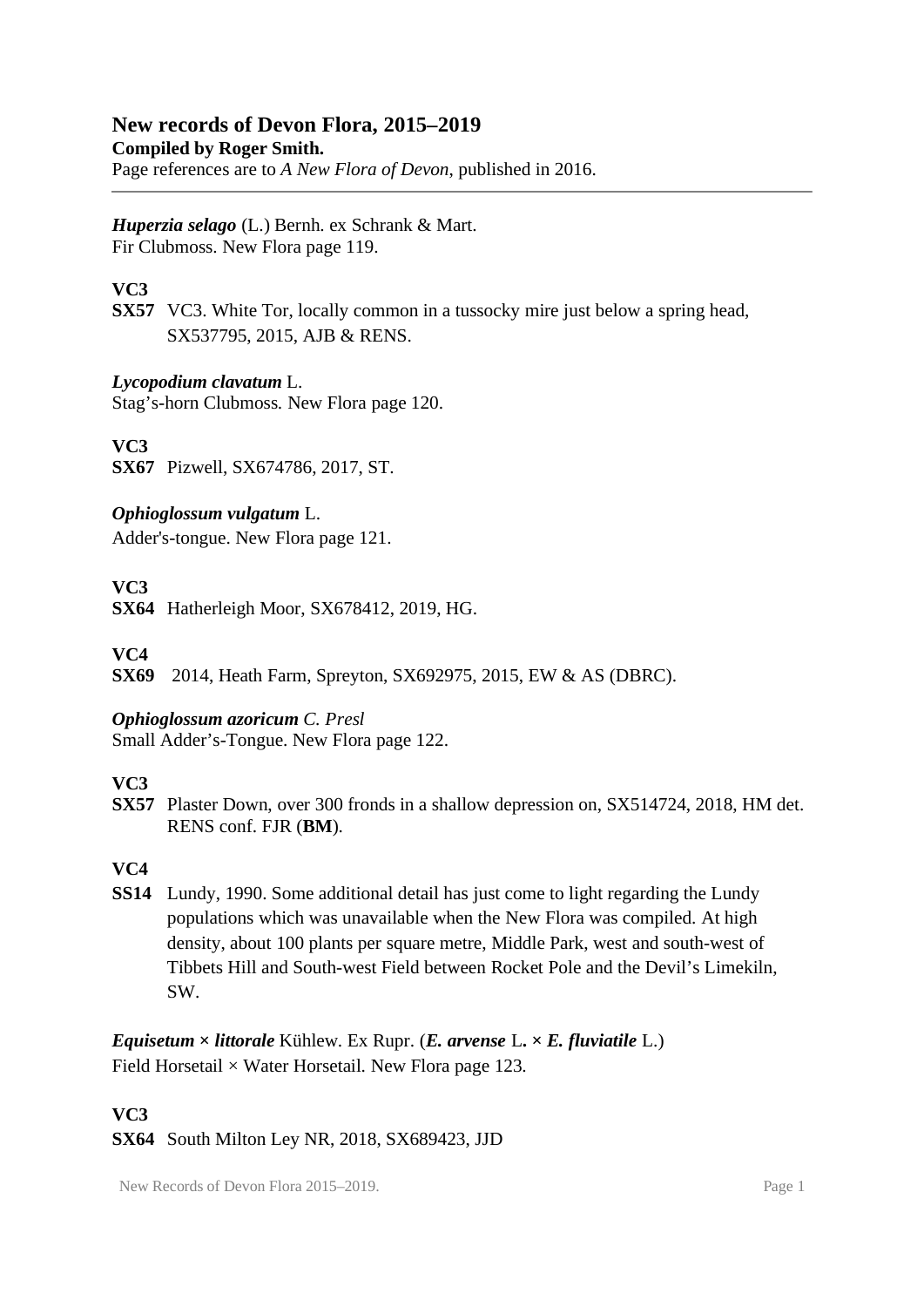#### *Hymenophyllum tunbridgense* (L.) Sm

Tunbridge Filmy Fern. New Flora page 125.

# **VC3**

**SX57** Great Mis Tor, SX5576, many colonies, 2017, BPS.

#### *Hymenophyllum wilsonii* Hook.

Wilson's Filmy-fern. New Flora page 126.

### **VC4**

**SX58** Sourton Tors, SX541899, 2016, two small colonies, RL det. RENS.

### *Trichomones speciosum* Willd.

Killarney Fern. New Flora page 127.

### **VC3**

**SX55** Shaugh Prior, the gametophtye stage in two places, SX535636, 2017, BPS. SX57 Great Mis Tor, the gametophtye stage, SX563770, 2017, BPS.

#### *Adiantum capillus-veneris* L.

Maidenhair Fern, New Flora page 129.

### **VC3**

**SX85** Goodrington, SX889599, established on the garden wall of a Victorian House, where it may have been introduced here many years ago, 2016, ST.

*Asplenium × jacksonii* (Alston) Lawalrée **(***A. scolopendrium* L. *× A. adiantum-nigrum* L.**)** Hart's-tongue Fern *×* Black Spleenwort. New Flora page 129.

### **VC3.**

SX66 Near Ashburton, a bank, SX66 or SX67, 1872, Jas. Richards (ex Jones); Miss Bickford (ex Jones), On Alston (1940).

#### *Asplenium trichomones* L. **subsp.** *trichomonas*

Delicate Maidenhair Spleenwort, New Flora page 130.

### **VC3**

**SX58** Tavy Cleave, about six plants amongst granite rocks by the Mine Leat, SX547828, 2016, confirming the 2008 record made by Raymond Skerrett, DAB conf. FJR.

*Phegopteris connectilis* (Michx.) Watt Beech Fern. New Flora page 132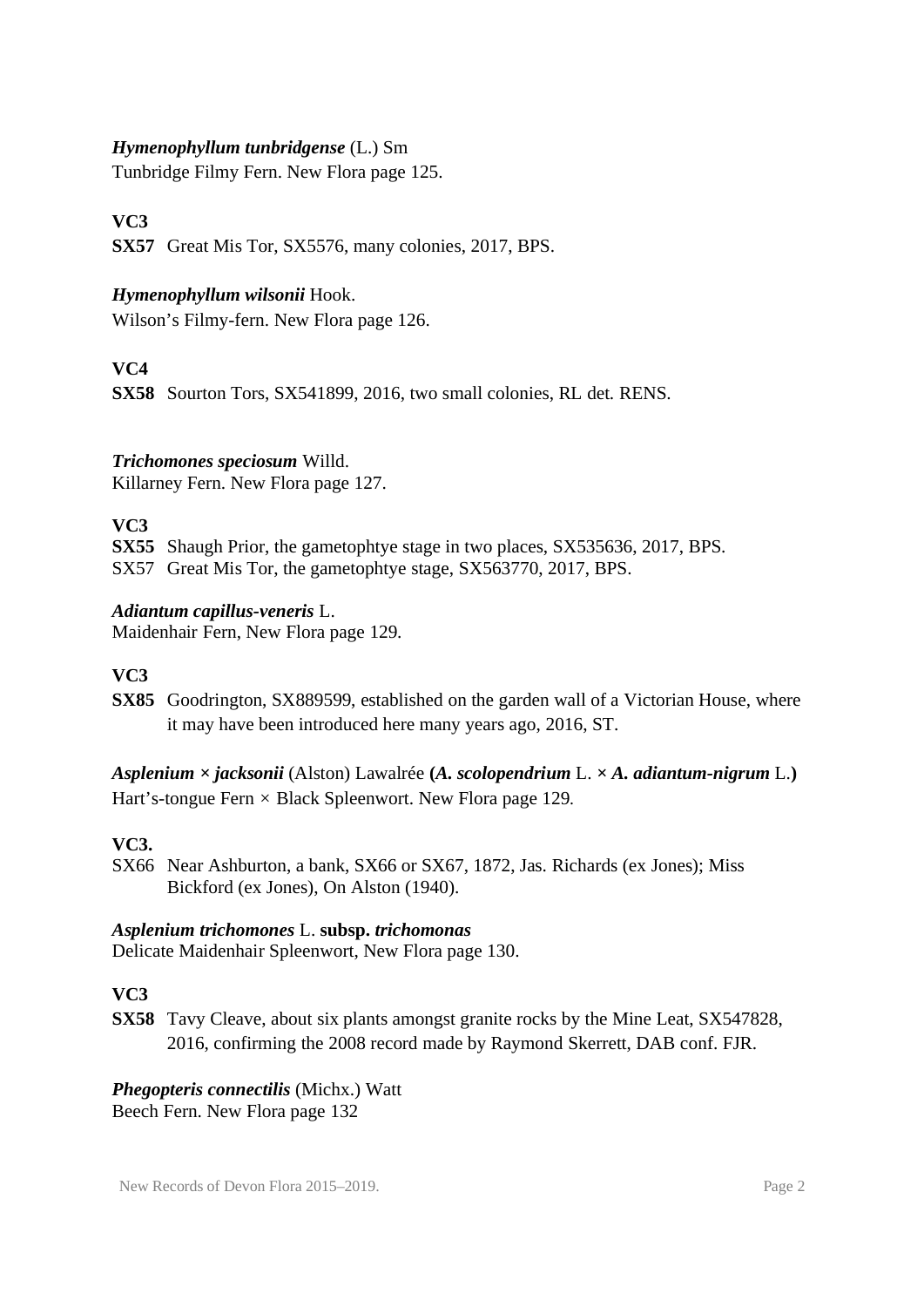**SX77** Yarner Wood, SX776791, 2017, AK.

**SX68** Warren House, on a grassy bank with *Dryopteris* species, SX674805, 2017, BPS.

#### *Polystichum × bicknellii* (H. Christ) Hahne. (*P. setiferum* (Forssk.) T.Moore ex Woyn. *× P. aculeatum* (L.) Roth) Soft-shield Fern *×* Hard-shield Fern. New Flora page 135.

#### **VC3**

**SX47** Tavistock, on disused railway line, SX475743, 2017, BPS conf. FJR.

#### *Cyrtomium falcatum* (L. f.) C. Presl.

House Holly-fern. Introduced, a neophyte, native in East Asia

#### **VC3**

**SX97** Near Dawlish Station, single plant on limestone block wall, SX966769, 2017, JJI conf. FJR.

*Dryopteris affinis* (Lowe) Fraser-Jenk. **subsp.** *paleaceolobata* (T.Moore) Fraser-Jenk. (Golden-scaled Male-fern) Greater Western Scaly Male-fern, native.

### **VC3**

**SX58** Tavy Cleave, one plant amongst granite boulders and Bracken by the River Tavy, SX557835, 2016, MS conf. RG.

**SX68** Warren House, SX6780, 2017, BPS.

**SX75** Blackdown Rings, SX718520, 2016, JJD, MS.

#### *Dryopteris aemula* (Aiton) Kuntze

Hay-scented Buckler-fern, New Flora page 137.

### **VC4**

**SS42** Near Buckland Brewer, in sunken green lane, SS404219, 2016, RIK.

# *Dryopteris* **×** *deweveri* (J.T. Jansen) Wachter (*D. carthusiana* (Vill) H.P.Fuchs × *D. dilatata* (Hoffm) A.Gray)

Narrow Buckler-Fern  $\times$  Broad Buckler-Fern New Flora page 138, 785, native.

### **VC3**

**SX78** Langaford Farm, with both parents, SX7084, 2016, DAB det. RENS.

### *Dryopteris erythrosora* (D.C.Eaton) Kuntze

Japanese Buckler Fern. Introduced, a neophyte, from East Asia.

# **VC3**

**SX65** Wadland Wood, SX643547, 2019, JJD det. FJR.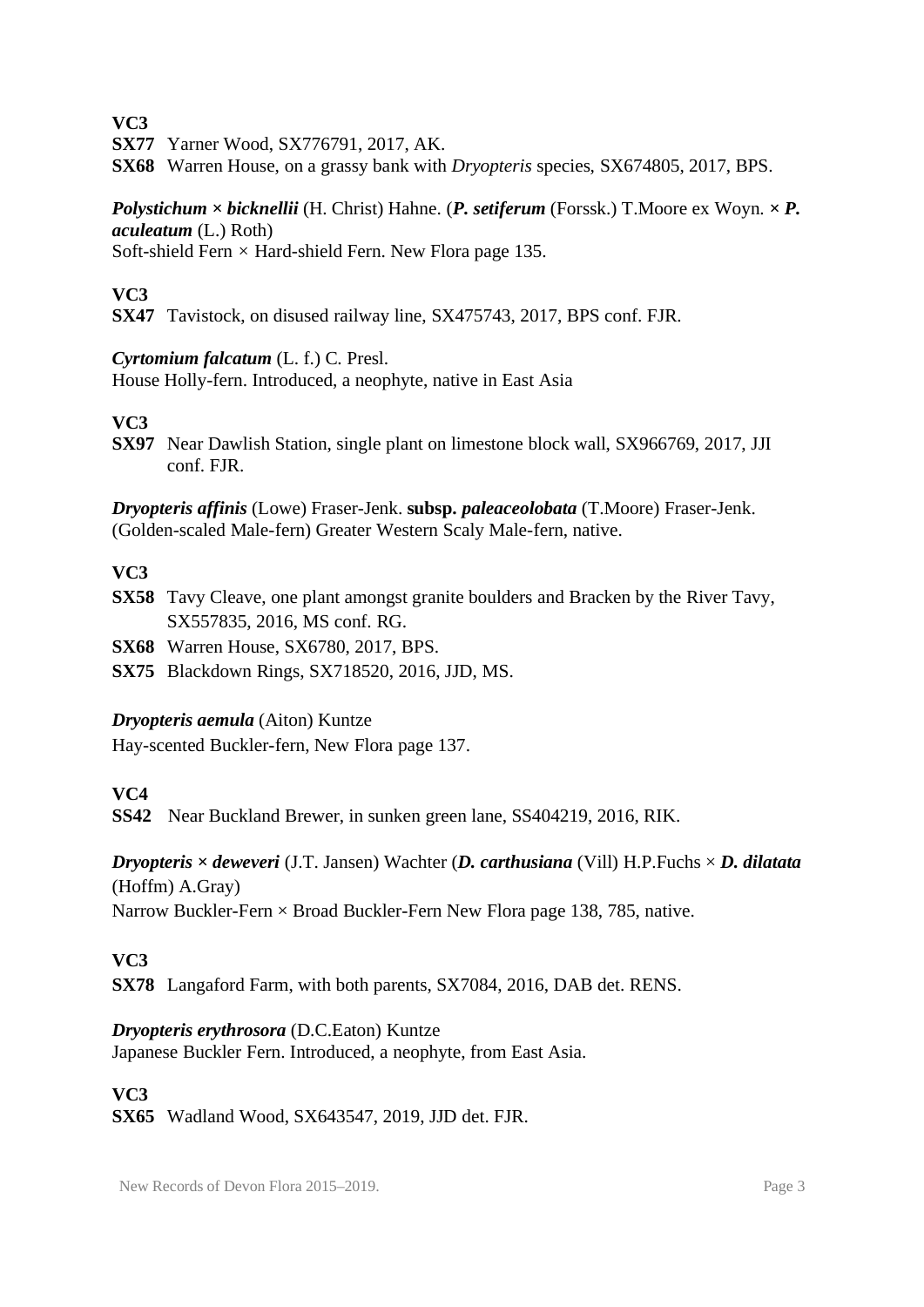#### *Abies procera* Rehder

Noble Fir. New Flora page 140, introduced, a neophyte, native in western North America.

#### **VC4**

**SS42** Buckland Brewer, seedlings on roadside about 100m from parent tree, SS431202, 2016, RIK.

#### *Laurus nobilis* L.

Bay. New Flora page 144, introduced, a neophyte, native in the Mediterranean.

### **VC4**

**SX74** Lynmouth, by the southwest coast path, SX725495, 2016, DCCG.

#### *Berberis vulgaris* L.

Barberry. New Flora page 156.

#### **VC3**

- **SX46** Ashleigh Bottoms, Blaxton, two bushes in woodland, SX474628, 2017, JJD, MB & HM.
- **SY39** Pinhay, a small tree in a hedge, SY317908, DJA & ML.

#### *Berberis glaucocarpa* Stapf

Great Barberry. Introduced, a neophyte, native in West Himalayas.

**VC3.** 

**SX94** Powderham Lane, about 10 well grown bushes in hedge, SX97483, 2019, JJD.

#### *Mahonia* **×** *wagneri* (Jouin) Rehder

Wagner's Oregon-grape. Introduced, a neophyte, garden origin.

VC3. Wadland Wood, SX643548, 2019, JJD.

*Clematis tangutica* (Maxim.) Korsh. Orange-peel Clematis. New Flora page 162.

#### **VC4.**

**SS43** Braunton Burrows, SS445354, 2015, MEB. Second record from North Devon.

*Paeonia officinalis* L. Garden Peony. New Flora page 177.

#### **VC3.**

**SX66** South Brent, on railway embankment, SX6960, 2017, PJR.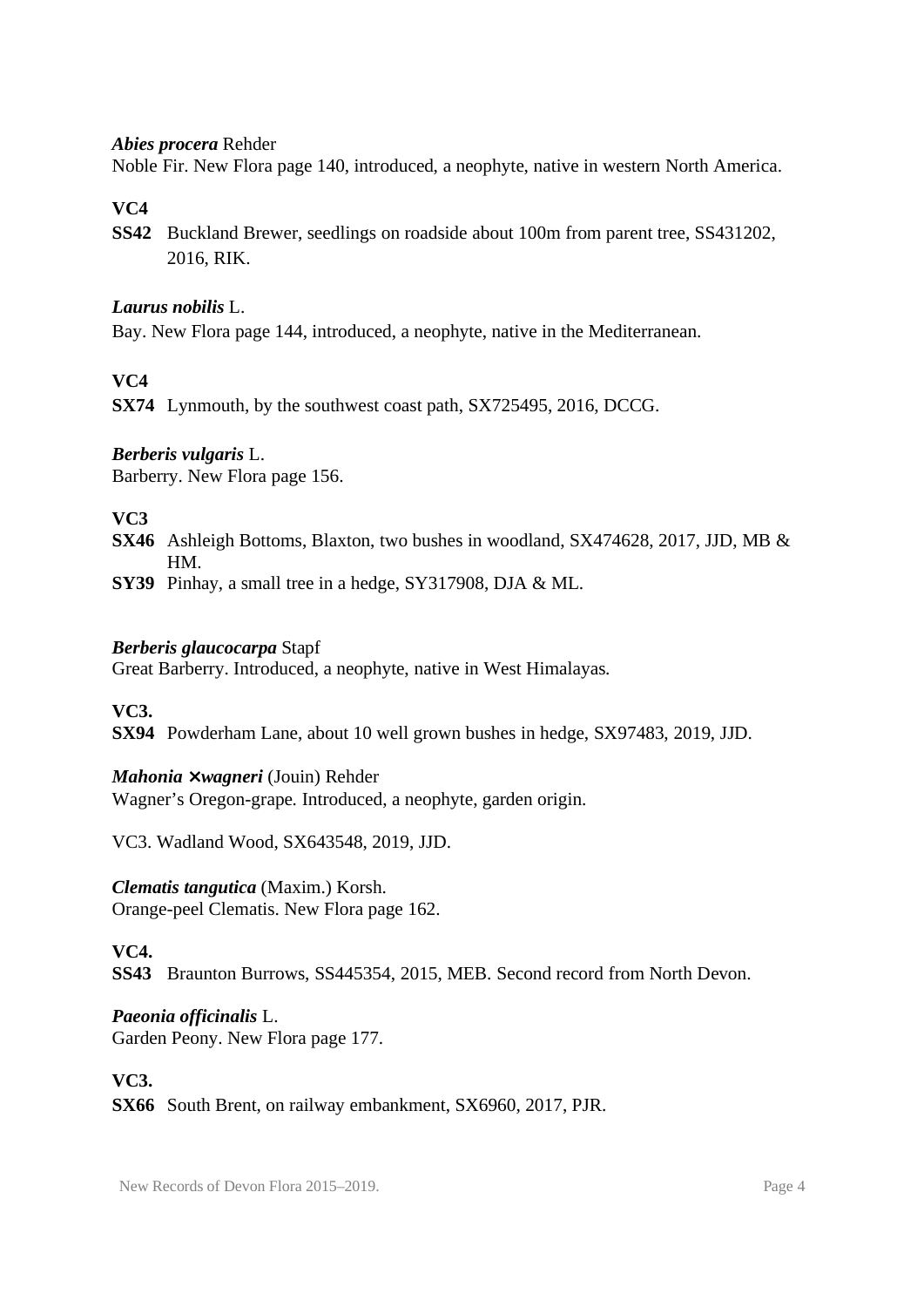#### *Bergenia crassifolia* (L.) Fritsch

Elephant-ears. New Flora page 178.

# **VC4**

**SX74** Lynmouth, naturalised on west bank of River Lyn, SS7249, 2015, NDBG.

### *Saxifraga granulata* L.

Meadow Saxifrage. New Flora page 179.

# **VC4**

**SS51** St Peter's Church, Roborough, a small colony, SS577171, 2019, JJD.

#### *Mitella ovalis* Greene

Oval-leaved Mitrewort. Introduced, a neophyte, native in western North America. **VC4**

**SS72** Furze Hill, Roseash, SS7725, 2019, RMH.

### *Tolmiea menziesii* (Pursh) Torr. & A.Gray

Pick-a-back-plant. New Flora page 181.

### **VC4**

**SS42** Kenwith Nature Reserve, SS446272, 2016, RIK.

#### *Crassula tillaea* Lest-Garl.

Mossy Stonecrop. New Flora page181.

### **VC3**

**SX97** Dawlish Warren, in quantity at the southwest end of the buffer zone, SX980785, 2017, KR conf. JJD.

### **VC4**

**SS32** Clovelly, more than 100 plants, possibly many more, in the car park, SS312248, 2018, PS.

### *Phedimus stoloniferus* (S.G.Geml.) 't Hart

Lesser Caucasian Stonecrop. New Flora page 183 as *Sedum stoloniferum*.

### **VC4**

**SS42** Kynoch's Bank, East-the Water, SS456256, 2019, RIK.

#### **Sedum 'Herbsfreude'**

Autumn Stonecrop. Introduced, a neophyte, garden origin.

### **VC3**

**SX87** Stover Country Park, in the car park, SX831750, 2019, JJD.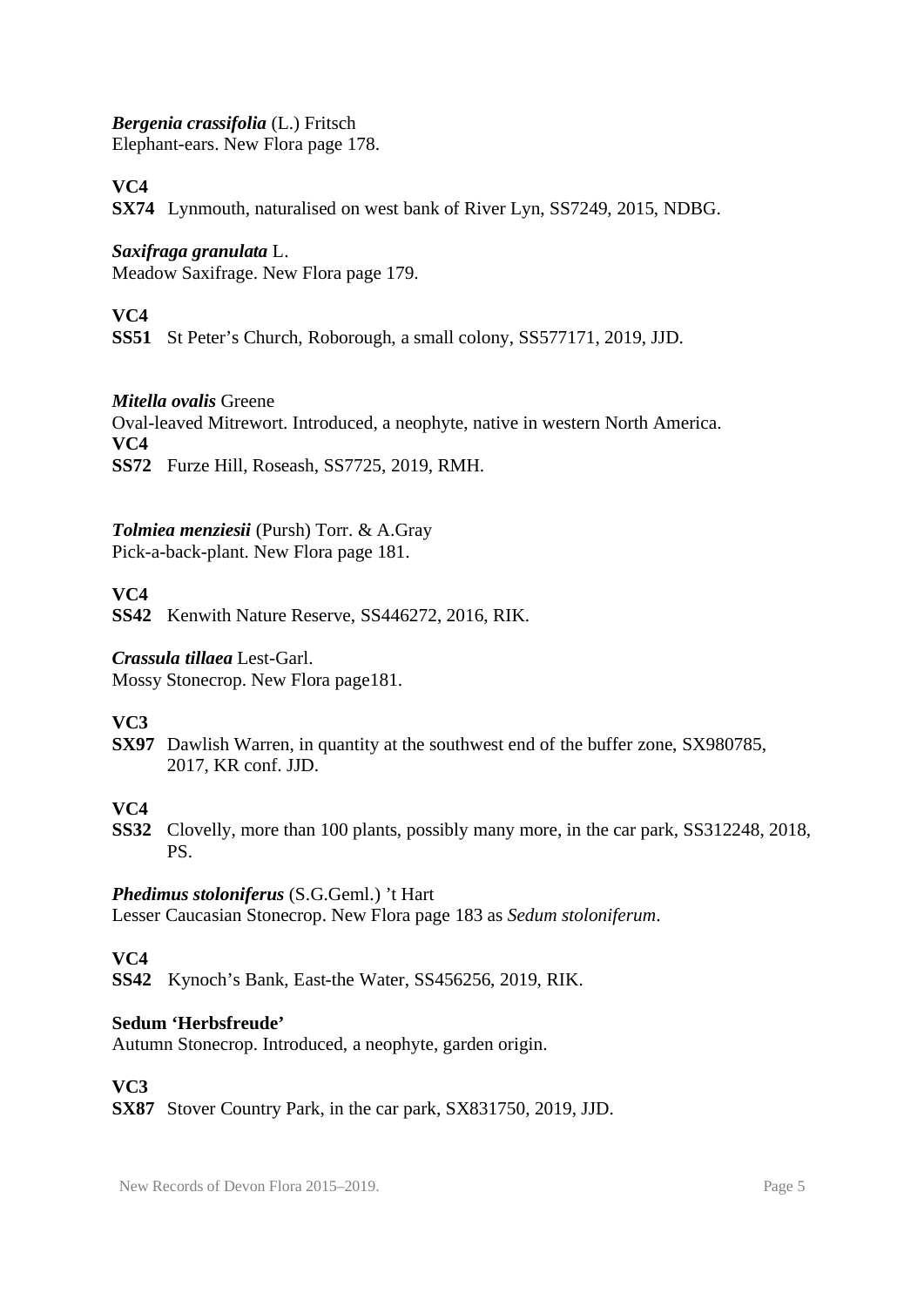#### *Parthenocissus inserta* (Seibold & Zucc.) Planch.

Boston-ivy. Introduced, a neophyte, a native of North America

#### **VC4**

**SS42** Holy Trinity Church, Landcross, several plants on lane close by, SS461237, 2019, RIK.

#### *Galega officinalis* L.

Goat's-rue. New Flora page 188.

#### **VC3.**

**SS90** Budlake Depot, Killerton, SS983002, 2019, RMH.

#### *Lotus tenuis* Waldst. & Kit. Ex Willd.

Narrow-leaved Bird's-foot Trefoil. New Flora page 189.

#### **VC3**

**SX76** Dartington, on a field boundary, SX795620, 2017, NC.

#### *Lotus subbiflorus* Lag.

Hairy Bird's-foot-trefoil. New Flora page 190.

#### **VC3**

**SX87** Near Brocks Farm, on track, SX840757, 2017, JPM. **SX99** Sandy Gate, Exeter. On grassy bank by rugby ground, SX962910, 2016, RMH.

*Vicia orobus* DC. Wood Bitter-vetch. New Flora page 193.

### **VC3**

**SX67** Near Hexworthy, SX658735, 2018, still there. A second plant in species-rich *Molinia* grassland nearby, SX659732, confirms an earlier report of its more widespread presence in this area, 2018, SG, AJB and RENS.

#### *Vicia villosa* Roth

Fodder Vetch. New Flora page 195.

### **VC4**

**SS42** On a small-holding at Woodtown, SS410236, 2015, RIK.

#### *Vicia lutea* L.

Yellow-vetch. New Flora page 197.

# **VC3**

**SX83** Between Lannacombe and Great Matiscombe Sands, several sites in cliff-edge grassland, SX8037, SX8136, SX8137, 2018, RENS.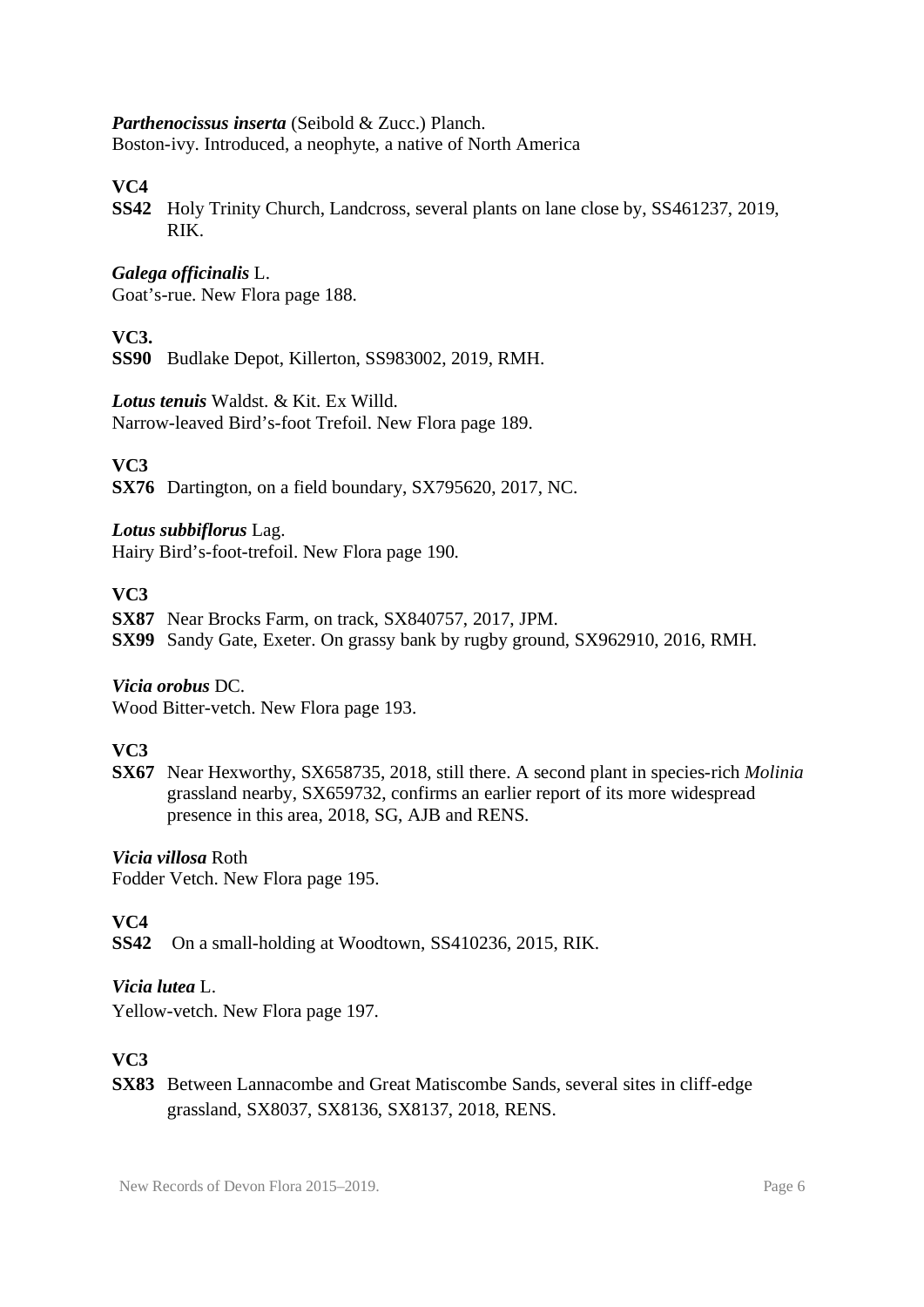*Vicia bithynica* (L.) L. Bithynian Vetch. New Flora page 197.

# **VC4**

**SS92** Hukely Bridge, Bampton, on a grassy bank, SS967232, 2016, CB conf. RMH.

### *Lathyrus grandiflorus* Sm.

Two-flowered Everlasting-pea. New Flora page 199.

# **VC3**

**SS80** St John's, Kennerleigh, in churchyard hedge, SS819074, 2019, JJD.

### *Lathyrus hirsutus* L.

Hairy Vetchling. New Flora page 199.

**VC3**

**SY09** Dayspring plants, near Exeter, nursery weed, SY002929, 2017, RF.

# *Melilotus albus* Medik.

White Melilot. New Flora page 201

# **VC4.**

**SS50** Meeth Quarry NR, SS5208, 2015, JJD.

# *Medicago polymorpha* L.

Toothed Medick. New Flora page 203.

**VC3**

**SX98** Topsham, roadside weed, SX967878, 2015, RMHH

# **VC4**

**SS44** South of Mortehoe, several plants on a wall top, SS456450, 2019, TL comm. RMH.

### *Trifolium ornithopodioides* L.

Bird's-foot Clover. New Flora page 204.

# **VC4**

**SS42** Fairy Cross, single plant in gutter at 2015, SS403241, RIK.

### *Acacia verticillata* (L'Hér) Willd.

Prickly Moses. Introduced, a neophyte, native in south-eastern Australia.

### **VC3**

**SX85** Goodrington, relic of cultivation on abandoned garden slopes SX895598, 2018, JJD *et al*. det. RENS.

# *Kerria japonica* (L.) DC.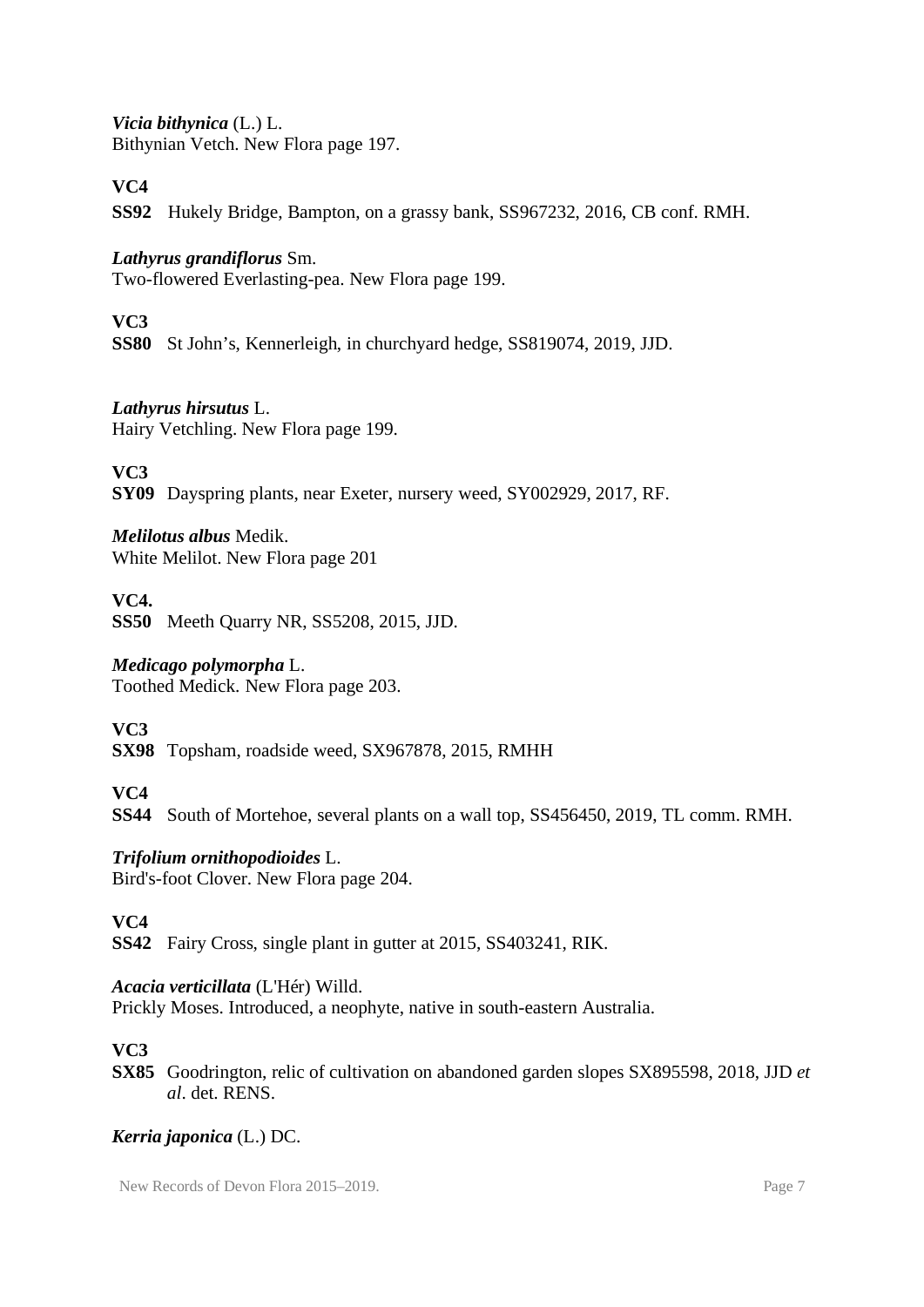Kerria. New Flora page 219.

# **VC3**

**SX76** Palstone Park, SX702600, origin not obvious but planting seemed unlikely, 2018, JJD.

*Rubus tricolor* Focke

Chinese Bramble. New Flora page 222.

# **VC4**

**SX59** Sourton, by the disused railway, SX546910, 2016, DCGC.

**SS71** Between Chawleigh and Stone Mill bridge, a large patch on roadside, 2018, SS716128, RIK.

*Rubus phoenicolasius* Maxim.

Japanese Wineberry. New Flora page 222. V**C4 SS54** Combe Martin, SS557428, 2018, RIK.

*Rubus subopacus* Sudre A bramble. New Flora page 225.

**VC3**

**SX56** Roborough Down, SX5068 and Horrabridge SX5168, 2016, PDP.

*Rubus imbricatus* F.J.A.Hort A bramble. New Flora page 226.

### **VC3**

**SX97** Dawlish Warren, SX981788, PDP.

*Rubus questieri* Lef. & P.J.Mueller A bramble. New Flora page 228.

**VC3 SX56** Roborough Down, SX5864, **PDP**.

*Rubus armeniacus* Focke A bramble. New Flora page 234.

**VC3 SX97** Dawlish Warren, SX9878, 2016, PDP.

*Rubus peninsulae* Rilstone A bramble, New Flora page 242.

# **VC3**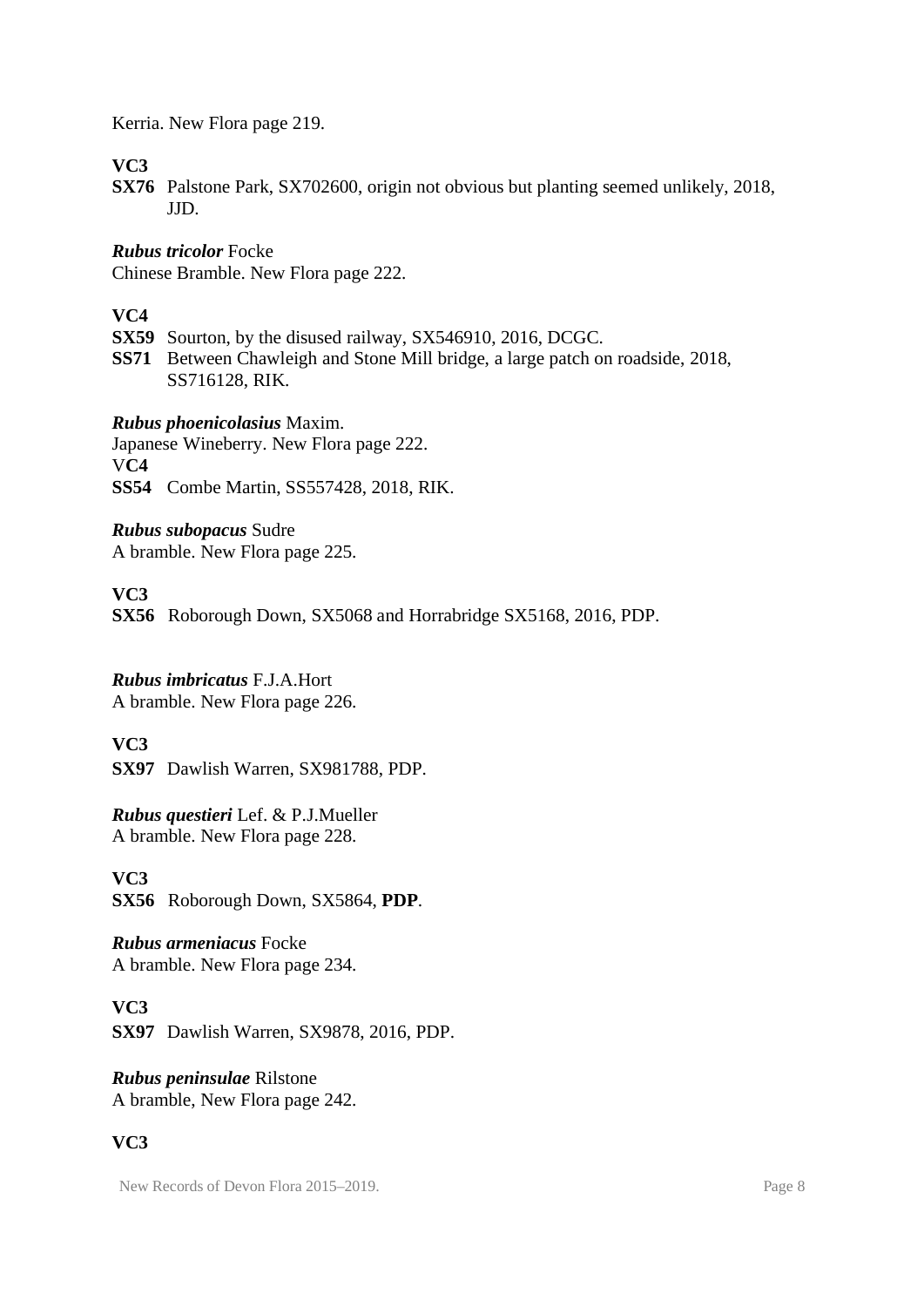**SX56** Burrator, SX5669, 2016, PDP.

#### *Rubus leightonii* **Lees ex Leighton**

A bramble. New Flora page 245.

### **VC3**

**SX97** Dawlish Warren, SX981789, 2016, **PDP**.

#### *Rubus tuberculatus* Bab.

A bramble. New Flora page 252.

#### **VC3**

**SX97** Dawlish Warren, SX9878, 2016, PDP.

#### *Dasiphora fruticosa* (L.) Rydb.

Shrubby Cinquefoil. Native but introduced in Devon (includes garden cultivars).

#### **VC3**

**SX66** Springbrook Lane, South Brent, casual in pavement crevice, SX699604, 2019, JJD.

**SX67** Dunnabridge Farm, in dumped spoil, SX6474, IL & KR

#### **VC4**

**SS71** Hectad record, 1987-1999 (BSBI Atlas)

#### *Geum rivale* L.

Water Avens. New Flora page 257.

### **VC4**

**SS92** Woodland Bridge, Bampton, wet woodland, SS974244, 2015, RMHH.

#### *Acaena novae-zelandiae* Kirk

Pirri-pirri-bur. New Flora page 259.

#### **VC4**

**SS73** Molland Wood, trackside, SS702343, 2017, RMH.

#### *Alchemilla xanthochlora* Rothm.

Pale Lady's-mantle. New Flora page 260.

### **VC4**

**SX50** Sourton Tors, in several places in grassland on the northern slopes, SX544899, SX545904, SX545907 and SX545908, 2015, 2016, RMH, RENS *et al*.

#### *Rosa multiflora* Thunb.

Many-flowered Rose. New Flora page 262.

### **VC4.**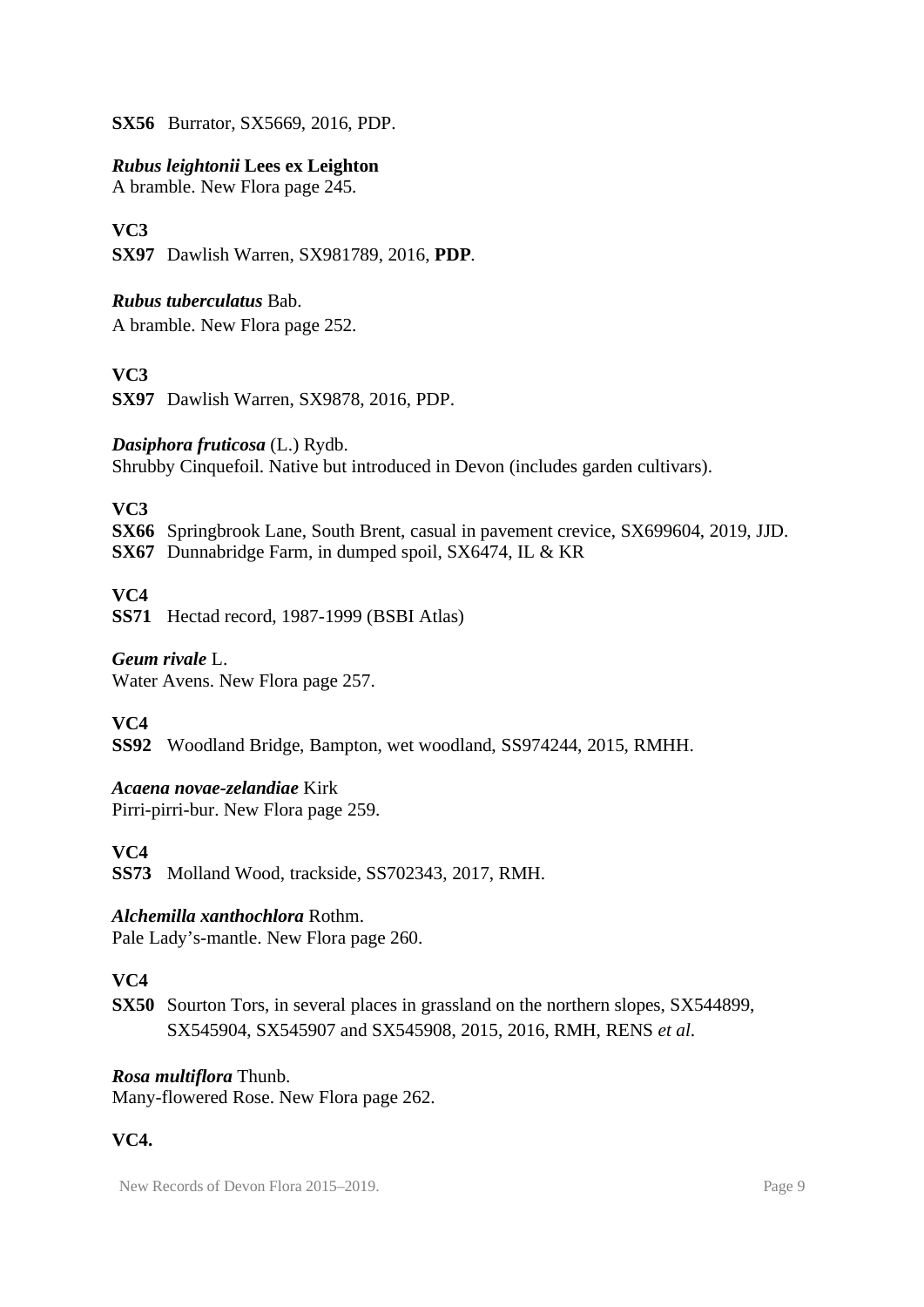**SS42** Atlantic Village and Scratchface Lane, naturalising widely in hedgerows SS432254, 2019, RIK.

#### *Rosa virginiana* Mill.

Virginian Rose. Introduced, a neophyte, native in eastern North America.

#### **VC3**

SS88 Trusham, SX88, 1878, WMR.

#### **VC4**

**SS42** East-the-water, SS455257, a cultivated form but more than 100m from nearest garden, 2019, RIK conf. RMH.

# *Rosa* **×** *scabriuscula* Sm. **(***R. tomentosa* Sm. **(f) ×** *canina* Sm. **(m))**

Harsh Downy-rose  $(f) \times$  Dog-rose  $(m)$ . New Flora page 267.

### **VC4**

**SS62** Near Kerscot, on an abandoned section of road, SS638290, 2018, RIK det. RM. Records of *R.* × *scabriuscula* are rare in Devon, reflecting the scarcity of *R. tomentosa* in the vice-county, and this is the first record of the female  $\times$  male hybrid. Two others belonged to the reciprocal cross.

#### *Rosa rubiginosa* L.

Sweet Briar. New Flora page 267.

#### **VC3.**

**SX64** South Milton Ley NR, planted in the southern boundary hedge, 2018, SX689423, JJD.

### **VC4**

**SS42** By A39 near Eastleigh, almost certainly planted SS497288, 2016, RIK.

### *Chaenomoles japonica* (Thunb.) Spach

Japanese Quince. New Flora page 270.

### **VC3**

**SX76** Harwell Lane South Brent, SX701603, 2018, JJD.

*Sorbus vilmorinii* C.K. Schneid. Vilmorin's Rowan.

### **VC3**

**SX86** Near Shipley Bridge car park, a three metre tree in fruit, SX680630, 2018, PJR det. HMcA. Probably bird-sown.

#### *Sorbus devoniensis* **E.F.Warb.** Better to use an updated map Devon Whitebeam. New Flora page 274.

# **VC3**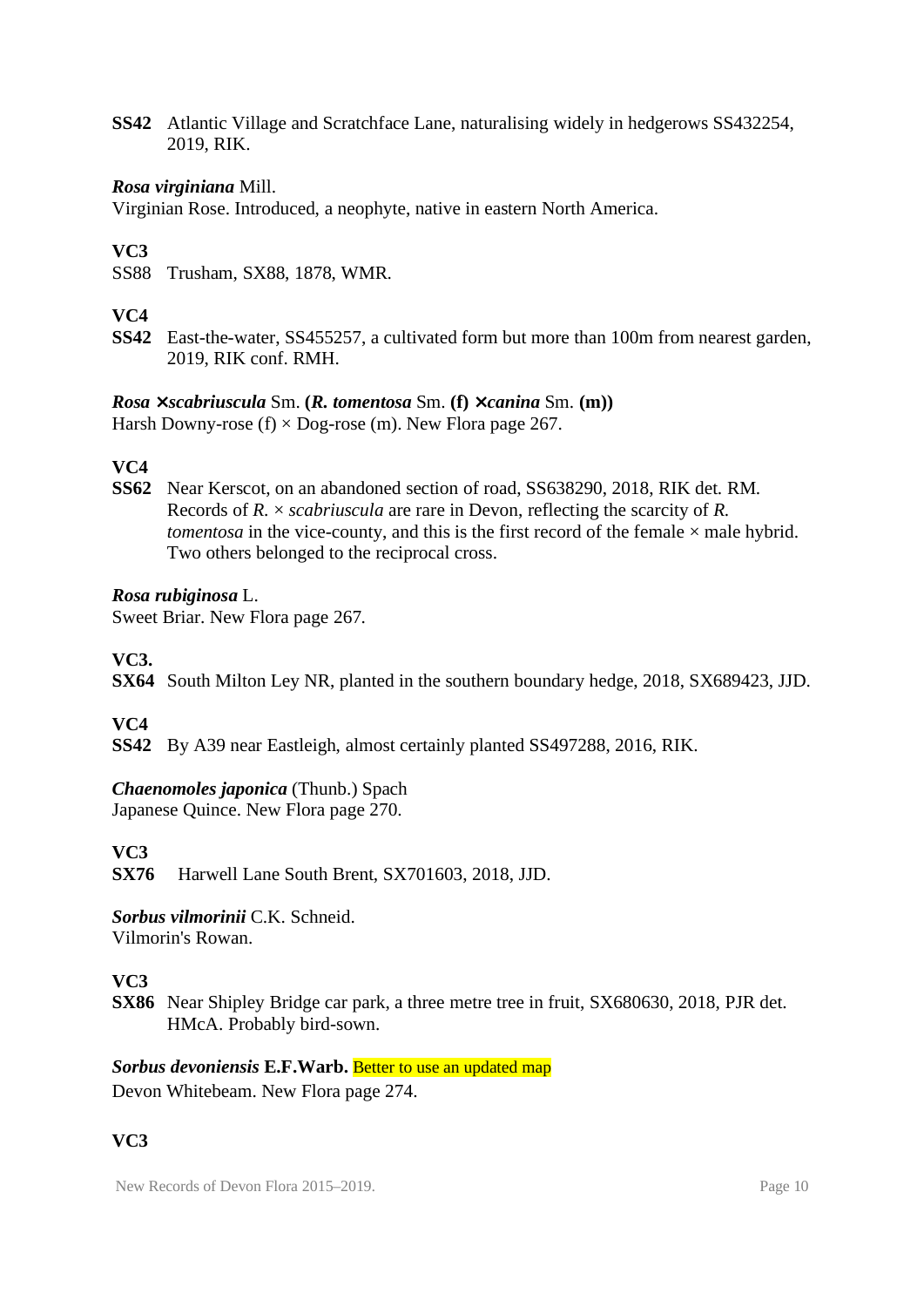**SX87** A sapling in roadside hedge at Parke, Bovey Tracey, SX802786 2016, and another in a roadside hedge at Challacombe Farm, Bovey Tracey, SX802776, 2016, both DCGC. A new hectad for a species that is rare in South Devon. The nearest known trees are at Farley Farm, Chudleigh, SX8480 2016, and, a little further away, at Kingsteignton and Little Haldon.

#### *Sorbus mougeotii* Soy.-Will. & Godr.

Mougeot's Whitebeam. Introduced, a neophyte, native in Europe.

#### **VC3**

**SX99** Polshoe Bridge, Exeter, in a hedgerow at SX942935, 2016, RMH det. DCGC conf. TCGR. Probably planted.

*Sorbus torminalis* (L.) Crantz Better to use an updated map Wild Service-tree. New Flora page 275.

#### **VC3**

- **SX88** Dunsford, SX821886, 2004, DCGC.
- **SX99** Single large tree at edge of woodland at top of rocky slope, Three Horse Shoes, Cowley, SX900966, 2015, JJI. Small bush consisting of several sucker shoots in cherry-laurel hedge, Pinhoe, SX967947, 2015, JJI.
- **SS82** Shobrooke, SS862025, 2004, DCGC.

#### **VC4**

- **SX69** North Tawton, SX650999, 2004, DCGC.
- **SS50** Inwardleigh, SS542002, SS551007, Hatherleigh, SS545018, Dowland SS576087, 2004, DCGC.
- **SS59** Dowland, SS554999, 2004, DCGC.
- **SS53** Fremington, SS544327, 2004, DCGC.

#### *Pyracantha coccinea* **M.Roemer**

Firethorn. New Flora page 280.

#### **VC3**

**SX83** Near Kellaton, in a field boundary SX802396, 2015, JJD.

#### *Crataegus laevigata* (Poir.) DC.

Midland Hawthorn. New Flora page 282.

- **SX38** Combe Mill south of St Giles-on-the-Heath, a planted tree at, SX3688, 2008, 2016, HM.
- **SS42** Probably bird-sown, amongst dense scrub by disused railway, Kenwith Nature Reserve, SS445273, 2016, RIK.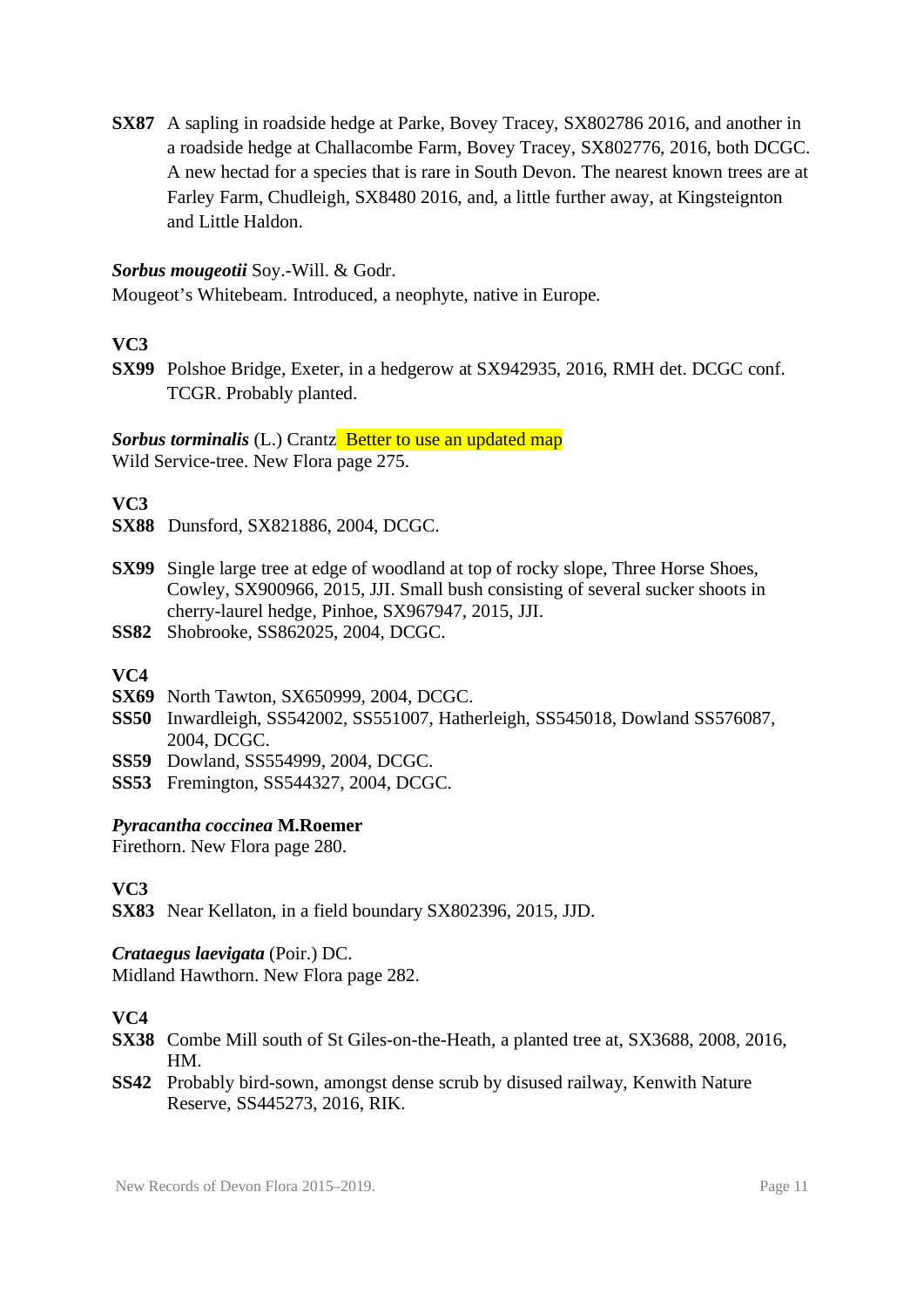#### *Elaeagnus macrophylla* Thunb.

Broad-leaved Oleaster. New Flora page 282.

# **VC3**

**SY08** Lympstone, one bush in hedge SY011840, 2016, JJI, possibly an escape from a nearby nursery. The Maer, Exmouth, RMH & JJI, SY0080, probably planted.

#### *Elaeagnus umbellata* Thunb.

Spreading Oleaster. Introduced, a neophyte, native in East Asia.

#### **VC4**

**SS43** Lower Yelland, SS4832, 2015, MW comm. RMHH.

#### *Rhamnus cathartica* L.

Buckthorn. New Flora page 282.

### **VC3**

 **SX64** South Milton Ley NR, six large bushes, SX682421, 2018, JJD. Planted here and probably the location of the BSBI Atlas record noted in the New Flora from this hectad.

#### *Myrica gale* L.

Bog-myrtle. New Flora page 289.

#### **VC3**

**ST01** Maiden Down, large patch in clearing, ST087163, 2015, JJI.

#### *Alnus* **×** *hybrida* A.Braun ex Rchb. (*A. glutinosa* (L.) Gaertner **×** *A. incana* (L.) Moench) Alder  $\times$  Grey Alder. Introduced. Usually originating from seed collected from either parent when grown together but known to have arisen *in situ*.

### **VC4**

**SS50** Meeth Quarry NR, SS5308, 2014, JJD.

#### *Corylus colurna* L. **var.** *glandulifera* DC.

Turkish Hazel. Introduced, a neophyte, native in SE Europe and SW Asia.

#### **VC4**

**SS53** Fremington, SS514316, 2018, RIK.

#### *Banksia integrifolia* L.f.

Coast Banksia. Introduced, a neophyte, native in eastern Australia.

#### **VC3**

**SX85** Goodrington, relic of cultivation on cliff garden, SX895598, 2018, JJD *et al*. det. RENS.

#### *Oxalis dillenii* Jacq.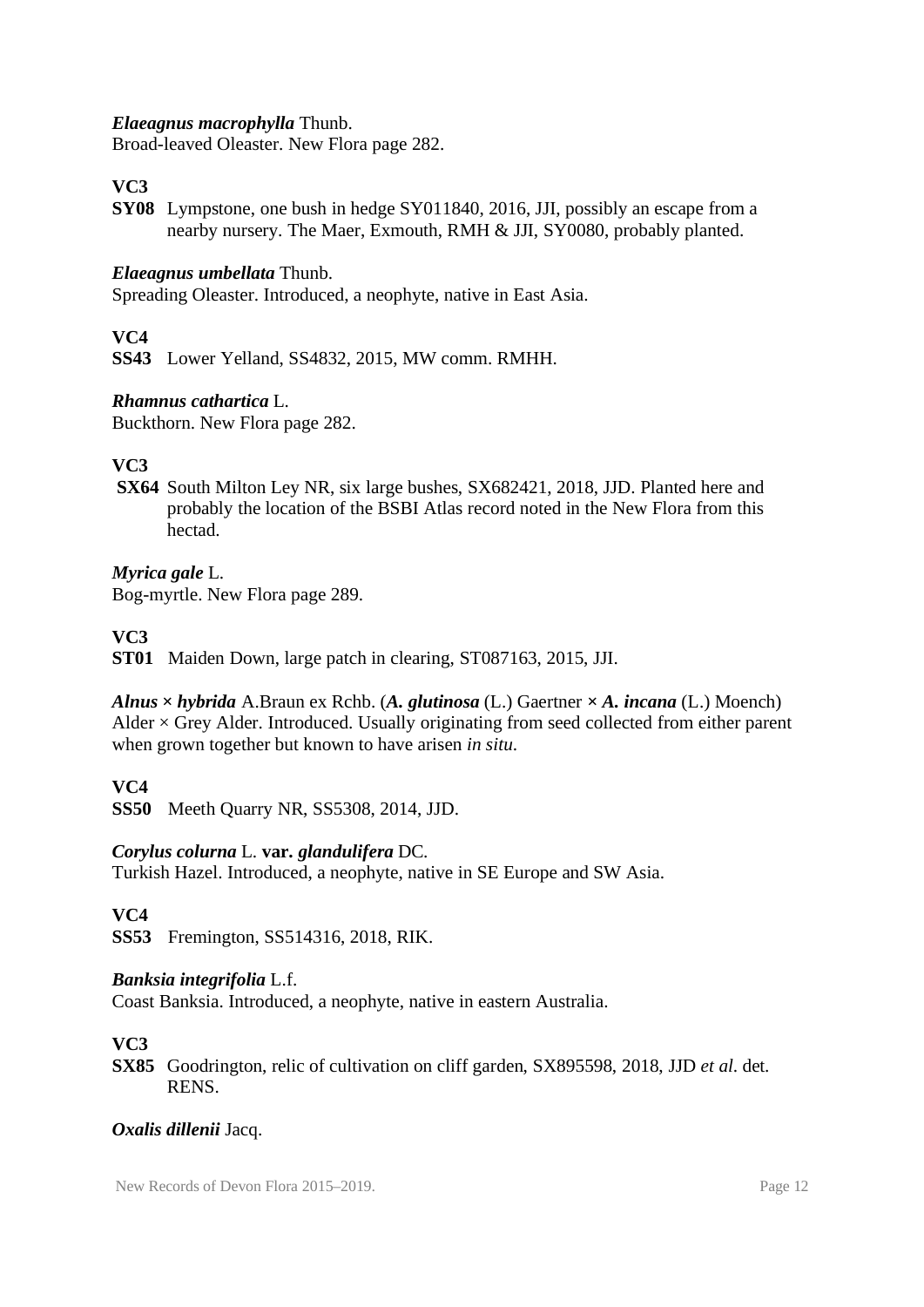Sussex Yellow-sorrel. Introduced, a neophyte, native in North America.

# **VC3**

**SY08** Budleigh Salterton, one plant in gutter Granery Lane, SY072821, 2018, AV.

#### *Mercurialis annua* L.

Annual Mercury. New Flora page 296.

# **VC4**

**SS54** Combe Martin, SS591461, 2015, MEB. Generally rare in North Devon, this is the first hectad record since 1976.

#### *Euphorbia maculata* L.

Spotted Spurge. Introduced, a neophyte, native in North America.

### **VC3**

**SS80** Libbets Well, Crediton, several plants naturalising in gravel, SS835002, 2017, DCGC.

#### *Euphorbia oblongata* Griseb.

Balkan Spurge. New Flora page 787.

### **VC3**

- **SX55** Yealmpton, several plants growing beside a path on the edge of limestone woodland, SX573512, 2015, PDP det. TP (**RENS**).
- **SX99** ST Thomas, Exeter, SX918917, pavement weed in alley between Fosca Road and Isca Road, 2019, JJI.

### **VC4**

- **SS42** Near Bideford, SS430257, under hedge, some distance from original planting, 2019, RIK.
- **SS61** Chumleigh, two plants on untended grave, SS686141, 2018, RIK.
- **SS92** Bampton, SS9522, 2017, RIK

#### *Euphorbia stricta* L.

Upright Spurge. New Flora page 298.

### **VC3**

**SX75** South Brent, single plant on kerb, SX701596, 2018, JJD. VC4.

**SX64** Sticklepath, on spoil by chapel, SX64059407, 2018, JJD.

#### *Salix pentandra* L.

Bay Willow. New Flora page 305.

### **VC3**

**SY09** Escot Park, SY081978, several bushes there, 2015, JJD. It is not native in southern England and was almost certainly planted here.

#### *Salix*  $\times$  *calodendron* Wimm. (*S. caprea* L.  $\times$  *S. cinerea* L.  $\times$  *S. viminalis* L.)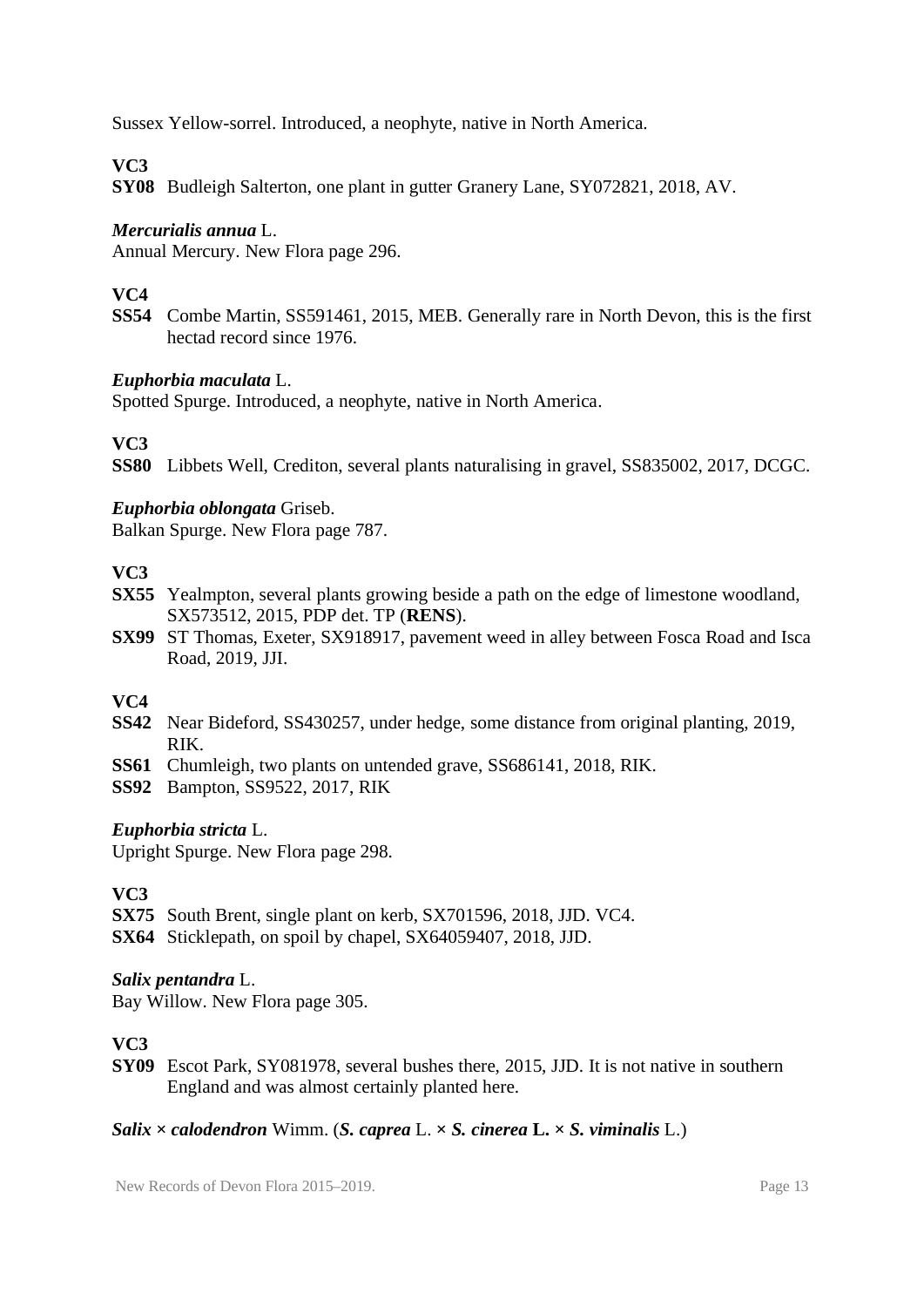Goat Willow  $\times$  Grey Willow  $\times$  Osier. Native.

# **VC3.**

**SY09** Escot, SY081978, locally abundant in wetland area, 2015, JJD. Native to Britain but almost certainly planted here.

#### *Salix* **×** *holosericea* Willd. (*S. viminalis* L. **×** *S. cinerea* L.)

Silky-leaved Willow (Osier  $\times$  Grey Willow). New Flora page 308,

# **VC3**

- **SX54** Wembury, by mill stream, SX518486, 2019, JJD.
- **SX64** South Milton Ley NR, one bush, SX685422, 2018, JJD.

### **VC4**

**SS42** Littleham, planted in playing field hedge, SS4423, RIK.

#### *Viola canina* L.

Heath Dog-violet. New Flora page 311.

### **VC3**

**SX57** Plaster Down, thousands of plants in a shallow depression, SX514724, 2017, AJB & RENS.

# **VC4.**

**SX39** Near Virginstow, in dry heathy grassland, SX3792, 2016, HM det. MSP.

#### *Viola lactea* Sm.

Pale Dog-violet. New Flora page 111.

### **VC4**

- **SS30** Clawmoor, in two places on forest track, SS397023 and SS396023, 2019, RMH.
- **SS40** Between Highampton and Brandis corner, one plant on a forestry track SS424033, 2018, MB & RMH.

# *Viola* **×** *wittrockiana* Gams ex Kappert

Garden Pansy. New Flora page 313.

### **VC4**

**SS74** Lynton, SS719495, on roadside, 2015, DCGC.

# *Radiola linoides* Roth

Allseed. New Flora page 315.

### **VC3.**

**SX57** Plaster Down, A few small plants in hollow, SX514724, 2018, HM.

#### *Hypericum forrestii* (Chitt.) N. Robson

Forrest's Tutsan. Introduced, a neophyte, native in China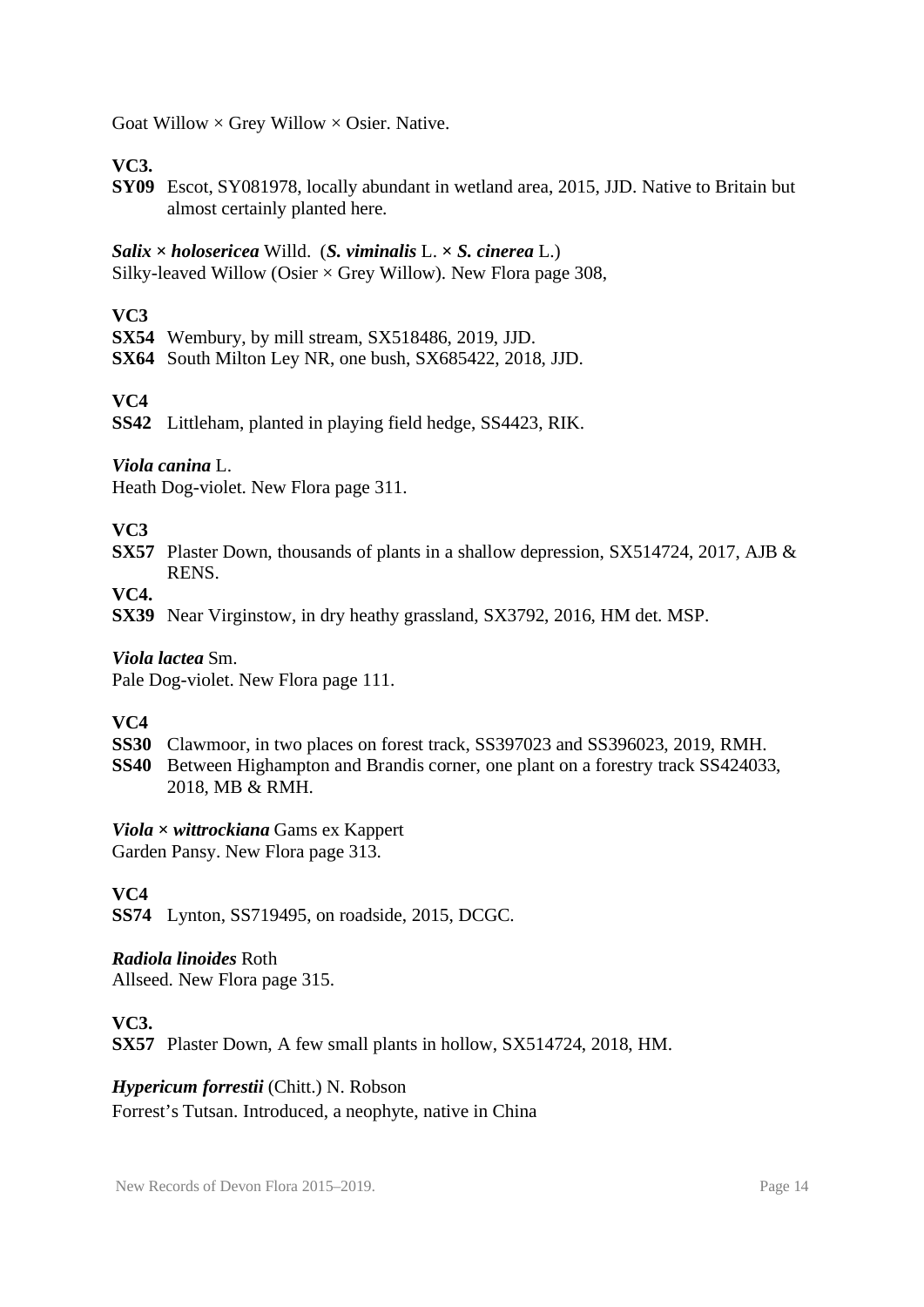- **SX45** Plymouth, in the grounds of old Seaton Barracks, self-sown or perhaps a relic of cultivation, SX492593, 2016, PDP.
- **SX95** Marridge & Elberry Woods, one bush, SX916570, 2019, JJD.

#### *Hypericum* **×** *hidcotense* Geerinck

Hidcote Tutsan. Sterile garden hybrid of unknown origin.

#### **VC4**

**SS42** Torrington Common, relic in boundary hedge, SS496200, 2019, RIK.

*Hypericum* **×** *desetangsii* Lamotte (*H. perforatum* L. **×** *H. maculatum* Crantz) Perforate St John's-wort × Imperforate St John's-wort. New Flora page 317.

### **VC3**

**SS90** River Exe, on shingle below the weir, SS940077, 2018, JJD.

#### **VC4**

**SS62** Kerscott, SS638298, RIK conf. RMH & RENS.

#### *Hypericum maculatum* Crantz

Imperforate St John's-wort. New Flora page 317.

#### **VC3.**

**SX46** Hallowell Woods, Bere Ferrers, rare on trackside, SX466643, 2019, DJB. **SX76** Catherine Park Wood, Week, SX776623, JJD. **SX95** Sharkham Point, 2017, SX9354, JJD.

#### *Geranium macrorrhizum* L. Better to use an updated map

Rock Crane's-bill. New Flora page 325. VC4 SS74 Hollerday House, Lynton, SS716496, 2015, DCGC.

*Epilobium × floridulum* **Smejkal (***E. parviflorum* **Schreb. ×** *E. ciliatum* **Rafin.)** Hoary Willowherb *×* American Willowherb. New Flora page 333.

#### **VC4**

**SS32** Peppercombe, S383241, 2015 RMHH & MEB det. GK.

*Oenothera* **×** *fallax* Renner (*O. glazioviana* P.Micheli **×** *O. biennis* L.) Intermediate Evening Primrose. New Flora page 338.

### **VC3**

**SX66** On the railway at South Brent, SX697603, 2019, JJD.

**VC4**

**SX69** Sticklepath, several plants on spoil by former chapel, SX640940, 2018, JJD.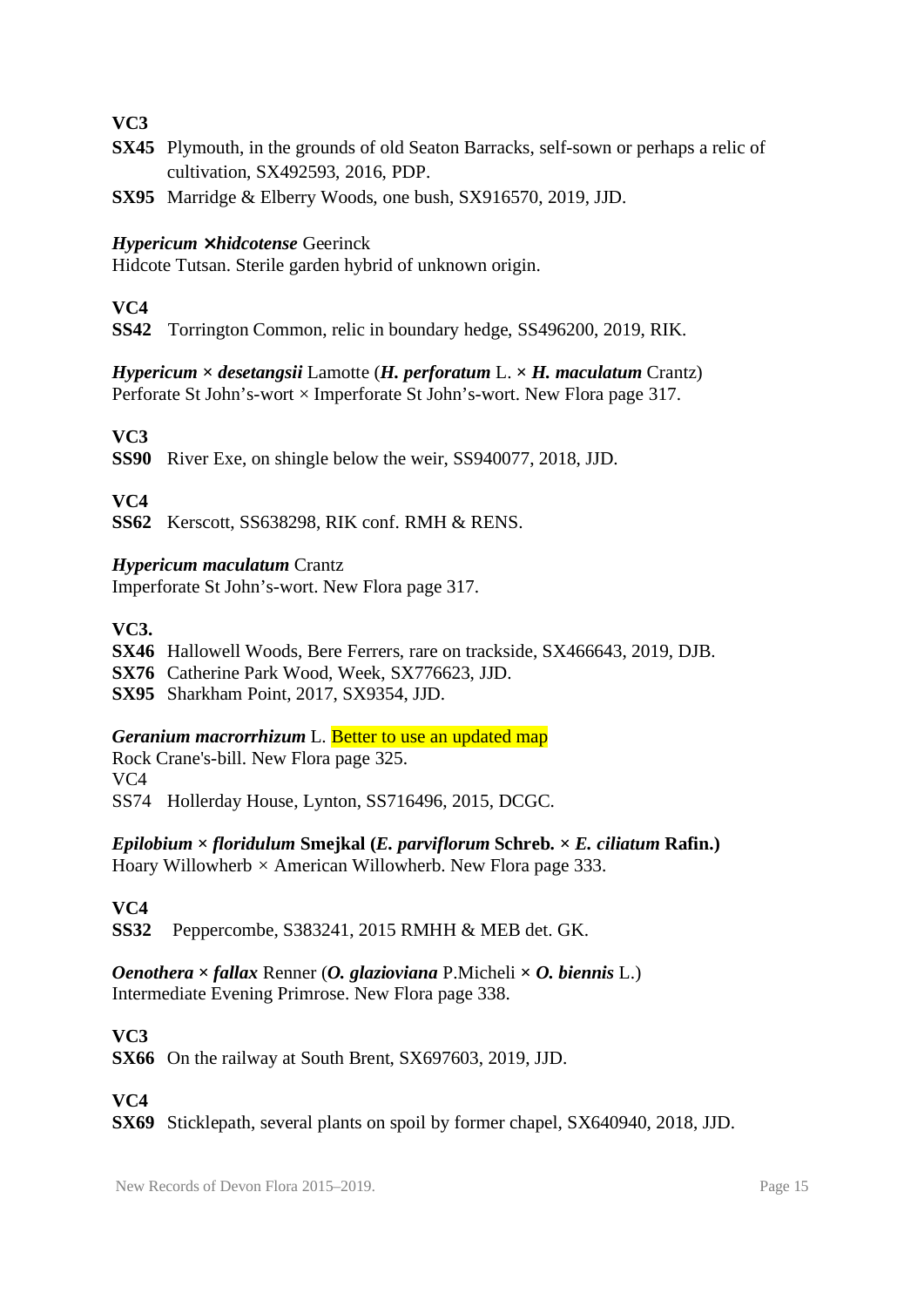*Malva neglecta* L.Wallr.

Dwarf Mallow. New Flora page 343.

# **VC3**

**SX99** Exeter, patch on grass verge of Inner Bypass (Western Way), SX919922, 2018, JJI.

*Alcea rosea* L. Hollyhock. New Flora page 345.

# **VC3**

- **SX54** Revelstoke, established on laneside verge, SX561467, JJD.
- **SX87** Central reservation of A38, SX809738 and SX862796, JJD.

**SX98** by Exeter Canal, SX943893, 2019, JJD. Between Exmouth and Lympstone, SX996825, 2019, RMH.

### *Abutalon theophrasti* Medik.

Velvetleaf. New Flora page 345.

### **VC3**

**SY08** On a field boundary by the River Otter, SY076842, 2018, AP conf. RENS.

# *Tilia cordata* Mill. Better to use an updated map

Small-leaved Lime. New Flora page 346.

### **VC4**

**SS40** Dunsland Park, SS4105, 2015, JJD. Uncommon in North Devon.

### *Opuntia elata* Salm-Dyck

Prickly Pear. Introduced, a neophyte, native in South America.

### **VC3**

**SY08** Budleigh Salterton, SY070819, several plants on the low cliffs, 2015, RW, RENS & CJS det. TGR. Almost certainly this species but flowers required to confirm the identity. Clearly planted here but may well have survived for a number of years.

*Rorippa islandica* (Oeder ex Gunnerus) Borbás Northern Yellow Cress. New Flora page 353.

### **VC3**

**SX98** Exeter Canal, locally abundant in damp shady hollow on footpath, SX949888, 2019, JJD det. TCGR.

- **SS30** Brendon, In pile of rubble SS367076, 2019, RMH.
- **SS40** Halwill Junction west, in several places on wet track, SS433004, 2019, RMH.
- **SS41** Rosemoor, damp area of car park, SS499175, 2019, RIK det. TCGR.
- **SS42** Littleham village hall, edge of car park SS445236, RIK det. TCGR, 2019; Mill Bridge, Landcross, damp gateway, SS453235, RIK det. TCGR, 2019;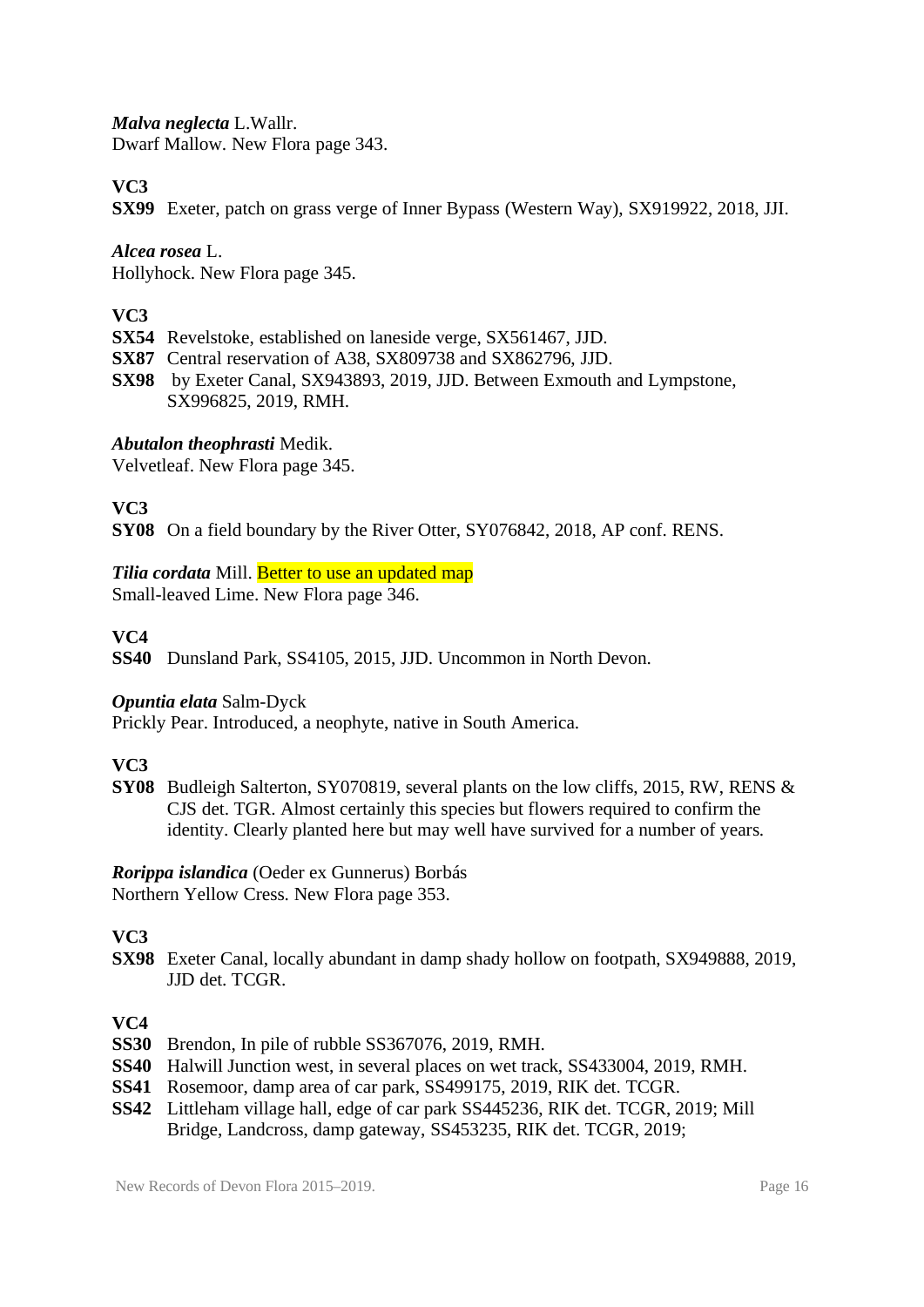#### *Cardamine impatiens* L.

Narrow-leaved Bitter-cress. New Flora page 356.

#### **VC3**

SX88 Canonteign Down above Hyner Farm, one plant on track, SX831821, 2017, RENS & JJD.

#### *Cardamine corymbosa* Hook. f.

New Zealand Bitter-cress. New Flora page 356.

#### **VC3**

**SX34** Park Farm near Kingsbridge, in paving cracks on garden terrace at SX7342, 2017, LD.

#### *Lepidium ruderale* L.

Narrow-leaved Pepperwort. New Flora page 358.

#### **VC3**

**SX98** Topsham, SX965879, by the Quay 2015, RMHH.

#### *Descurainia sophia* (L.) Webb ex Prantl

Flixweed. New Flora page 361.

#### **VC3**

**SX86** Two plants in disturbed ground by River Dart and adjacent to Morrison's car park, Totnes, SX806605, 2018, JJD.

### *Arabis hirsuta* (L.) Scop.

Hairy Rock-cress. New Flora page 361.

### **VC3**

- **SX76** Holy Trinity Church, Buckfastleigh10 + plants on large grave topped with limestone chippings, SX741665, 2018, JJD.
- **SX78** Hisley Bridge, three plants in limestone mortar between granite blocks at SX767811, 2016, where it has been known since 2007, **RENS** & CJS. This is a long way from the next nearest site and a very odd place for an obligate calcicole.

### *Diplotaxis tenuifolia* (L.) DC.

Perennial Wall Rocket. New Flora page 364.

#### **VC4.**

**SS42** Clovelly Road Industrial Park, abundant on dumped soil SS434258, 2019, RIK.

#### *Brassica oleracea* L. Wild Cabbage.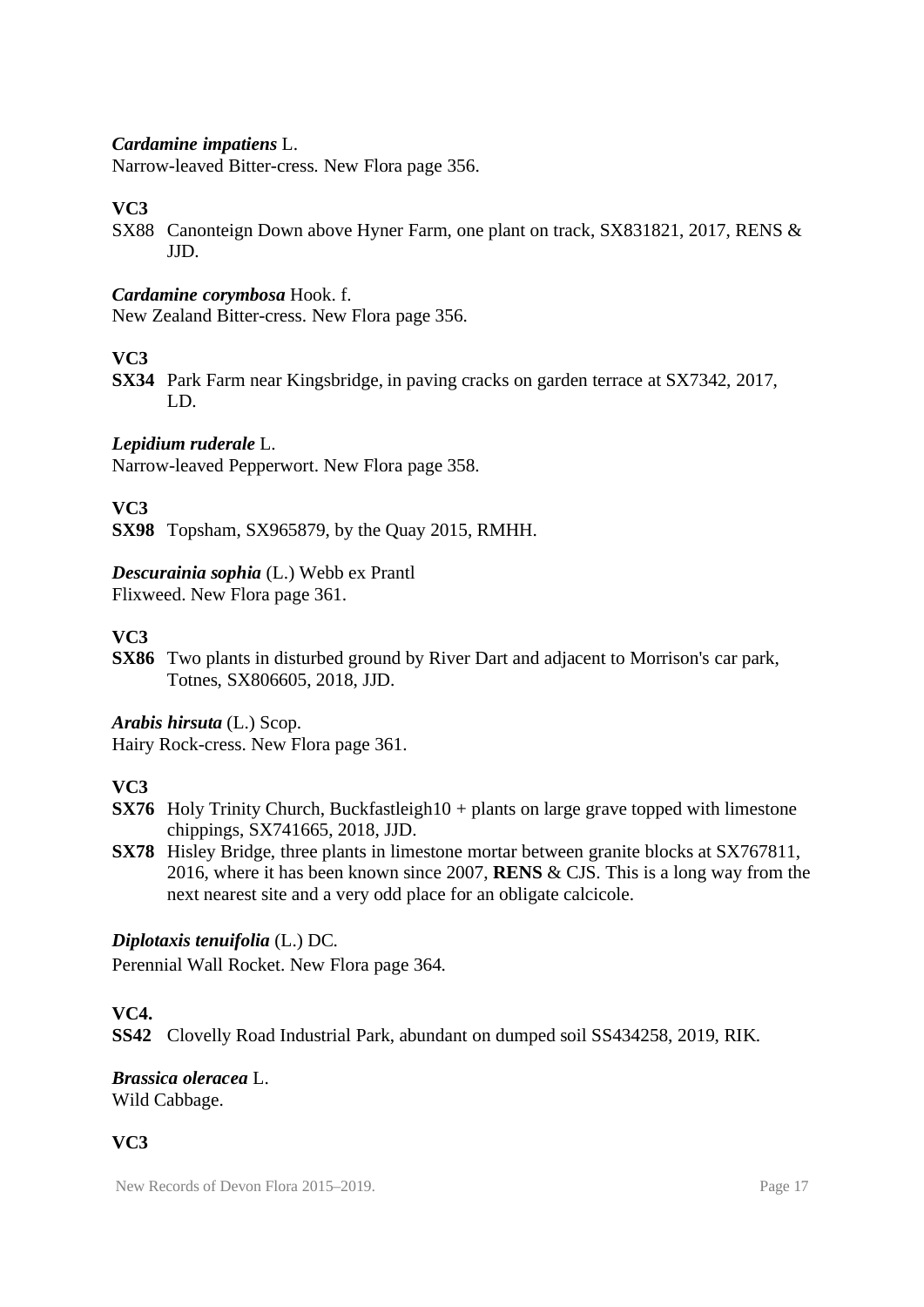**SX45** Jennycliff, in two places at SX490524 and SX491522, 2017, IJB.

#### *Brassica oleracea* **L. var.** *viridis* **L.**

Kale. New Flora page 364.

# **VC4**

**SS42** Disturbed roadside, East-the-water, SS463268, 2018, RIK.

#### *Sinapis alba* L. **better** as new map White Mustard. New Flora page 366,

### **VC4.**

**SS92** Bampton, in a field sown for bird food, SS996211, 2016, RMH.

*Hirschfeldia incana* (L.) Lagr.-Foss. Hoary Mustard. New Flora page 366.

# **VC3**

**SX86** Totnes, SX802610, locally abundant on waste ground, 2015, JJD.

#### *Crambe maritima* L.

Sea-kale. New Flora page 368.

### **VC3**

- **SX64** Aymer Cove, One plant at the back of the sandy beach SX641455, DAB det. RENS.
- **SX94** Hopes Nose, SX9463, 2017, PAS.
- **SY28** Below Beer Head, four plants on beach SY224879; Under Hooken, one plant, SY217879, 2017, DAB det. RENS.

### **VC4**

**SS53 A**nchorwood Bank, Barnstaple, SS552330, 2018, RIK. On roadside chippings close to River Taw. This appears to be the only confirmed report from the Barnstaple area since the  $18<sup>th</sup>$  century when "it was introduced into Covent Garden by the late Mr Curtis (who had observed it about Barnstaple) in 1792" (Withering, 1830).

### *Malcolmia maritima* (L.) W.T.Aiton

Virginia Stock. New Flora page 373.

**VC3.**

**SX95** Queens Road, Brixham, casual on paveme nt, SX922566, 2018, JJD. Third recent record.

*Viscum album* L. Better as new map

Mistletoe. New Flora page 375.

### **VC4**

**SX7** Morchard Road, on apple (probably) SX7405, 2017, JJI.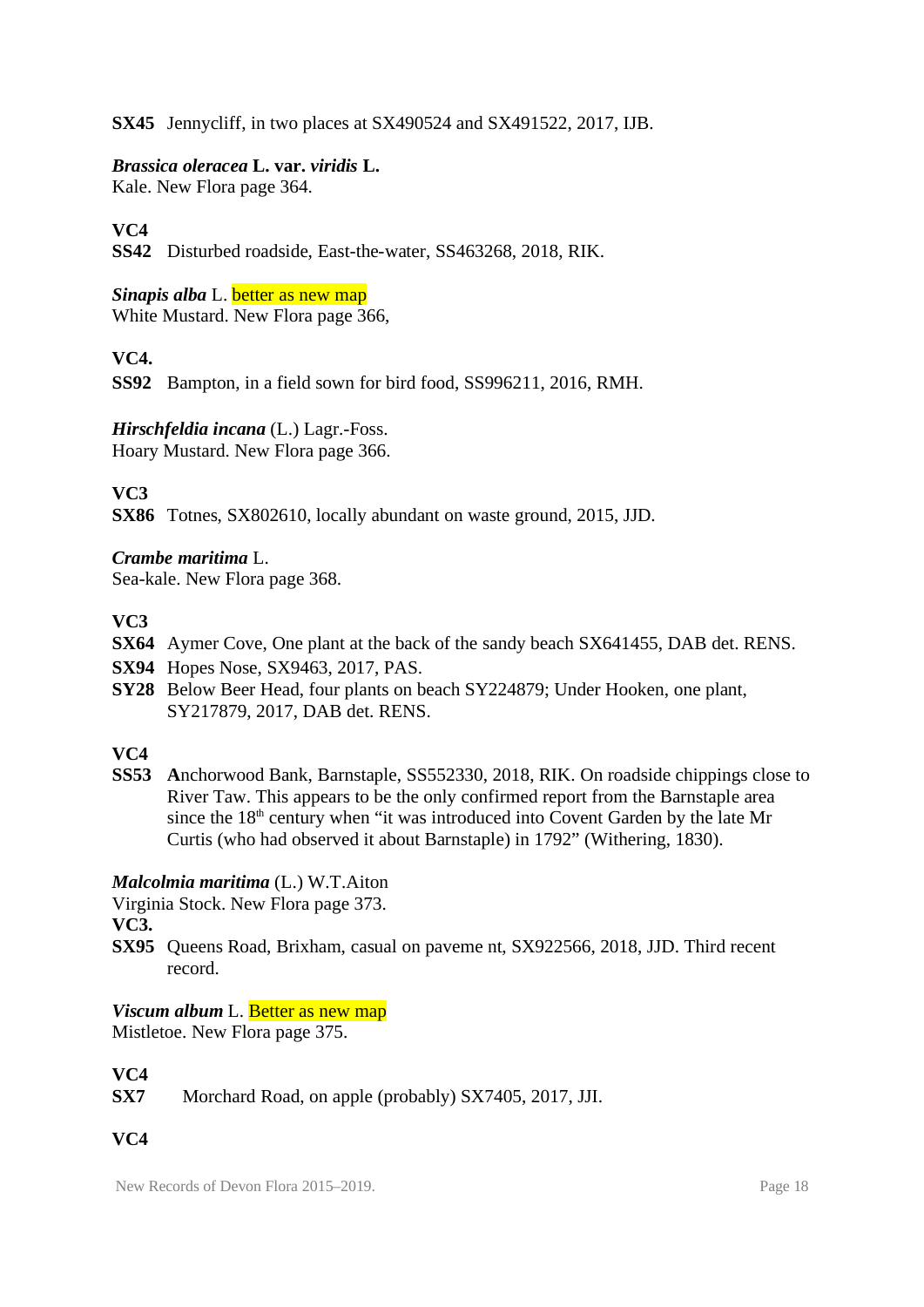#### **SX64** Arlington Court, SS613407, 2015, JJD.

#### *Limonium ginae* P.D. Sell

Gina's Sea-lavender. Native, endemic.

### **VC4.**

**SS44** Morte Bay, Woolacombe, on rock ledges above the sea, SS453442, 1989, PDS & JGM (Sell and Murrell, 2018).

#### *Limonium woolacombense* P.D. Sell

Woolacombe Sea-lavender. Native, endemic.

# **VC4**

**SS44** Morte Bay, Woolacombe, on rock ledges above the sea, SS453442, 1989, PDS & JGM (Sell and Murrell, 2018).

*Persicaria amplexicaulis* (D.Don) Ronse Decr.

Red Bistort. New Flora page 379. **VC3**

**SX75** Near Blackdown Rings, on road side, SX717516, 2016, RENS & CJS.

#### *Fagopyrum esculentum* Moench. Better as map

Buckwheat. New Flora page 382.

### **VC4**

**SS92** In a field sown for bird food at Bampton, SS996211, 2016, RMH. First hectad record.

*Polygonum oxyspermum* C.A. Mey. & Bunge subsp. raii (Bab.) D.A.Webb & Chater Ray's Knotgrass. New Flora page 382.

#### **VC3**

**SX84** Slapton Ley, on coastal shingle at, SX829443, 2019, JJD.

*Reynoutria* **×** *bohemica* Chrtek & Chrtková **(***R. japonica* (*Houtt.*) *Ronse Decr. × R.*  **sachalinensis** (F.Schmidt. ex Maxim) Ronse Decr. Bohemian Knotweed. New Flora page 384.

#### **VC3**

**SX84** Long Wood, Kingswear, SX8854, 2019, JJD.

*Rumex*  $\times$  *abortivus* Ruhmer (*R. conglomeratus* Murray  $\times$  *R. obtusifolius* L.) Clustered Dock  $\times$  Broad-leaved Dock. New Flora page 389.

### **VC4**

**SX42** Treyhill near Eastleigh, on a lane side with both parents, SS489287, 2016, RIK.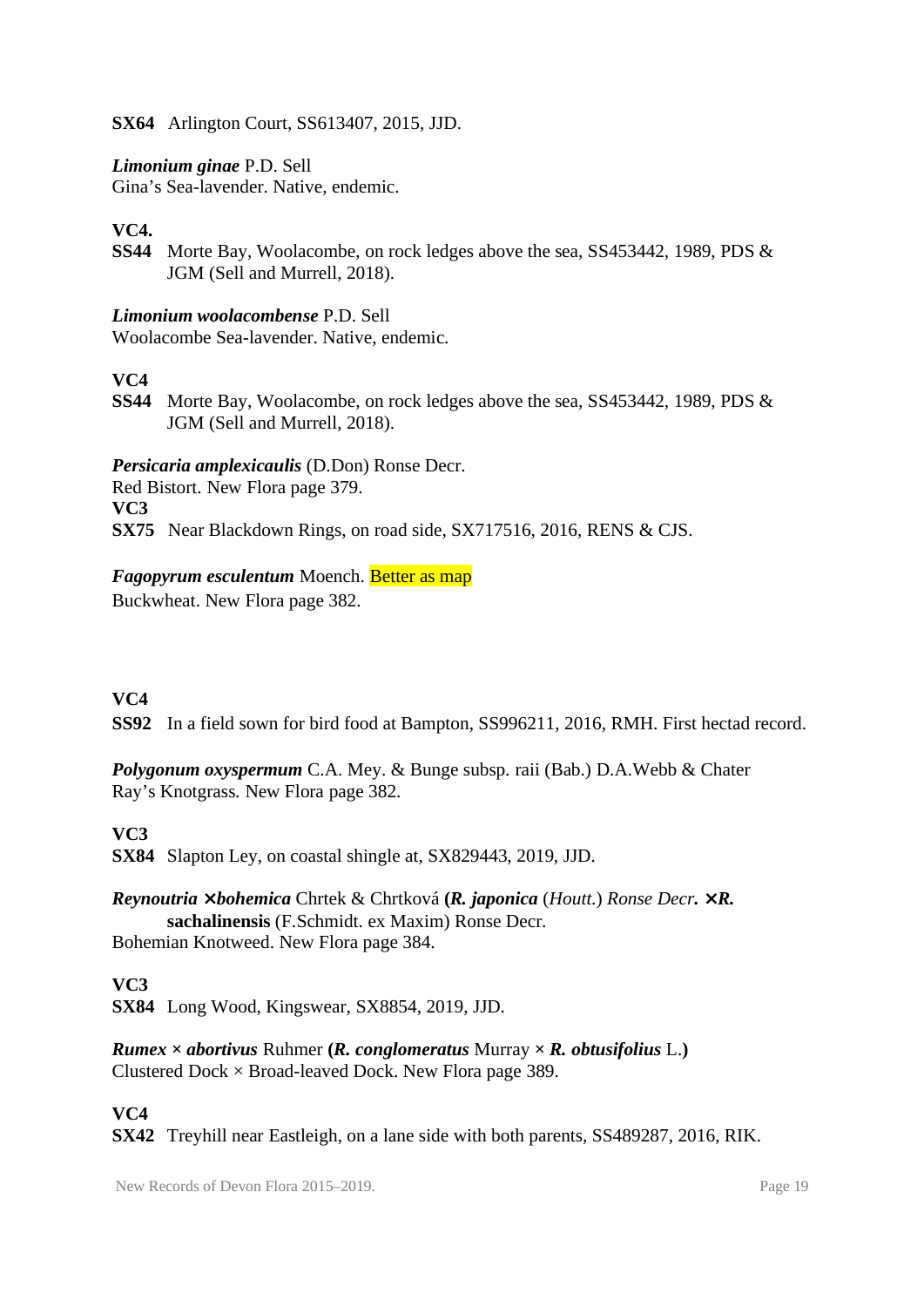#### *Cerastium semidecandrum* L.

Little Mouse-ear. New Flora page 398.

#### **VC3**

**SX67** Sharp Tor, SX6873, 2015, JJD. **SX99** Exeter Canal, by Double Locks, SX932900, RMHH.

# *Myosoton aquaticum* (L.) Moench

Water Chickweed. New Flora page 398.

### **VC3**

**SX86** Totnes, disturbed ground by riverside path, SX806605, 2018, JJD.

#### *Scleranthus annuus* L.

Annual Knawel. New Flora page 400.

# **VC3**

**SX77** Pudsham Meadows, ten plants by bridleway, SX727743, 2017, HM.

#### *Herniaria glabra* L.

Smooth Rupturewort New Flora page 401.

#### **VC3**

**SX87** Highweek, in gutters outside garden where it was introduced about 30 years before, SX846717, 2017, RENS.

#### *Polycarpon tetraphyllum* (L.) L.

Four-leaved Allseed. New Flora page 403.

### **VC3**

- **SX45** Plymouth, widespread on sides of lane from Holdsworth Street to the edge of Central Park, SX475553, 2019, TP. Plymouth, two plants in pavement crevice, Burnett Road, SX485579, 2019, TP.
- **SX87** Highweek, established and spreading on pavements and gutters close to garden where it was introduced about 20 years before, 2014 to 2020, SX846717, RENS.

#### *Silene gallica* L.

Small-flowered Catchfly. New Flora page 408.

### **VC3**

**SX83** Middlecombe Farm, corner of arable field at SX814396, 2016, LD. Above Higher Ley, Slapton, about 50 large plants in fallow, SX827455, 2018, JP & RENS.

### *Chenopodium rubrum* L. Better as map

Red Goosefoot. New Flora page 411.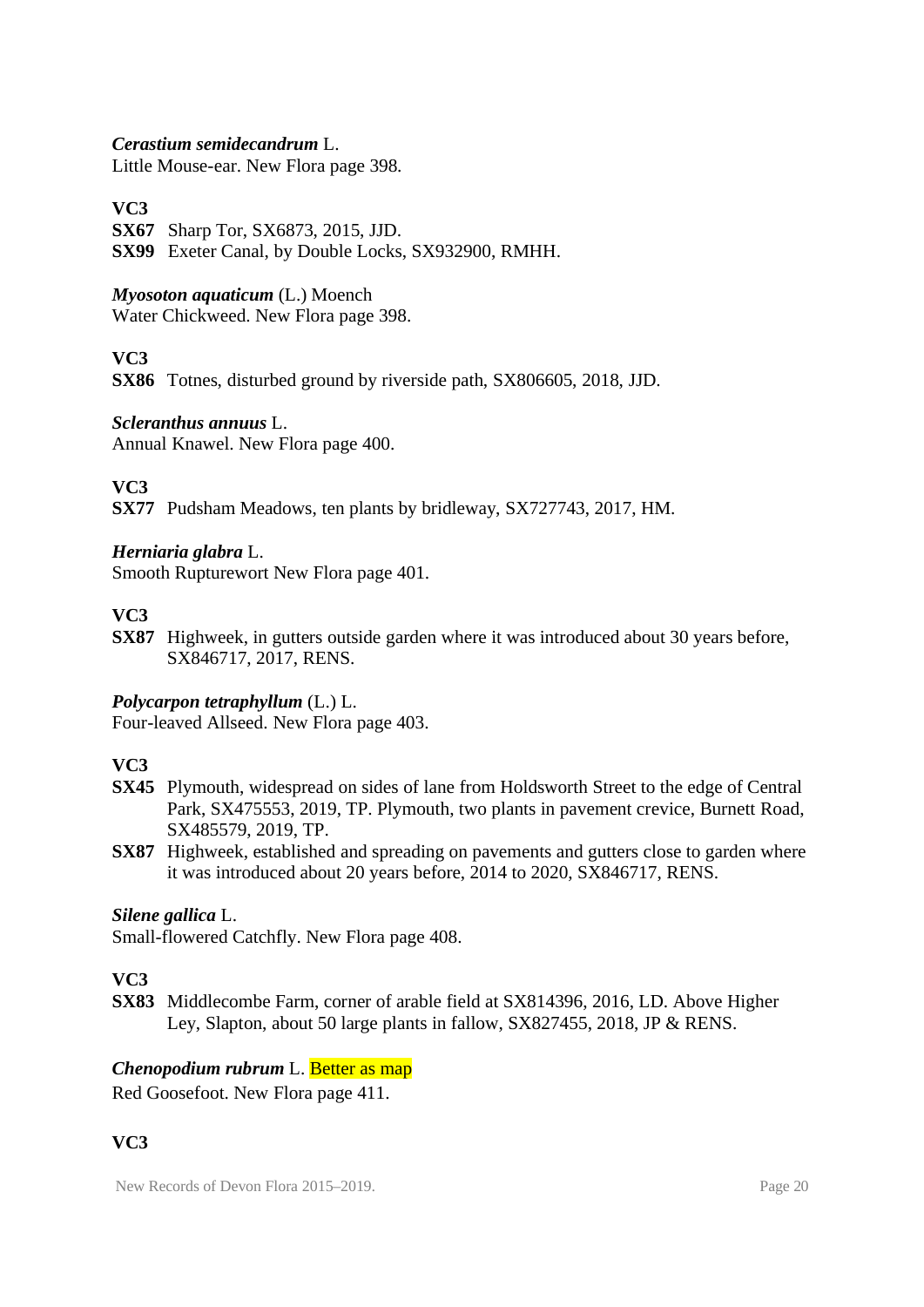**SX77** Below Ramshorn Down, on dumped soil in disused roadside quarry, SX790740, 2016, RENS.

#### *Atriplex laciniata* L.

Frosted Orache. New Flora page 418.

# **VC3**

**SX28** Under Hooken, locally common on beach, SY218879, 2017, DAB det. RENS.

*Atriplex halimus* L. Shrubby Orache. New Flora page 418. **VC3 SX55** Warren Point, one bush on bed of former railway at SX552508, 2019, JJD.

*Philadelphus coronarius* L. Mock-orange. New Flora page 428.

#### **VC4**

**SS92** South of Holmingham Wood, perhaps self-seeded, SS945201, 2018, RIK.

*Impatiens capensis* Meerb. Orange Balsam. New Flora page 429.

#### **VC3**

**SY09** Between Fairmile Bridge SY0897 and confluence with River Otter, River Tale, six plants, 2017, MN. **VC4**

**SS52** Herner, SS5826, 2018, RIK.

*Primula*  $\times$  *polyantha* Miller (*P. veris* L. $\times$  *P. vulgaris* Hudson)

False Oxlip. New Flora page 430.

#### **VC4**

**SS54** Lower Slade, SS511457, 2015, MEB.

#### *Centunculus minimus* L.

Chaffweed. New Flora page 432.

### **VC4**

**SS43** Northam Burrows, about 20 plants in a recently scraped area, SS444312, 2018, RL.

*Arbutus unedo* L.

Strawberry-tree. New Flora page 434

# **VC4**

**SS21** Blatchborough Cross, SS290144, 2018, RMH.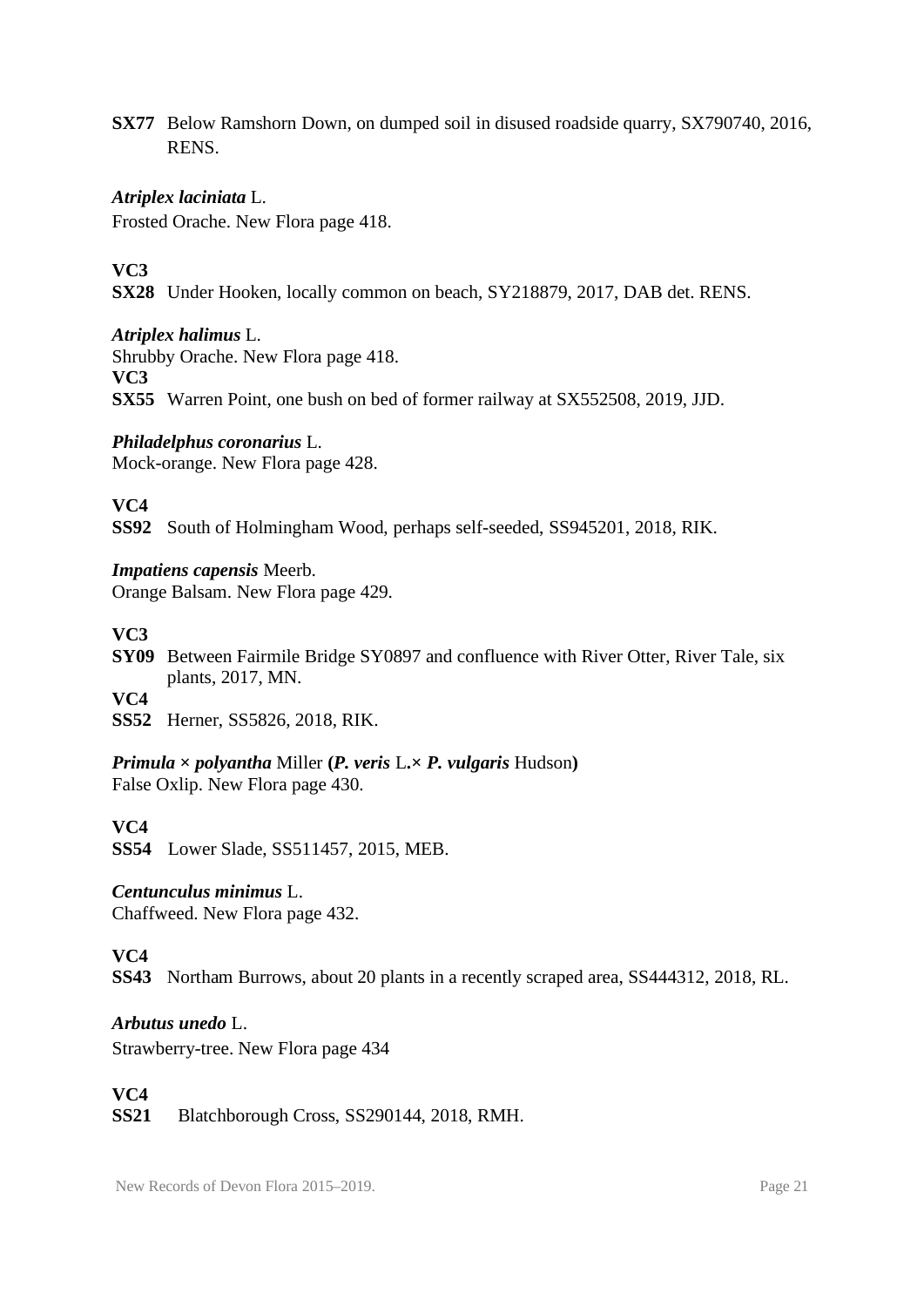#### *Rhododendron luteum* Sweet

Yellow Azalea. New Flora page 436.

# **VC3**

**SX66** Shipley, SX683633, 2018, PJR.

### *Aucuba japonica* Thunb.

Spotted Laurel. New Flora page 439.

# **VC3**

**SX47** Tavistock, Disused Railway, SX4774, 2017, JJD.

### *Centaurium erythraea* Rafn **var.** *capitatum* (Willd. ex Cham.) Melderis

Common Centaury. New Flora page 445. This is the dwarf coastal variety noted by Stace (2019). Rich & McVeigh (2019) refer to the variability of this species, including dwarf forms, as locally adapted ecotypes maintained largely by self-pollination, and this one of six infraspecific taxa listed by them.

#### **VC3**

**SX63** Southdown Farm, field boundaries and in hedgerows, SX6937, SX6938, 2019, JJD. SX73 Southdown Farm, field boundaries and in hedgerows, SX7037, 2019, JJD.

#### *Centaurium* **×** *ubsdellii* T.C.G.Rich **(***Centaurium erythraea* Rafn. **×** *C. pulchellum***)** (Sw.) Druce

Common Centaury × Lesser Centaury. Native.

# **VC3**

**SX97** Dawlish Warren, with both parents, SX986792, 2019, DAB (**DJA)** det. FU.

### *Vinca major* L. **var.** *oxyloba* Stearn

Greater Periwinkle. New Flora page 448.

### **VC4**

**SS51** Near Dolton, established in a lane SS558119, 2017, JJD.

#### *Echium plantagineum* L.

Purple Viper's-bugloss. New Flora page 450. Now occurring more frequently as a seed contaminant.

**VC3**

**SX97** Combeinteignhead, in two arable fields SX908719 and SX907721, 2015, JJD.

#### *Echium vulgare* L.

Viper's-bugloss. New Flora page 450.

### **VC4**

**SS74** Hall Farm, Leeford, in acid grassland. SS774448, 2015, NDBG. Very unusual in this habitat.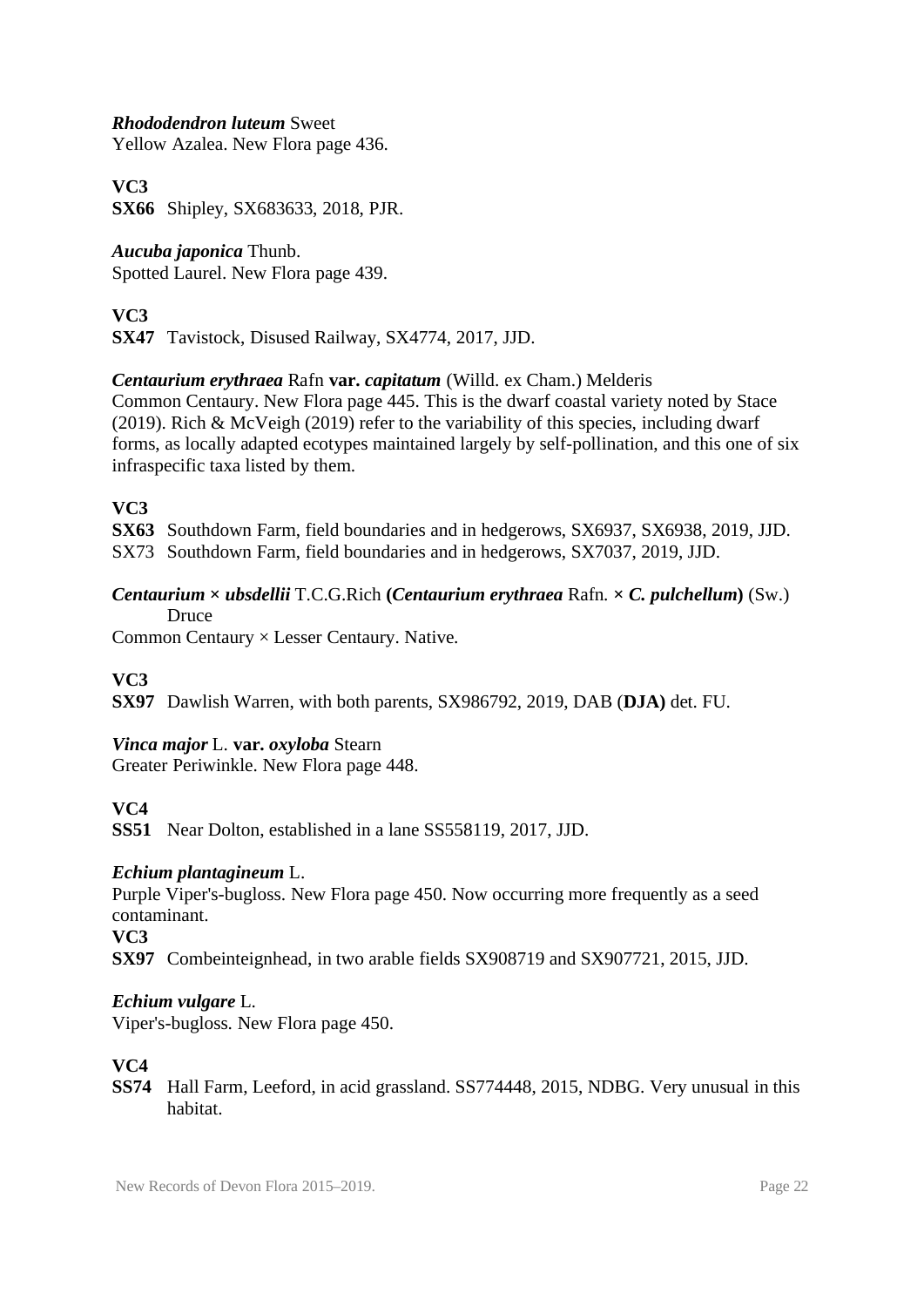#### *Echium pininana* Webb & Berhel.

Giant Viper's-bugloss. New Flora page 451.

# **VC4**

**SS74** Lynmouth, 1 plant on east bank of River Lyn, 2015, SS7249, NDBG.

#### *Trachystemon orientalis* (L.) G.Don

Abraham-Isaac-Jacob. New Flora page 456.

# **VC4**

**SS74** Countisbury, small patch, SS731490, 2016, DCGC.

#### *Lappula squarrosa* (Retz) Dumort.

Bur Forget-me-not. New Flora page 458.

# **VC3**

**SX67** West Stoke Farm, in yard where birds had been fed, SX694710, 2017, MG det. IJB.

#### *Convolvulus cneorum* L.

Shrubby Bindweed. Introduced, a neophyte, native in the Mediterranean.

#### **VC3**

**SX85** Goodrington, established garden relic on garden slopes, SX895598, 2018, JJD *et al*. det RENS.

*Calystegia sepium* (L.) Br. Hedge Bindweed (Pink Form). New Flora page 461.

#### **subsp.** *sepium* **f. colorata** (Lange) Dörfle

#### **VC3**

**SX76** Palstone Park, SX703601, 2018, JJD. **SX98** Exeter Canal, SX9687, 2015, JJD.

#### **subsp.** *roseata* Brummitt

### **VC4**

**SS22** Stoke and Hartland Quay, in hedgerow, SS229248, 2015, NDGB det. RIK. *Calystegia* **×** *lucana* **(Ten.) G.Don. (***C. sepium* **(L.) Br. ×** *C. silvatica* **(Kit.) Griseb)** Hedge Bindweed  $\times$  Large Bindweed. New Flora page 462.

### **VC4**

**SS53** Fremington, SS545337, 2018, RIK.

*Calystegia pulchra* Brummitt & Heyw. Hairy Bindweed. New Flora page 462.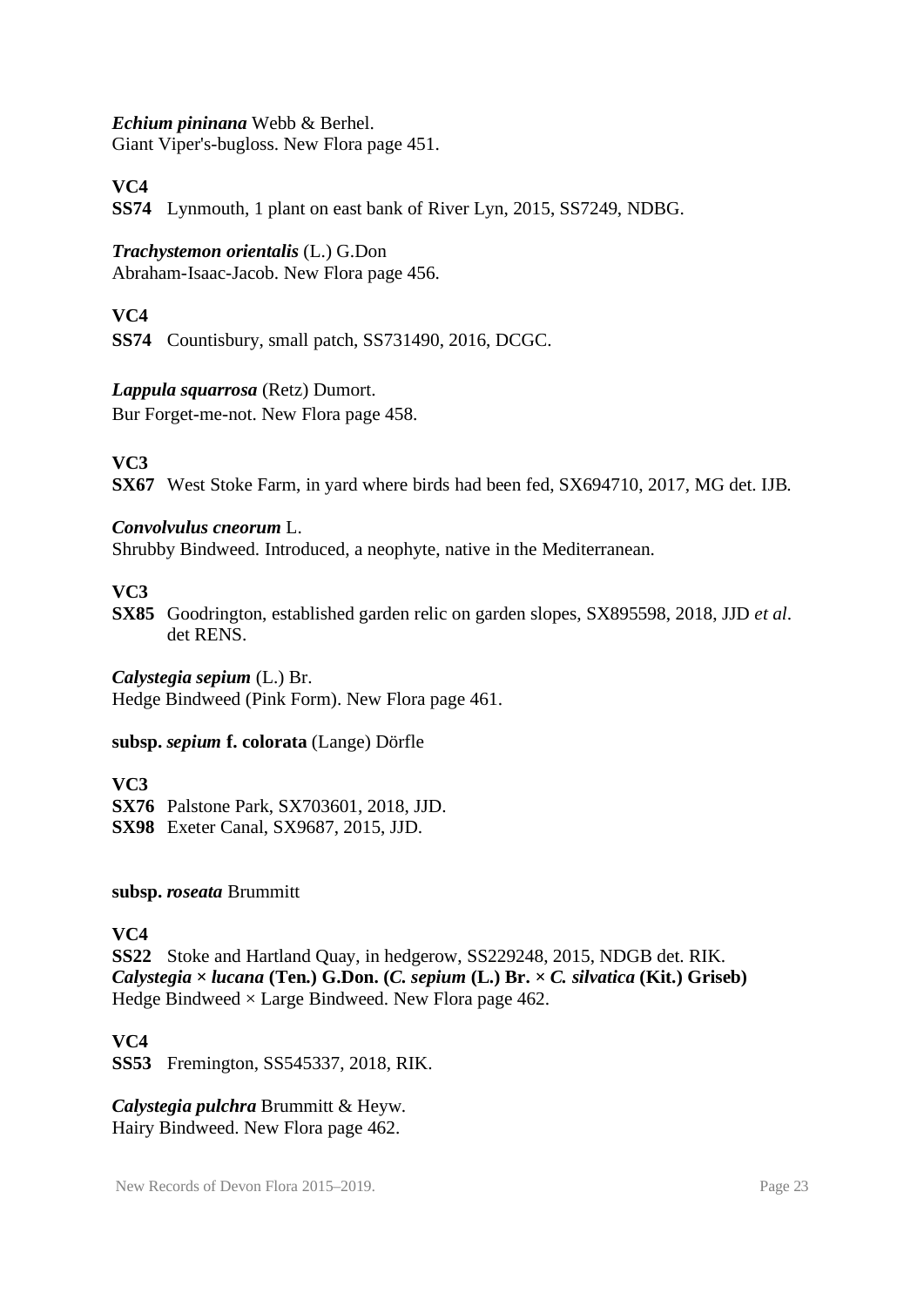# **VC3.**

**ST21** Lambpark Farm, Upottery, ST209114, 2016, **DJA**.

# *Calceolaria chelidinoides* Kunth

Annual Slipperwort. *C. chelidinoides* is one of several species in the *C. tripartita* Ruiz & Pav. group of which the larger flowered *C. mexicana* Benth. is the usual horticultural choice. It does not appear to be available commercially and this plant probably derived from bird-seed. First record from VC4 and Devon.

### **VC4**

**SS42** Corner of garden in Victoria Park, Bideford, SS455269, 2015, RIK.

#### *Cuscuta campestris* Yunck

Yellow Dodder. New Flora page 463.

### **VC3**

**SX87** Stover Country Park, a small colony straggling over low growing vegetation on recently disturbed ground, SX831751, 2019, JJD & KR det. JJD.

#### *Nicandra physalodes* (L.) Gaertn.

Apple of Peru. New Flora page 465.

# **VC3**

**SX86** Cockington, one plant, SX890638, 2016, 2017, JJD.

#### *Datura stramonium* L.

Thorn-apple. New Flora page 465.

### **VC3**

- **SX77** Widecome in the Moor, amongst runner beans in Vicarage garden, SX718767, 2018, GF. Probably from seed bank.
- **SX96** Higher Gabwell Farm, Stoke-in-Teignhead, two plants in arable field 2015, SX916690, RMHH.

# *Physalis peruviana* L.

Cape-gooseberry

### **VC3**

**SX45** Plymouth Hoe, one plant on waste ground SX474539, 2017, JJD.

### *Nicotinia forgetiana* Hemsl.

Red Tobacco. New Flora page 468.

# **VC3**

**SX45** Four plants on waste ground, Plymouth Hoe, SX474539, 2017, JJD.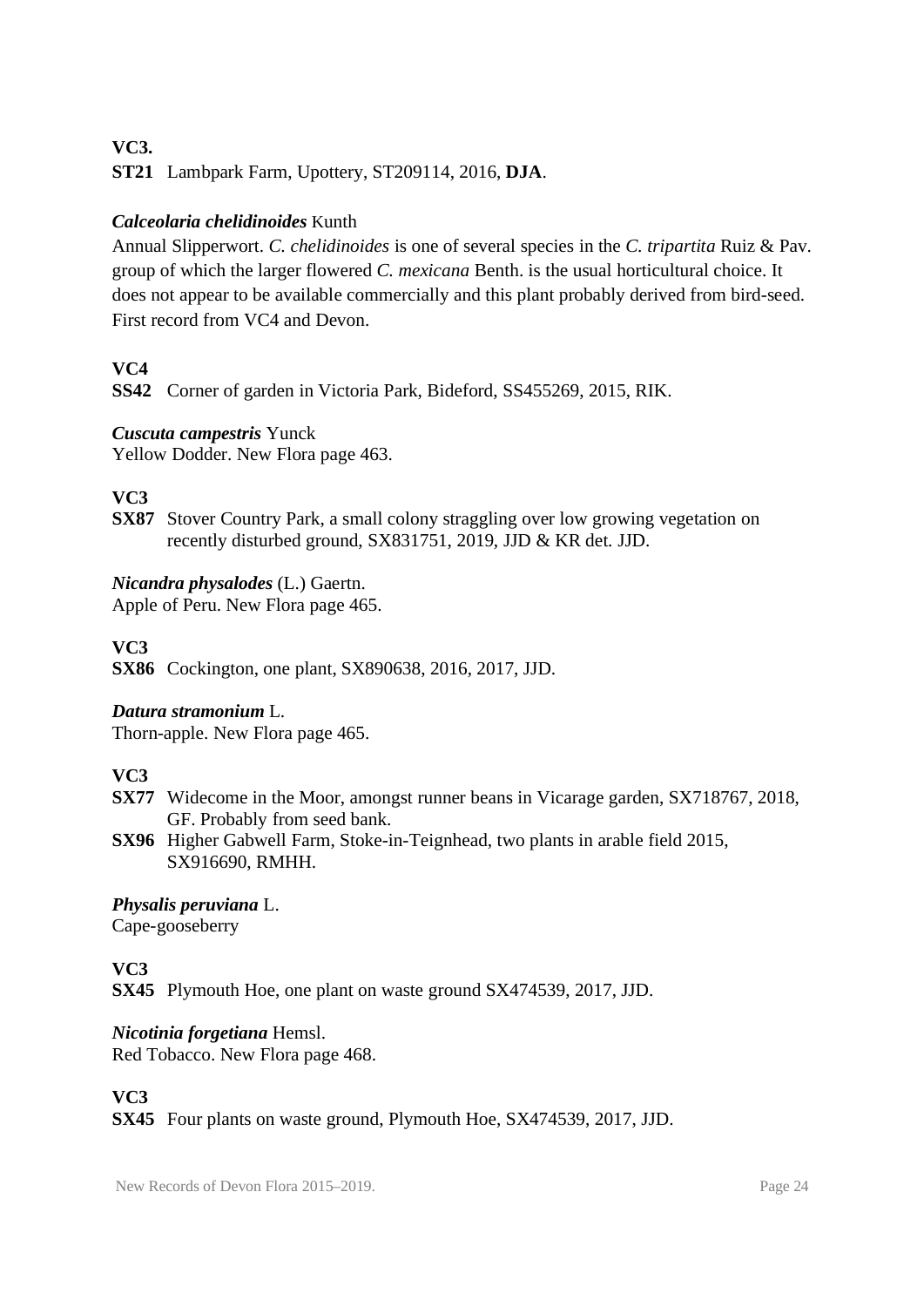#### *Jasminium nudiflorum* Lindl.

Winter Jasmine. New Flora page 469.

# **VC3**

**SX85** Goodrington, established relic of cultivation on cliff slopes SX895598, 2018, JJD *et al*.

# **VC4**

**SS52** St John's Chapel, Eastacombe, on edge of building site, perhaps planted, SS537297, 2019, RMH.

#### *Sibthorpia europaea* L.

Cornish Moneywort. New Flora page 475.

### **VC4**

**SS74** Badgeworthy Valley, Exmoor, on a *Carex paniculata* tussock SS796438, 2015, RMHH. Exmoor, SS7444, SS7544, SS7545, SS7743, SS7744, SS7646, SS7943, SS7845, sometimes in several locations, 2017, RMHH and NDBG.

#### *Plantago major* L. **subsp.** *intermedia* (Gilib.) Lange.

Greater Plantain. New Flora page 480.

### **VC3**

**SX85** Greenway, occasional in field corner of an arable field, SX887550, 2018, JJD.

#### **VC4**

**SS64** Wistlandpound Reservoir, frequent in middle reach of the draw-down, SS644419, 2017, JJD.

#### *Littorella uniflora* (L.) Asch.

Shoreweed. New Flora page 481.

#### **VC3**

**SX77** Buckland Common, SX7373, 2015, JJD.

#### *Verbascum densiflorum* Bertol.

Dense-flowered Mullein. New Flora page 484.

### **VC3**

**SX94** Froward Point, SX902497, two flowering spikes, 2019, JJD.

### *Verbascum lychnitis* L.

White Mullein. New Flora page 486.

### **VC3**

**SS90** Killerton Estate, abundant at Budlake depot, SS983002, 2019, RMH.

#### *Scrophularia scorodonia* L.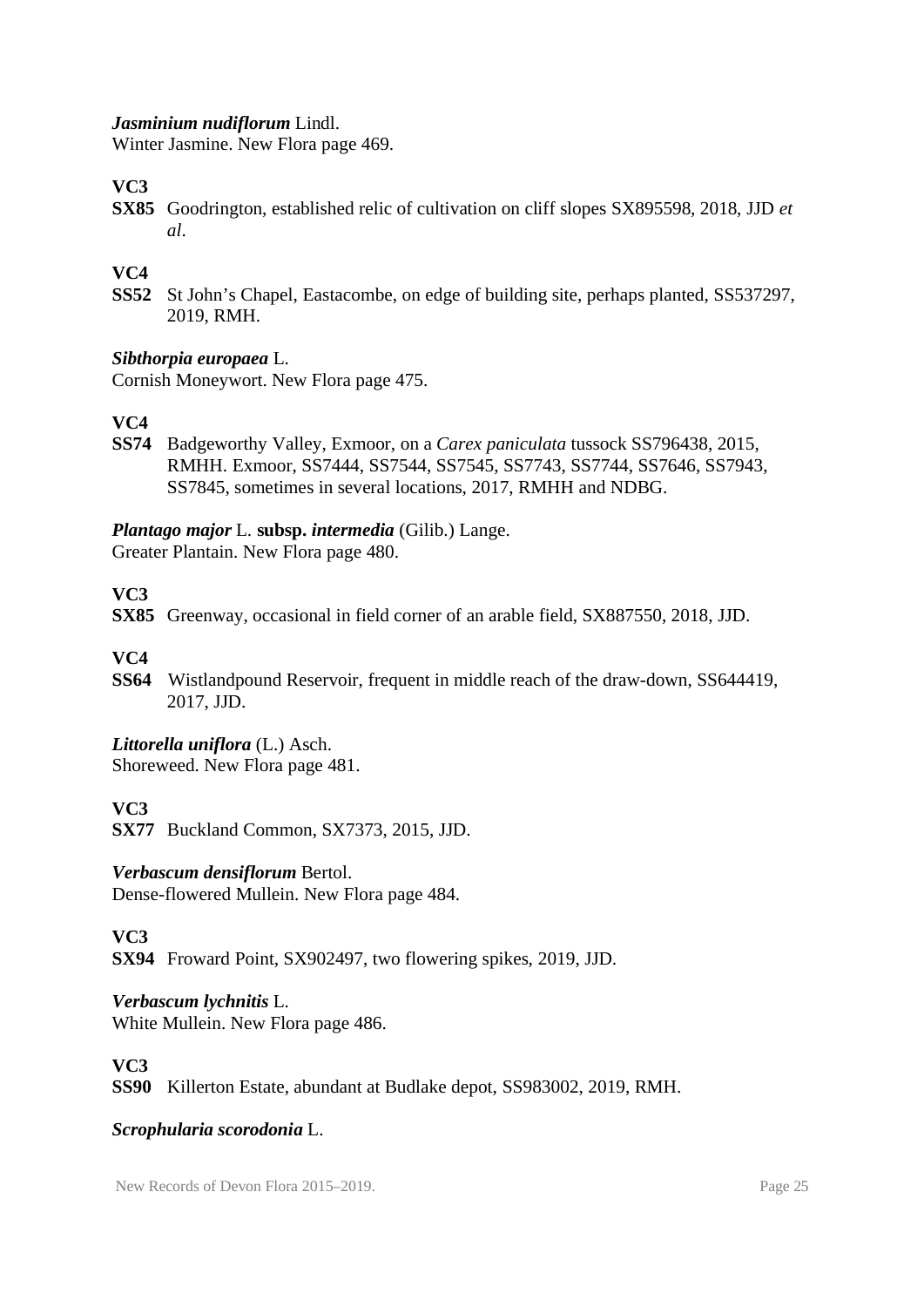Balm-leaved Figwort. New Flora page 487.

# **VC3**

**SX85** Cornworthy, SX8356, 2017, JJD.

### *Scrophularia peregrina* L.

Nettle-leaved Figwort. Introduced, a neophyte, native in central and southern Europe.

# **VC3**

**SX45** Lamore Close, Plymouth, with dumped garden waste, SX494575, 2019, CV conf. RENS.

*Sutura cordata* (Thunb.) Kuntze Bacopa. New Flora page 487.

# **VC3**

**SX98** Pavement weed, Exmouth, SX9980, 2017, RMH & JJI.

*Stachys byzantina* K.Koch Lamb's-ear. New Flora page 488.

### **VC4**

**SS42** East-the-water, self-sown in pavement crevices, SS457267, 2019, RIK.

#### *Marrubium vulgare* L.

White Hoarhound. New Flora page 493

### **VC3**

**SY08** Granery Lane, Budleigh Salterton, single plant in the gutter, SY072821, 2018, AV.

### *Lavandula angustifolia* Mill.

Garden Lavender. Introduced, a neophyte, native in the western Mediterranean.

#### **VC3**

**SX85** One plant Clennon Valley Park, one plant, apparently self-sown, SX885594, 2018, JJD.

**SX95** Sion Hill, Brixham, one plant on stone slopes, apparently self-sown, SX923562, 2018.

*Scutellaria* **×** *hybrida* Strail. **(***S. galericulata* L. **×** *S. minor* Huds**.)** Skullcap × Lesser Skullcap. New Flora page 494.

### **VC4.**

**SS54** Combe Martin, SS554416, 2018, RIK conf. RMH.

*Nepeta* **×** *faassenii*Bermans ex Stearn **(***N. racemosa* Lam. *× N. nepitella* L.) Garden Catmint. New Flora page 495. **VC3**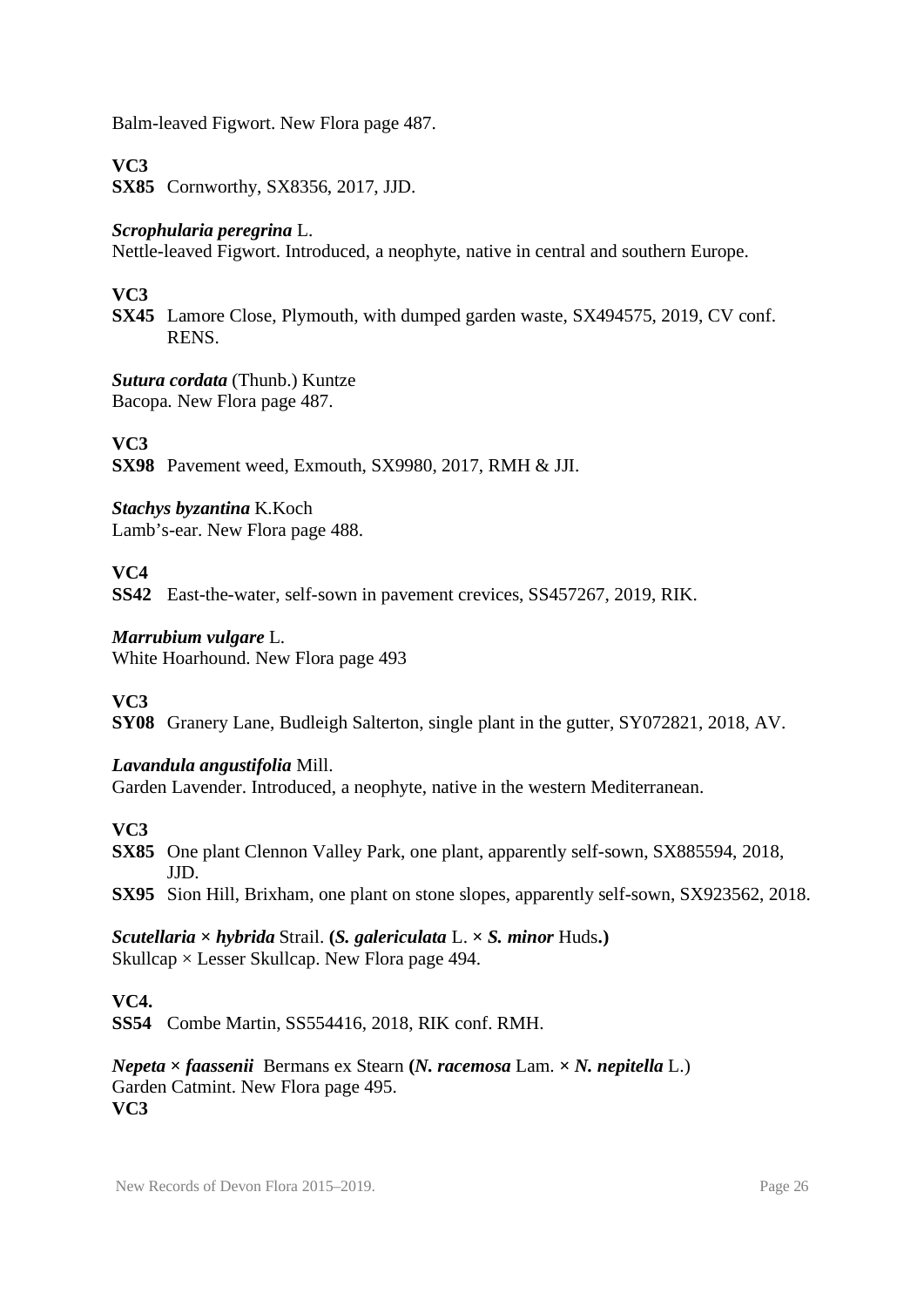**SX45** Plymouth Hoe, Small plants spreading into pavement crevices from planted stock, SX476539, 2017, JJD.

#### *Mentha requienii* Benth.

Corsican Mint. New Flora page 502.

#### **VC4**

**SS71** Meshaw, two patches on roadside, SS758196, 2017, RMH.

*Euphrasia officinalis* L. **subsp.** *anglica* (Pugsley) Silverside **×** *E. arctica* Lange ex Rostrup **subsp.** *borealis* (F.Towns) Yeo English Eyebright  $\times$  Arctic Eyebright. New Flora page 507.

### **VC3**

**SX68** Northwest of Postbridge in unimproved pasture, SX646800, 2007, **RENS** det. CM.

#### VC4

SX59 Okehampton Park, SX586943, 2015, CM & FR.

*Euphrasia officinalis* L. **subsp.** *anglica* (Pugsley) Silverside **×** *E. confusa* Pugsley English Eyebright  $\times$  Confused Eyebright. New Flora page 507.

### **VC3**

**SX77** Halsanger Rifle Range, SX749735, 2016, **RENS** det. CM.

*Euphrasia officinalis* L. **subsp.** *anglica* (Pugsley) Silverside **×** *E. micrantha* Rchb. English Eyebright  $\times$  Slender Eyebright. New Flora page 508.

#### **VC4**

**SS81** 2014, Witheridge Moor, SS862155, **RENS** conf. CM.

*Euphrasia arctica* Lange ex Rostrup **subsp.** *borealis* (F. Towns.) Yeo Arctic Eyebright. New Flora page 508.

### **VC3**

- **SX78** Carrapit Farm, introduced with strewn hay from Dunnabridge Farm, SX799866, 2014, **RENS** det. CM.
- **SX88** Carrapit Farm, introduced with strewn hay from Dunnabridge Farm, SX800865, 2014, **RENS** det. CM.

*Euphrasia arctica* Lange ex Rostrup subsp. *borealis* (F. Towns.) Yeo  $\times$  *E. confusa* Pugsley Arctic eyebright  $\times$  Confused Eyebright. New Flora page 508.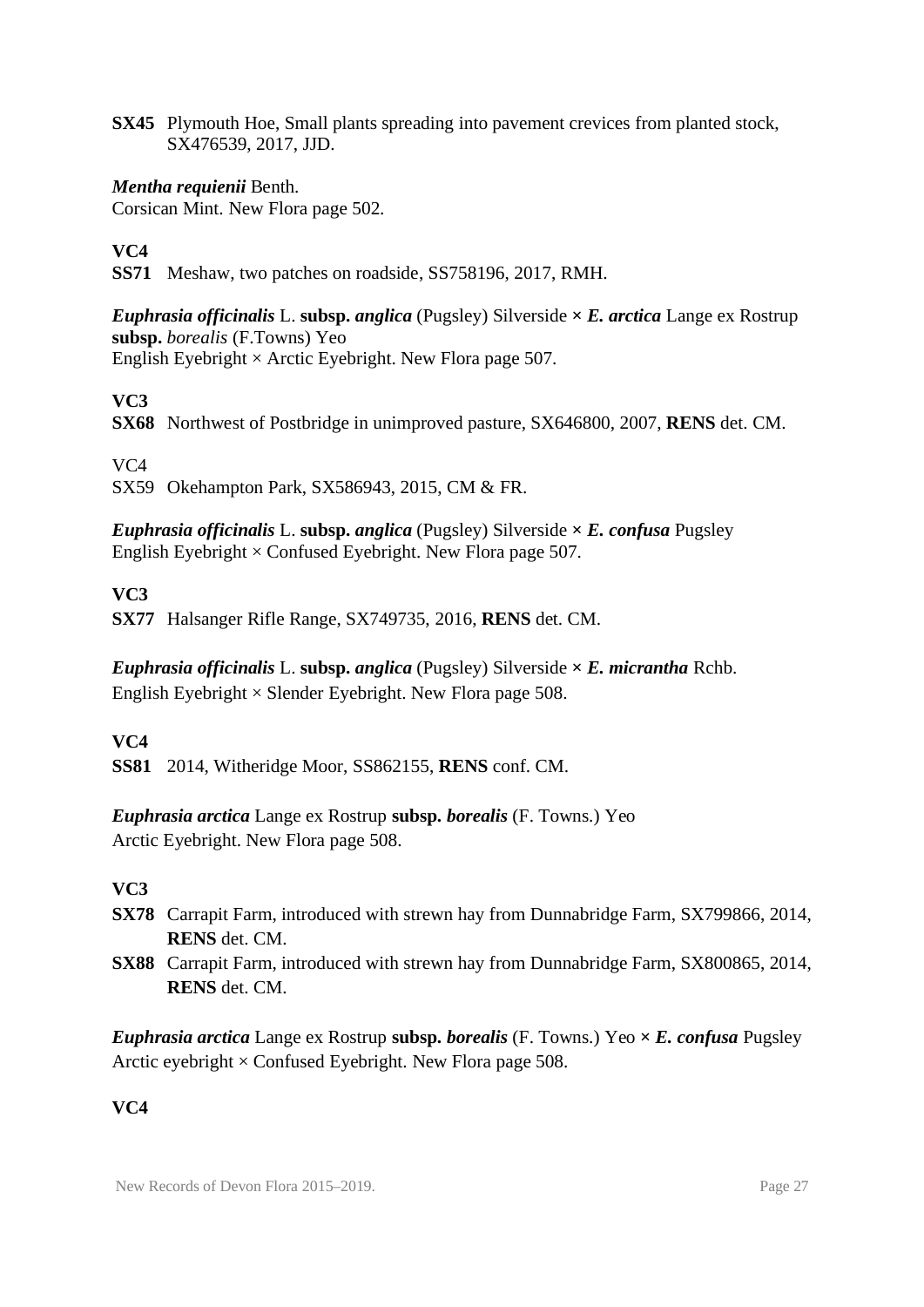- **SX59** Prewley, by the Granite Railway at 2007, SX545914; SX542918, 2014, **RENS** det. CM.
- **SX68** East Okement Valley, SX68, 1954, PWR det. CM (**UCNW**).

#### *Euphrasia vigursii* Davey

Cornish Eyebright. New Flora page 509

#### **VC3**

**SX56** Roborough Down, about 50 plants at two locations near the Moorland Garden hotel, SX504652 and SX511654, 2018, AJB conf. CM.

#### *Euphrasia arctica* Lange ex Rostrup **×** *E. nemorosa* (Pers.) Wallr. Arctic Eyebright  $\times$  Common Eyebright. Native.

### **VC3**

**SX66** Roadside verge, Gidley Bridge, SX6563, 2017, PJR det. CM. First record of this hybrid in Devon and some distance from the nearest known population of *E. arctica*.

*Euphrasia arctica* Lange ex Rostrup  $\times$  *E. confusa* Pugsley Arctic Eyebright  $\times$  Confused Eyebright. New Flora page 508.

#### **VC4**

**SX59** Okehampton Park, SX586943, 2015, CM & FR.

*Euphrasia arctica* Lange ex Rostrop. **×** *E. confusa* Pugsley Arctic Eyebright  $\times$  Confused Eyebright. New Flora page 508

#### **VC3**

**SX78** Dunsford NR, occasional in acid grassland, SX787893, 2013, JJD det. CM.

*Euphrasia tetraquetra* (Bréb) Arrond. **×** *E. confusa* Pugsley Western Eyebright  $\times$  Confused Eyebright.

### **VC3**

**SX96** Berry Head, in old limestone quarry, SX948636, 2007, **RENS** det. CM.

*Euphrasia tetraquetra* (Bréb) Arrond. × *E. pseudokerneri* Pugsley Western Eyebright  $\times$  Chalk Eyebright.

#### **VC3**

**SY18** Berry Cliff, Branscombe, SY197881, 2015, CM & FR.

### *Euphrasia nemorosa* (Pers.) Wallr. **×** *E. confusa* Pugsley

Common Eyebright  $\times$  Confused Eyebright. New Flora page 510.

#### **VC3**

**SX86** 2014, scattered on Orley Common, SX8266, 2016, **RENS** conf. CM.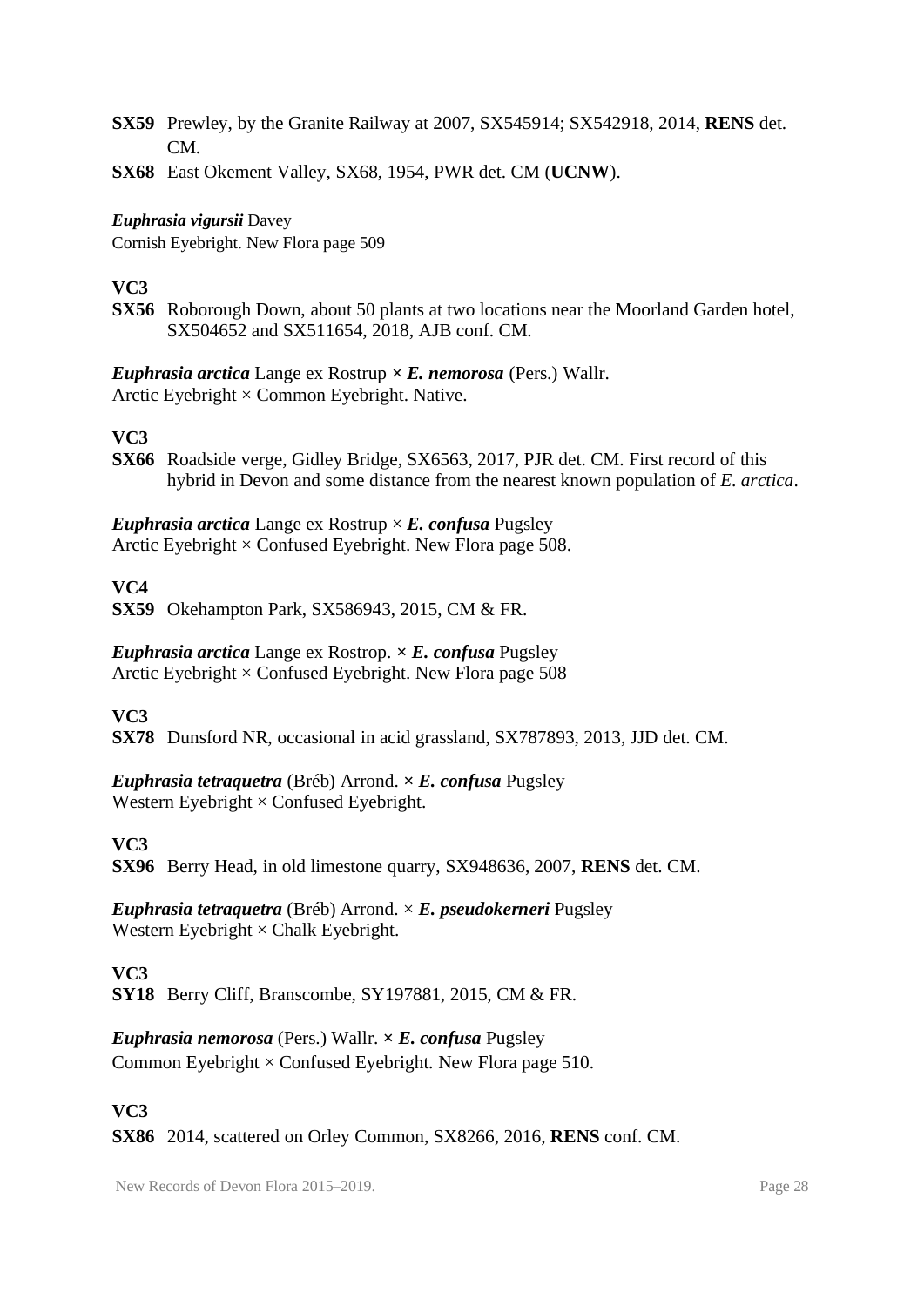#### *Euphrasia pseudokerneri* Pugsley

Chalk Eyebright. New Flora page 511.

**VC3**

**SY18** Berry Cliff, Branscombe, SX196881, 2015, CM & FR.

*Euphrasia pseudokerneri* Pugsley **×** *E. confusa* Pugsley Chalk Eyebright  $\times$  Confused Eyebright. New Flora page 511.

### **VC3**

**SY18** Berry Cliff, Branscombe, SY196881, 2015, CM & FR.

#### *Euphrasia confusa* Pugsley **×** *E. micrantha* Rchb.

Confused Eyebright  $\times$  Slender Eyebright. New Flora page 512.

### **VC3**

**SX66** 2014, Roadside near the Avon Dam, SX682644, 2016, **RENS** conf. CM. First hectad record.

#### *Euphrasia micrantha* Rchb.

Slender Eyebright. New Flora page 513.

#### **VC4**

**SS40** Hallwill Moor plantation, SS437013, 2019, RMH.

*Odontites vernus* (Bellardi) Dumort. subsp. *vernus* Red Bartsia. New Flora page 513.

### **VC4**

**SS42** Kynoch's Bank, East-the-water, SS456257, 2019, RIK conf. AOC.

#### *Parentucellia viscosa* (L.) Caruel

Yellow Bartsia. New Flora page 513.

#### **VC3**

**SX83** Near Beesands, SX818395 and SX817399, 2016, LD. **SX84** Near Beesands, SX81740, 2016, LD.

#### *Orobanche rapum-genistae* Thuill.

Greater Broomrape. New Flora page 516.

#### **VC4**

**SX42** Bideford, SX446259, seven plants on gorse at 2017, MB.

### *Orobanche hederae* Duby

Ivy Broomrape. New Flora page 517.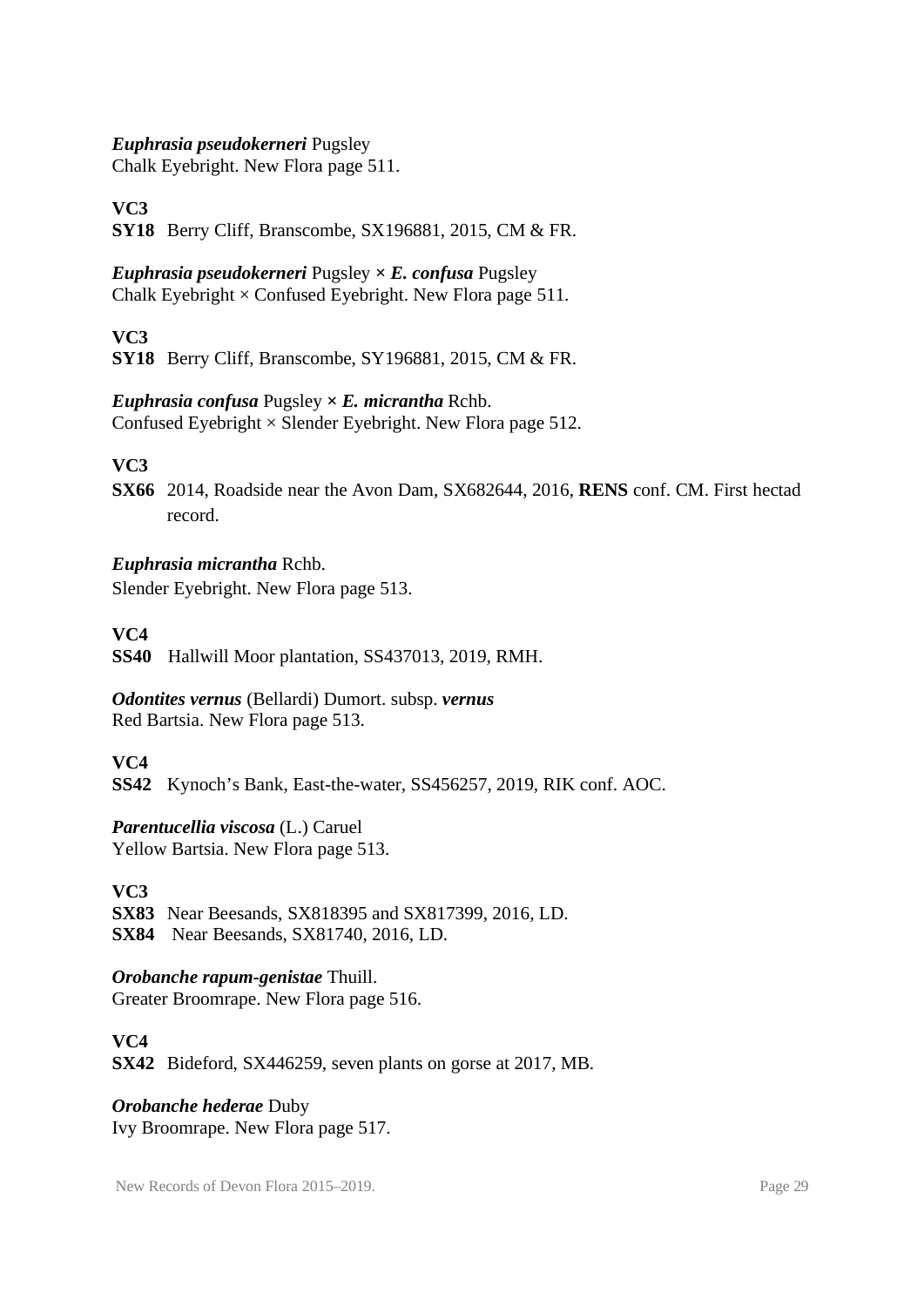**SX59** Abbeyford Woods, SX589976, two flowering spikes, 2019, JJD. Usually a coastal plant, this is the furthest inland it has been recorded in Devon.

#### *Utricularia australis* R.Br.

Bladderwort. New Flora page 519.

# **VC3**

**SX78** Langaford Bridge, locally abundant in ponds, SX702847, JJD. Almost unknown outside its stronghold in the Bovey Basin.

#### *Brachyscome iberidifolia* Benth.

Swan River Daisy. Introduced, a neophyte, native in Australia.

#### **VC4**

**SS42** Littleham, on a field margin, SS434232, 2015, RIK.

#### *Carlina vulgaris* L.

Carline Thistle. New Flora page 527.

# **VC3**

**SX77** Aish Tor, fifty plants on roadside bank, SX708713, 2018, JJD. Uncommon inland but recorded here in 1957 and 1977 and not far from another roadside population in Hembury Woods.

#### *Carduus crispus* L.

Welted Thistle. New Flora page 530.

#### **VC**

**SS80** Crediton, SS844010, 2016, DCGC.

#### *Onopordum acanthium* L.

Cotton Thistle. New Flora page 534.

**VC3**

**SX55** Hemerdon, two plants on a new hedge bank, SX577587, 2017, JJD.

# *Silybum marianum* (L.) Gaertn.

Milk Thistle. New Flora page 535.

- **SX37** Furzedown Farm, SX3078, more than a thousand plants in arable crop 2019, CS.
- **SX73** Southdown Farm, two plants at edge of barley crop, SX7037, 2017, PJR & LA.
- **SX98** Old Matford Lane, in a field, SX932884, 2016, RMH.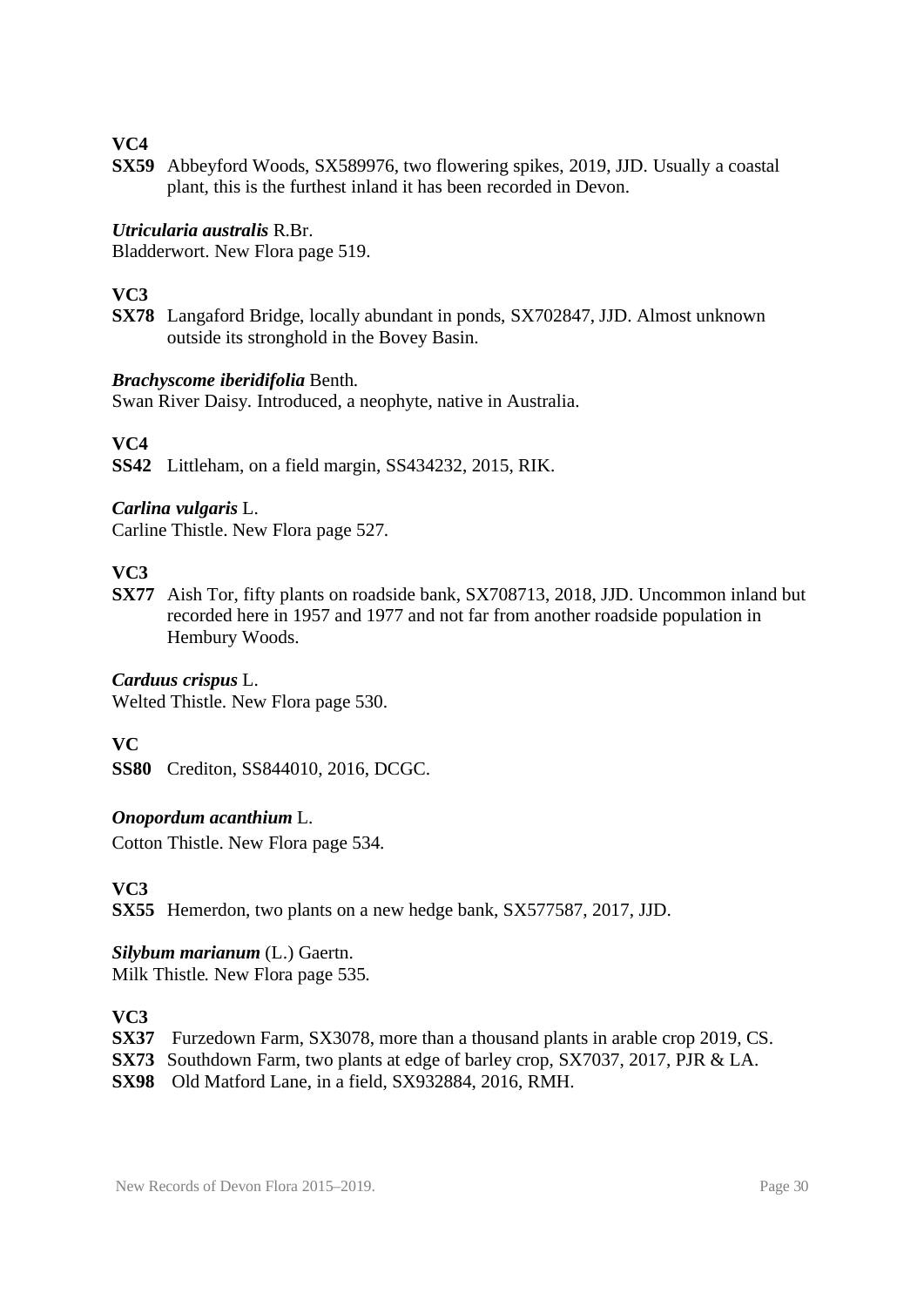#### *Centaurea scabiosa* L. Better as map.

Greater Knapweed. New Flora page 536.

### **VC4**

SX48 Wrixhill Bridge, SX477893, 2019, RMH.

#### *Centaurea ragusina* L.

Dubrovnik Knapweed. New Flora page 536.

#### **VC3**

**SX85** Goodrington, established garden relic on cliffs, SX895598, 2018, JJD *et al.* det. JJD.

#### *Carthamus tinctorius* L.

Safflower. New Flora page 539.

#### **VC3**

**SS51** Tiverton, edge of a concrete slipway by the River Exe, SS592124, 2016, GT det **TCGR** 

#### *Lapsana communis* L. **Better as map**

Nipplewort. New Flora page 540.

#### **VC4**

**SS14** Lundy, SS1344, 2017, JJD. First Lundy record since 1973.

# *Tragopogon porrifolius* L.

Salsify. New Flora page 542.

# **VC4**

**SS71** Meshaw, on waste ground, SS758196, 2017, RMH.

### *Mycelis muralis* (L.) Dumort

Wall Lettuce. New Flora page 545.

### **VC4**

**SX69** Sticklepath, on wall and in churchyard, SX639940, 2017, RMH.

# *Taraxacum argutum* Dahlst.

New Flora page 547. Handbook: no.3, page 53.

### **VC3**

**SX84** Slapton Ley, SX825441, 2014, **JJD** det. AJR.

#### *Taraxacum rubicundum* (Dahlst.) Dahlst.

New Flora page 548. Handbook: no.5, page 56.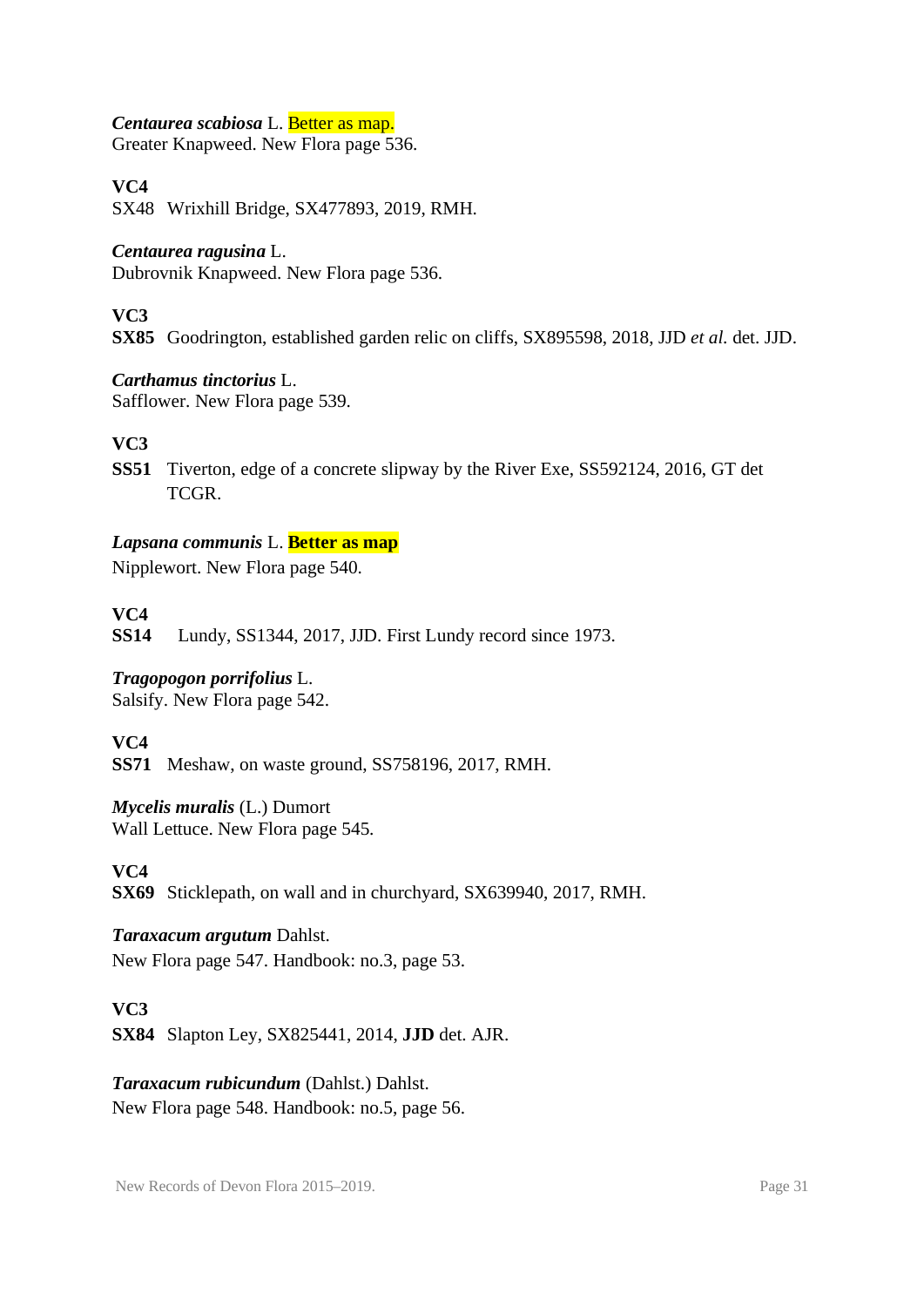**VC3 SX96** Hope's Nose, SX947644, SX949647, 2014, **JJD** det. AJR.

*Taraxacum proximiforme* Soest ex Lambinon & Soest Handbook: no.8a, page 62. Native in dry mesic grassland.

# **VC4**

**SS14** Lundy, SS142438, 2014, **JJD** det. AJR.

### *Taraxacum oxoniense* Dahlst.

New Flora page 548. Handbook: no.9, page 64.

# **VC3**

**SX98** Powderham Park, SX968836, 2016, **JJD** det. AJR.

### *Taraxacum fulviforme* Dahlst.

New Flora page 548. Handbook: no.10, page 65.

# **VC3**

**SX97** Dawlish Warren, SX988793, 2014, **JJD** det. AJR.

### **VC4**

**SS14** Lundy, SS142438, SS140440, SS137440; all 2014, **JJD** det. AJR.

### *Taraxacum fulvum* Raunk.

Handbook: no.11, page 66. Native on light, well drained neutral to calcareous soils.

### **VC3**

- **SX84** Slapton Ley, SX825441, 2014, 2014, **JJD** det. AJR
- **SX97** Dawlish Warren, in sandy grassland, SX989794 and SX985792, 2014, SX982790, 2019, JJD det JJD & AJR.

### **VC4**

**SS43** Northam Burrows, SS442316, 2014, **JJD** det. AJR.

#### *Taraxacum falcatum* Brenner

Handbook: no.11b, page 67. Probably introduced, in dry grassland.

# **VC3**

**SX73** Bolt Head, in unimproved mesic grassland, SX724361, 2018, JJD det. AJR.

#### *Taraxacum glauciniforme* Dahlst.

Handbook: no.12, page 69. Native, on light, sandy, well drained neutral to calcareous soils.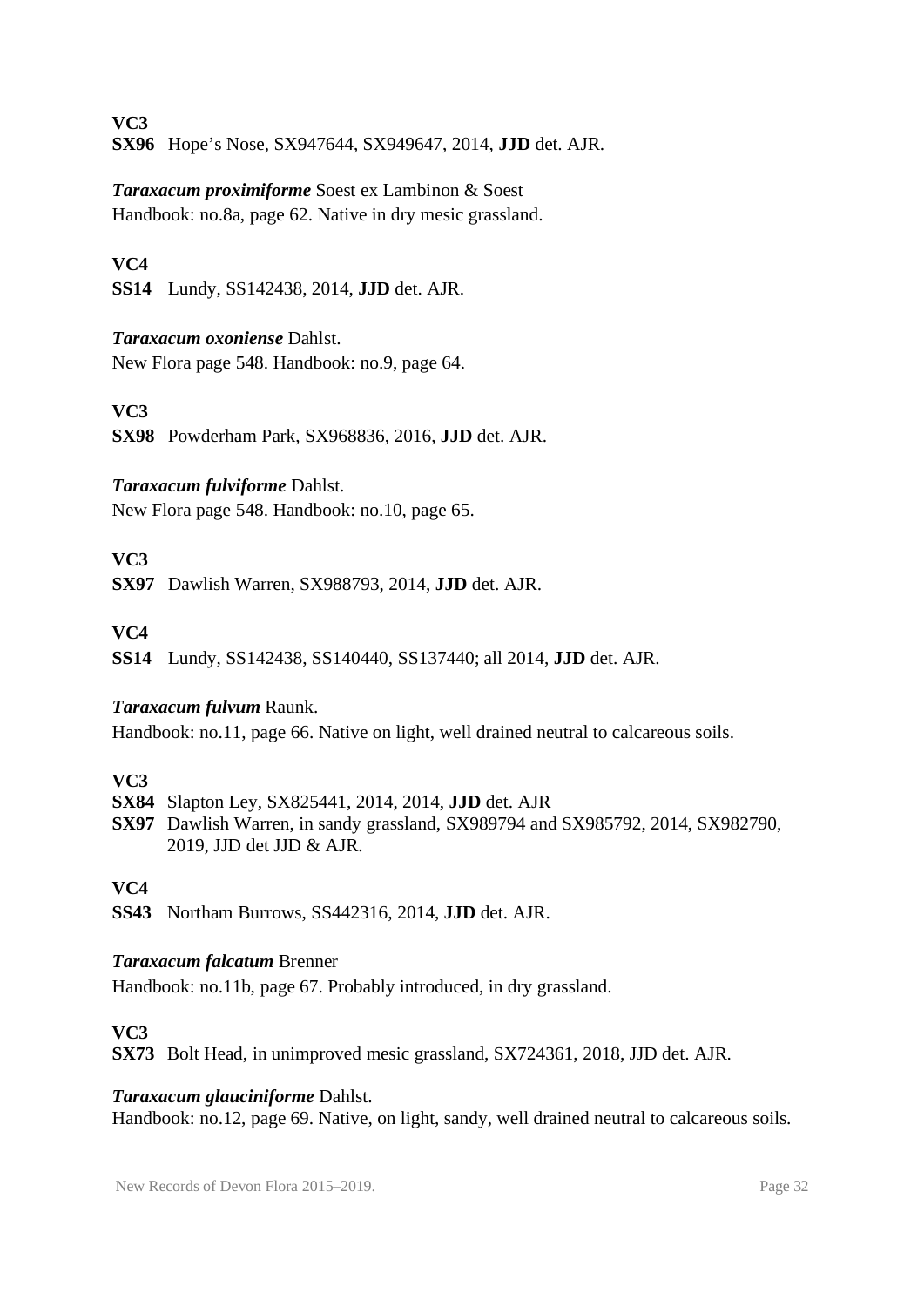**SX67** Cator Common, SX674774, 2015, **JJD** det. AJR.

#### **VC4**

**SS43** Northam Burrows, SS448312, 2014, **JJD** det. AJR.

#### *Taraxacum degelii* Hagl.

New Flora page 548. Handbook: no.13, page 71.

#### **VC3**

**SX56** Bickleigh, SX522615, TCGR det. AJR (**K**). Berry Head, SX943566, 2014, **JJD** det. AJR.

#### *Taraxacum bracteatum* Dahlst.

New Flora page 550. Handbook: no.31, page 103.

#### **VC3**

**SX88** Higher Ashton, SX856846, 2014, **JJD** det. AJR.

#### *Taraxacum ronae* Margetts

New Flora page 550.

#### **VC3**

**SX75** Kingsbridge Hill, Totnes, SX799594, 2014, **JJD** det. AJR.

#### *Taraxacum britannicum* Dahlst.

New Flora page 550. Handbook: no.32, page 106.

#### **VC3**

**SX56** Bickleigh, SX522615, 2016, TCGR det. AJR.

#### *Taraxacum subbracteatum* A.Richards.

New Flora page 551. Handbook: no.33a, page 107.

VC3

SX96 Anstey's Cove, Babbacombe, SX935645, 2014, **JJD** det. AJR.

#### *Taraxacum oellgaardii* C.C.Haw

Handbook: no.33a, page 108. Endemic, in rich meadow habitats.

#### **VC3.**

**SX47** Sticklepath Wood, SX490709, 2018, **JJD** det. AJR. **ST10** Dunkeswell Church, ST141078, 2016, **JJD** det. AJR.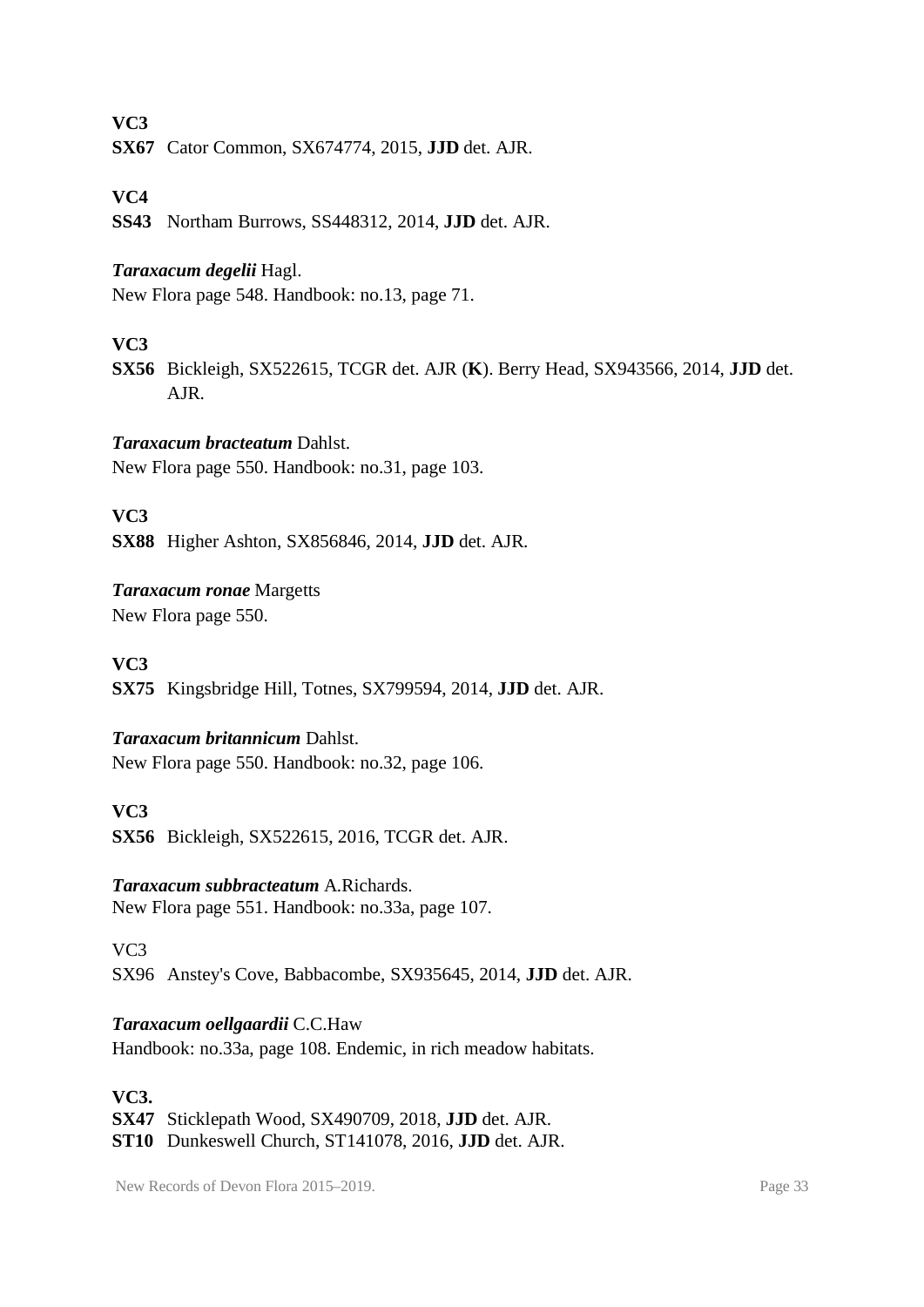**SS70** Morchard Bishop, 2016, 2017, LT det. AJR.

#### *Taraxacum porteri* C.Haworth.

New Flora page 551. Handbook: no.34a, page 110.

#### **VC3**

**SX55** Sparkwell churchyard, SX579578, 2014, **JJD** det. AJR.

#### *Taraxacum celticum* A.J. Richards

New Flora page 551. Handbook: no.34a, page 110.

### **VC3**

**SX65** Aish Lane, South Brent, laneside wall, SX691597, 2019, JJD det. JJD & AJR

*Taraxacum subericinum* Hagendijk, Soest & Zevenb

#### **VC3**

**SX77** Ballands Park, Ashburton, garden lawn, SX760707, 2018, JJD det AJR.

#### *Taraxacum pseudomarklundi* Soest

These are the first British and County records of a species known from Spain. It has since been found at another 11 sites in South Devon (Day & Richards 2020). Add the others.

#### **VC3**

**SX66** Grassy hedgebanks, Yalland, SX691626, 2014. **SX76** Huxhams Cross, near Rattery, SX777629, 2019, JJD det. AJR & JJD.

### *Taraxacum hesperium* **C.C.Haw.**

New Flora page 552. Handbook: no.36, page 112.

### **VC3**

**SX77** Stormsdown, SX769727, 2014, **JJD** det. AJR.

#### *Taraxacum akteum* Soest & Zevenb.

Handbook: no.40a, page 112. Apparently native.

### **VC4**

**SS70** Morchard Bishop, 2016, LT det. AJR.

#### *Taraxacum nordstedtii* Dahlst.

New Flora page 552. Handbook: no.42, page 123.

### **VC3**

**SX88** Kennick Reservoir, SX806838, 2014, **JJD** det. AJR.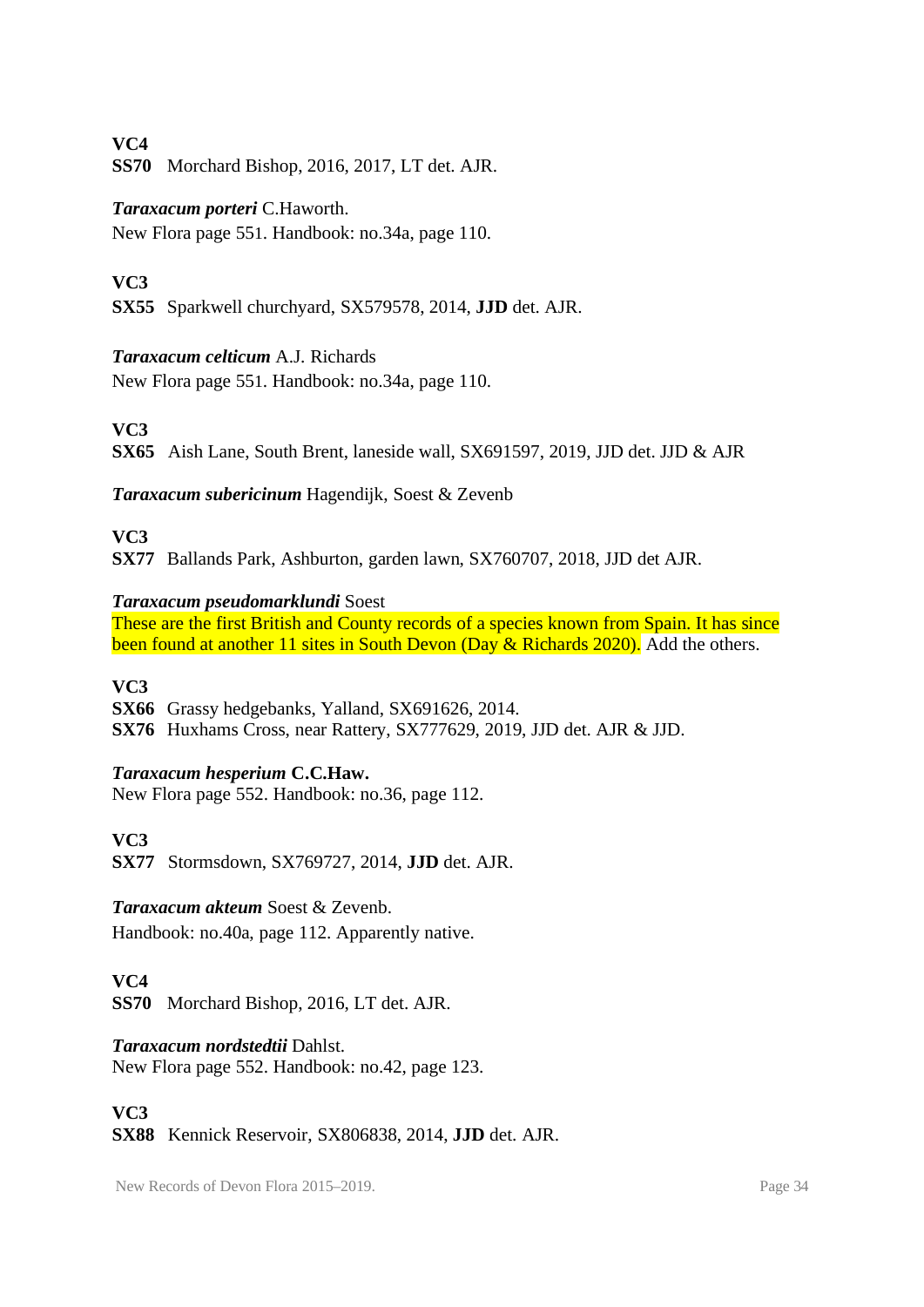#### *Taraxacum berthae* C.C.Haw.

Handbook: no.42, page 125. Endemic. Named by Chris Haworth for his wife Betha "for many years of sparing the hoe". Chris cultivated many dandelions in his Cumbrian garden.

# **VC3**

**SX67** Mesic grassland at Shallowford Common, SX694751, 2016, **JJD** det. AJR. First county record of this British endemic.

#### *Taraxacum cambricum* A.J.Richards

New Flora page 552. Handbook: no.42d, page 127.

### **VC3**

**SX77** Laneside verge, Ramshorn Down, SX789741, 2016, **JJD** det. AJR.

#### *Taraxacum fulvicarpum* Dahlst.

Handbook: no.45, page 133. Endemic, wet grasslands, wood borders and dune slacks.

#### **VC3**

**SX77** Bethel Cross, near Ilsington, SX782742, 2016, **JJD** det. AJR.

#### *Taraxacum unguilobum* Dahlst.

New Flora page 552. Handbook: no.46, page 134.

#### **VC3**

**SX88** Christow, SX813837, 2014, **JJD** det. AJR.

### *Taraxacum hamatum* Raunk.

New Flora page 552. Handbook: no.47, page 136.

### **VC3**

**SS64** Arlington Court, SS609408, 2014, **JJD** det. AJR.

# *Taraxacum hamatulum* Hagend., Soest & Zevenb.

Handbook: no.47a, page 137. Perhaps native.

**VC3**

**SX87** Chercombe Bridge Road, hedgebank, SX832712, 2017, JJD det. AJR.

#### *Taraxacum subhamatum* M.Christiansen.

Handbook: no.48, page 138. Native, grassy places, roadsides, wasteland, gardens etc.

### **VC3**

**SX77** Ashburton, SX760707, 2014, **JJD** det. AJR.

#### *Taraxacun marklundii* Palmgr.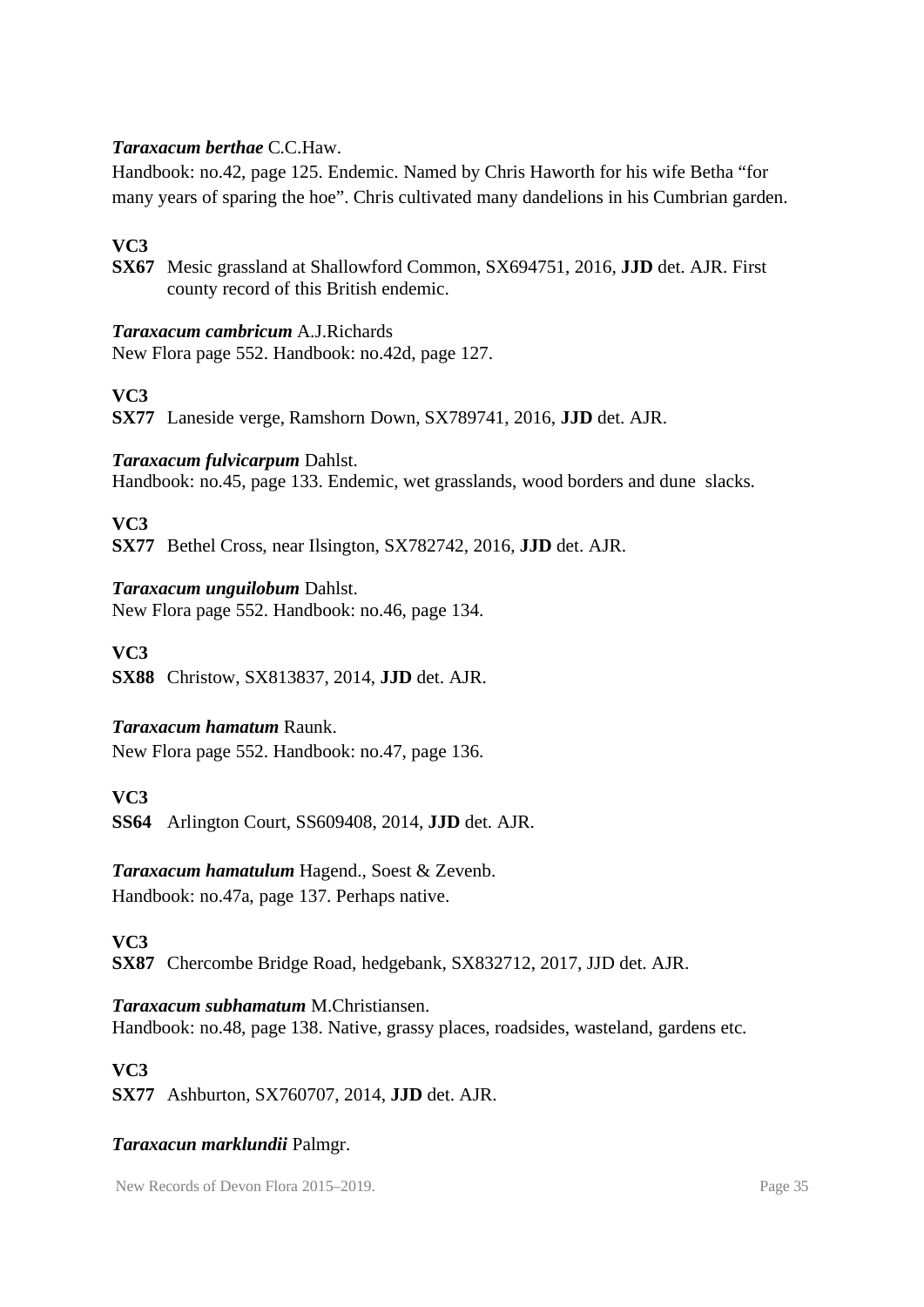New Flora page 554. Handbook: no.48a, page 139.

 $VC<sub>3</sub>$ 

SX48 Between Lydford and Brentor, grass verge SX493831, 2016, **JJD** det. AJR. SX77 Higher Sigford, hedgebank SX781747, 2016, **JJD** det. AJR.

#### *Taraxacum hamiferum* Dahlst.

New Flora page 554. Handbook: no.49, page 140.

#### **VC3**

**SX77** Tower Hill, SX761709, 2016, **JJD** det. AJR.

#### *Taraxacum quadrans* H.Øllg.

New Flora page 554. Handbook: no.49a, page 141.

**VC3**

**SX58** Lydford Gorge car park, SX501832, 2016, **JJD** det. AJR

#### *Taraxacum prionum* Hagend., Soest & Zevenb.

New Flora page 554. Handbook: no.50b, page 144.

#### **VC3**

**SX77** Tower Hill, SX760712, 2016, **JJD** det. AJR.

#### *Taraxacum atactum* Sahlin & Soest.

New Flora page 554. Handbook: no.50b, page 146.

#### **VC3**

**SX77** Ashburton, SX760707, 2014, **JJD** det. AJR. Bethelcombe Cross, laneside grass verge, SX787743; Higher Sigford, hedgebank, SX781747; both 2016, **JJD** det. AJR. **SX96** Anstey's Cove, Babbacombe, SX935645, 2014, **JJD** det. AJR.

### *Taraxacum sahlinianum* Dudman & A.J. Richards

New Flora page 554. Handbook: no.50a, page 147.

### **VC3**

**SX77** Higher Sigford, laneside hedgebank, SX781747, 2016, **JJD** det. AJR.

### *Taraxacum pruinatum* M. P. Christ.

Handbook: no.52b, page 148.

### **VC3**

**SX58** Lydford, SX501831 and SX501832, National Trust car park, 2017, **JJD** det. AJR.

#### *Taraxacum hamatiforme* Dahlst.

New Flora page 555. Handbook: no.53, page 149.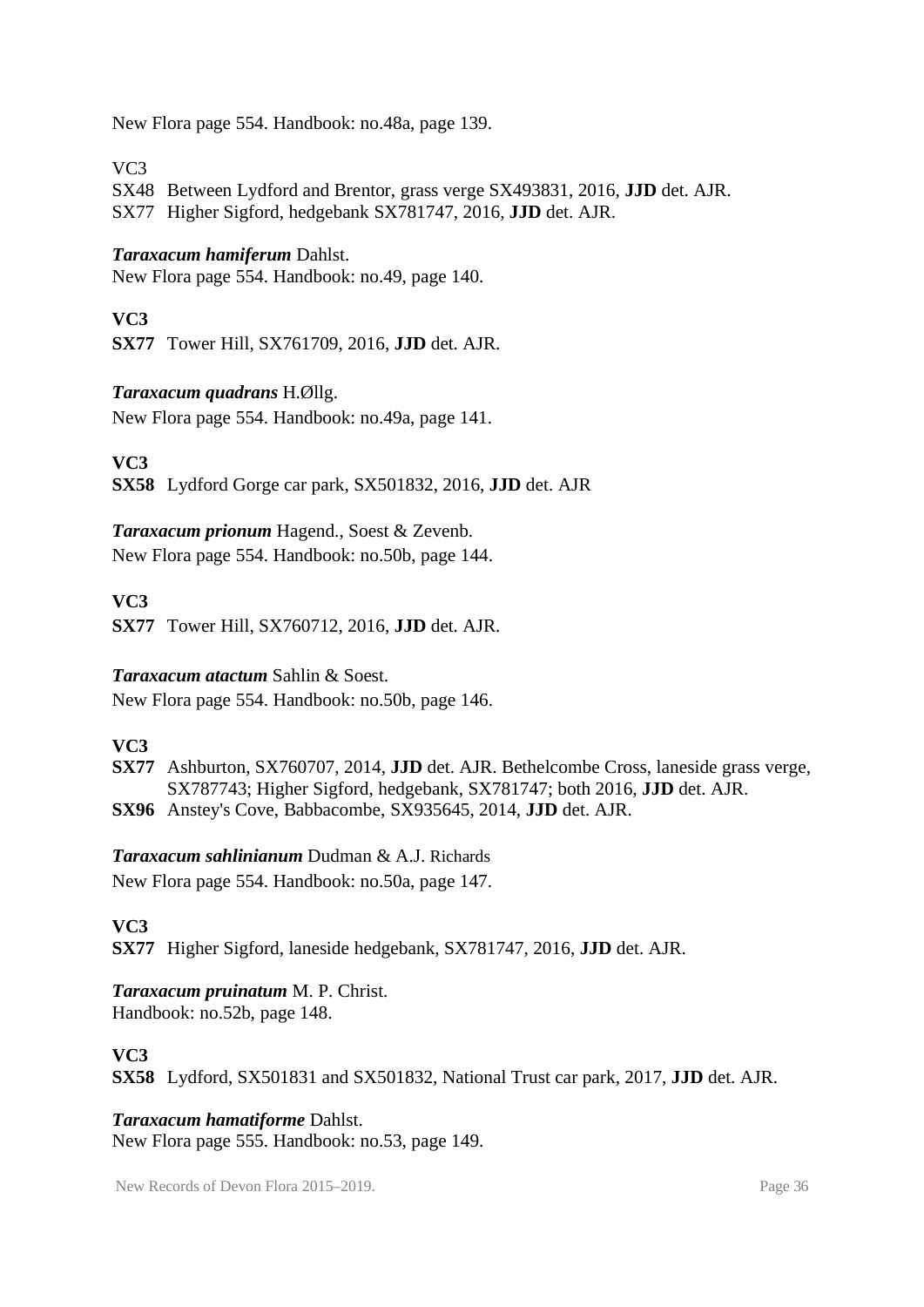**SX77** Ashburton, SX760707, 2014, **JJD** det. AJR.

**SX87** Lemon Valley, grass verge by track, SX848707, 2016, **JJD** det. AJR.

#### *Taraxacum kernianum* Soest, Hagend. & Zevenb.

New Flora page 555. Handbook: no.54, page 152.

#### **VC3.**

**SX76** On a grassy hedgebank at Pridhamsleigh, SX751678, 2017, **JJD** det. AJR.

#### *Taraxacum lamprophyllum* M.P.Christ.

New Flora page 555. Handbook: no.55, page 153.

#### **VC3**

**SX77** Tower Hill, SX762717; Stormsdown, SX769727, 2014, both **JJD** det. AJR.

#### *Taraxacum laeticolor* Dahlst.

New Flora page 555. Handbook: no.56, page 154.

#### **VC3**

**SX77** Ashburton, SX760707, 2014, **JJD** det. AJR. Hedgebank at Higher Sigford, SX781747, 2016, **JJD** det. AJR.

#### *Taraxacum pannucium* Dahlst.

New Flora page 556. Handbook: no.57, page 156.

#### **VC3**

**SX88** 2017. Grassy verge Steps Bridge, SX803882, JJD det. AJR.

#### *Taraxacum dilaceratum* M.Christiansen.

New Flora page 556. Handbook: no.59b, page 161.

### **VC3**

**SX76** East of Whistley Hill Cross, grass verge of lane, SX779691, 2014, **JJD** det. AJR. **SX77** Grass road verge, Beckaford, SX760795, 2018, JJD det. AJR.

#### *Taraxacum alatum* H.Lindb.

Handbook: no.59b, page 162. Native, grassy places, roadsides, wasteland etc.

**VC4**

**SS60** Grass road verge, Bondleigh, SS639048, 2019, JJD det. AJR & JJD.

#### *Taraxacum horridifrons* Rail.

Handbook: no.59b, page 163. Introduced.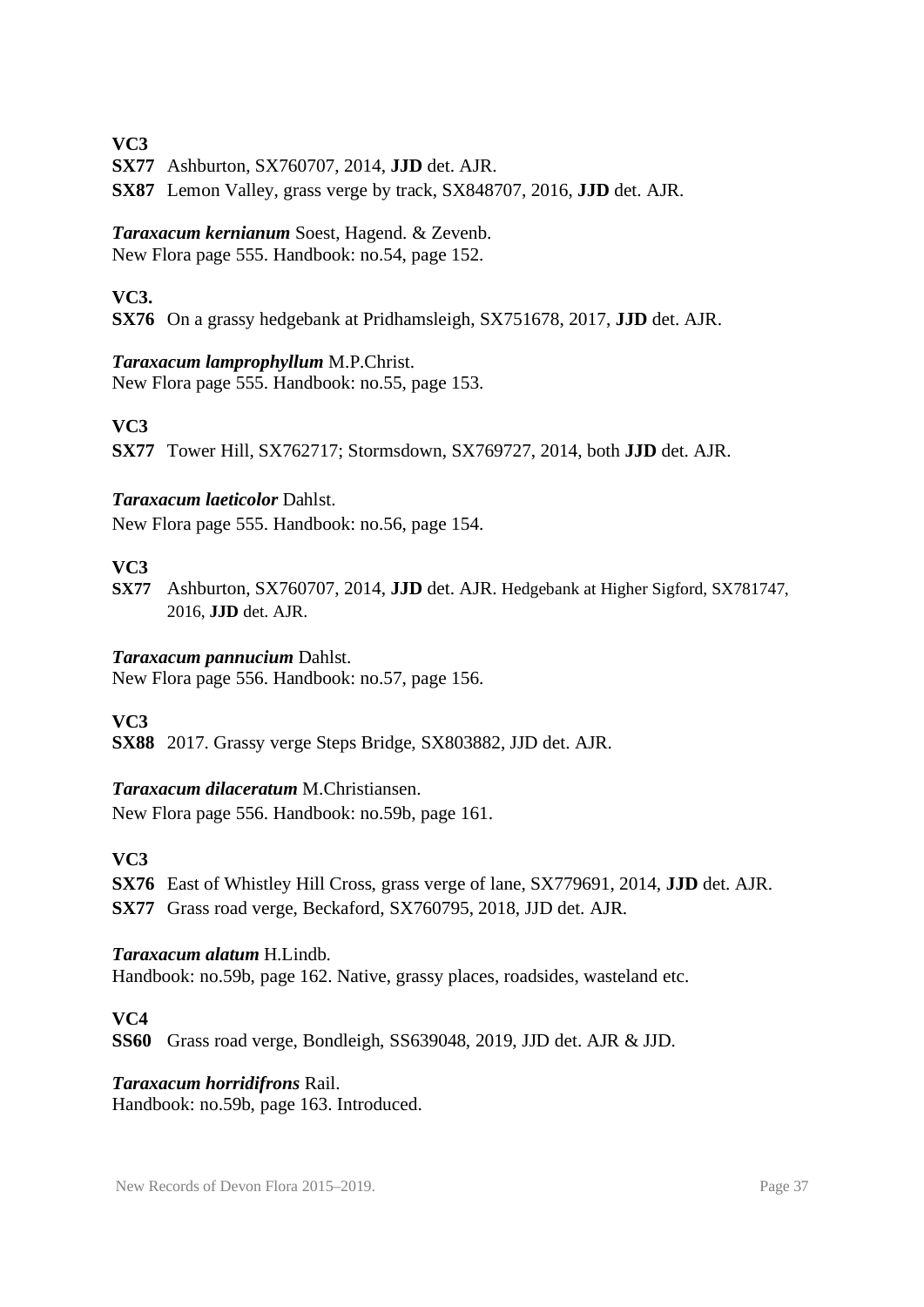**SX76** Summerhill Lane, Ashburton, SX744692, 2017, **JJD** det. AJR.

#### *Taraxacum densilobum* Dahlst.

Handbook: no.60b, page 163. Introduced, road verges.

#### **VC3**

**SX77** Ballands Park, Ashburton, garden lawn, SX706707, 2018, JJD det. AJR.

**ST10** Wolford Chapel, in a flower bed, ST137052, 2016, **JJD** det. AJR.

#### *Taraxacum nigridentatum* T. Edmondson

Handbook: no.62a, page 168. Native and probably endemic, in grassy places and on walls etc.

### **VC3**

**SX75** Arable weed, Kingsbridge Hill allotments, Totnes, SX799594, 2013, JJD det. AJR & JJD.

#### *Taraxacum pallescens* Dahlst.

Handbook: no.63a, page 170. Probably introduced on road verges and in old meadows.

### **VC3**

**SX76** Wall base, Ashburton, SX754699, 2018, JJD det. AJR.

#### *Taraxacum lepidum* M.P.Christ.

New Flora page 556. Handbook: no.64a, page 175.

### **VC3**

**SX77** Ashburton, SX760707, 2014, **JJD** det. AJR.

### *Taraxacum croceiflorum* Dahlst.

New Flora page 556. Handbook: no.66, page 179.

### **VC3**

**SX96** Anstey's Cove, Babbacombe, SX935646, 2014, **JJD** det. AJR.

### *Taraxacum lacerifolium* Hagl.

New Flora page 557. Handbook: no.66a, page 180.

#### **VC3**

**SX77** Ashburton, SX760707, 2014, **JJD** det. AJR.

#### *Taraxacum leucopodum* G.E. Haglund

Handbook: no.68, page 185. Probably introduced, in grassy places, roadsides, wasteland etc.

### **VC3**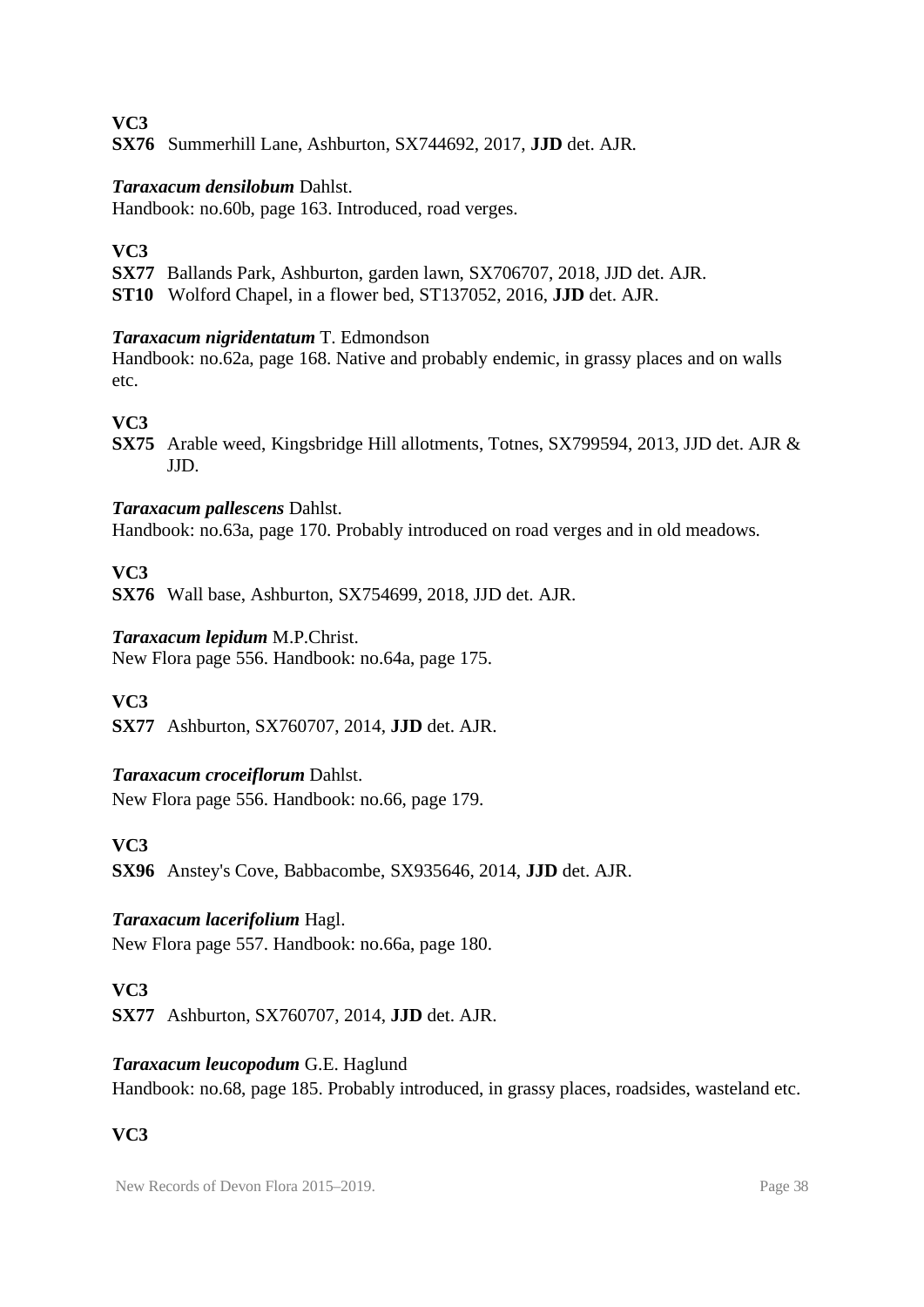**SX65** South Brent, grassy trackside, SX698595, 2019, JJD det. AJR.

#### *Taraxacum undulatiflorum* M.Christiansen

New Flora page 557. Handbook: no.69, page 187.

# **VC3**

**SX7** Ashburton, SX760707, 2014, **JJD** det. AJR.

#### *Taraxacum chloroticum* Dahlst.

Handbook: no.69a, page 187. Introduced, on roadsides.

### **VC3**

**SX76** Near Rattery, grassy hedgebank SX777629, JJD det. AJR and JJD. **SX77** Ashburton, SX760707, 2015, **JJD** det. AJR.

### *Taraxacum acutifrons* Markl.

New Flora page 561. Handbook: no.70c, page 193.

### **VC3**

**SX57** Roadside, Horrabridge, SX504704, 2018, JJD det. AJR.

#### *Taraxacum chrysophaenum* Rail.

New Flora page 561. Handbook: no.70d, page 194.

#### **VC3**

**SX65** Ugborough, SX684579, 2014, **JJD** det. AJR.

**SX77** Higher Sigford, hedgebank, SX781747, 2016, **JJD** det. AJR.

#### *Taraxacum intumescens* Hagl.

Handbook: no.72, page 196. Introduced, roadsides, wasteland etc.

**VC3**

**SX87** Trago Mills, grassy bank, SX822745, 2017. JJD det. AJR.

**SX77** Roborough Lane, SX760708, **JJD** 2016, det. AJR.

#### *Taraxacum mimulum* Dahlst. ex H. Lindb.

Handbook: no.78a, page 204. Introduced.

### **VC3**

**SX87** Trago Mills, car park, SX822745, 2017, **JJD** det. AJR.

### *Taraxacum aequilobum* Dahlst.

Handbook: no.80, page 209. Probably introduced.

### **VC3**

**SX77** Owlacombe Cross, SX764727, 2015, **JJD** det. AJR.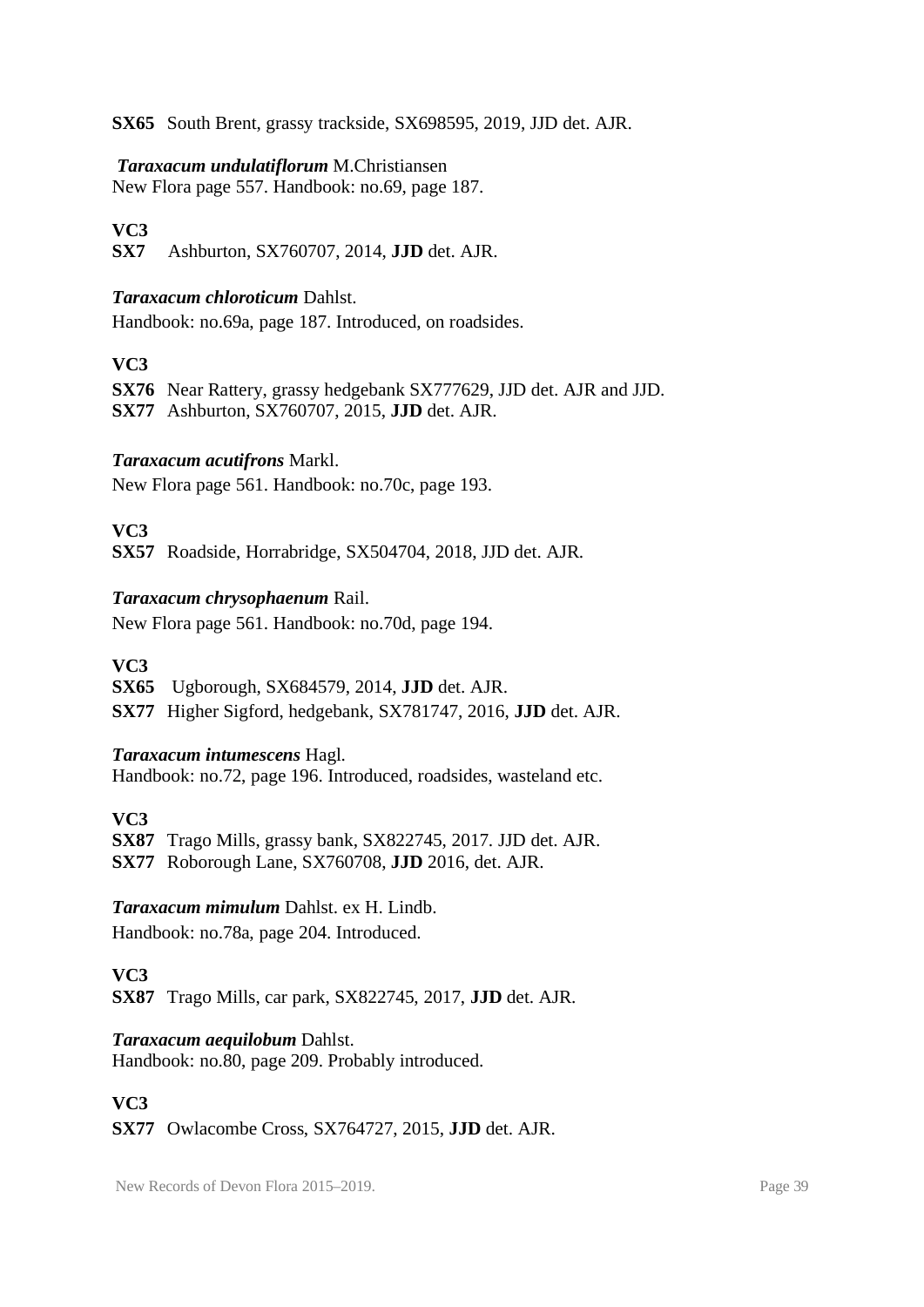#### *Taraxacum latissimum* Palmgr.

Handbook: no.80a, page 210. Introduced.

**VC3**

**SX76** Wall top, Buckfastleigh, SX738659, 2019, JJD det. AJR. **SX88** Kennick Reservoir, SX805844, 2014, **JJD** det. AJR.

#### *Taraxacum acroglossum* Dahlst.

**Find paper** 

**VC3**

**SX76** Dartington Church, grassy bank, SX785626, 2018, JJD det. AJR.

#### *Taraxacum exacutum* Markl. **Find paper**

**VC3 SX87** Newton Abbot, on wall, SX860714, 2018, JJD det. AJR & JJD.

#### *Taraxacum macranthoides* Hagl.

Handbook: no.84a, page 222. Introduced.

**VC3**

**SX66** Yalland, SX691626, 2014, **JJD** det. AJR.

### *Taraxacum rhamphodes* Dahlst.

New Flora page 561. Handbook: no.85, page 223.

**VC3,** 

**SX66** South Brent, SX691626, 2014, **JJD** det. AJR. **SX87** Trago Mills, grassy bank SX822745, 2017, JJD det. AJR.

### *Taraxacum cordatum* Palmgren.

New Flora page 559. Handbook: no.87, page 227.

### **VC3**

**SX77** Ashburton, SX760707, 2014, **JJD** det. AJR.

### **VC4**

**SS14** Lundy, SS138441, 2014, **JJD** det. AJR.

#### *Taraxacum sagittipotens* Dahlst. & R. Ohlsen ex G.E. Haglund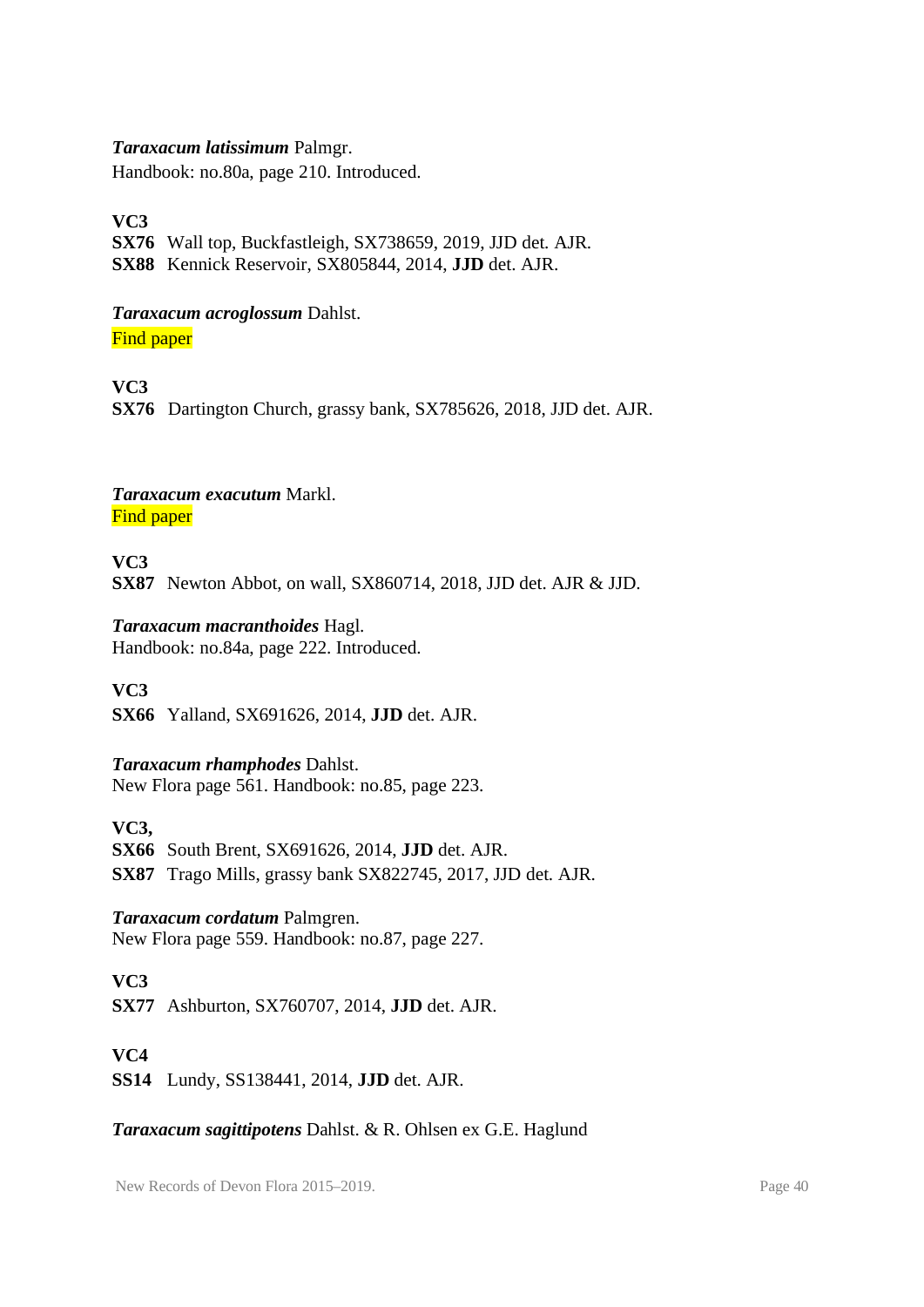New Flora page 561. Handbook: no.88, page 228.

#### **VC3**

**SX86** Totnes, Grassy path-side by River Dart, SX806605, 2018, JJD det. AJR.

#### *Taraxacum amplum* Markl.

Handbook: no.88b, page 230. Introduced.

### **VC3**

**SX75** South Brent, garden, SX701599, 2019, JJD det. AJR. **SX76** Pridhamsleigh, SX751678, 2017, **JJD** det. AJR.

#### *Taraxacum lunare* M.P.Christ.

Handbook: no.89c, page 230. Introduced.

**VC4**

**SS41** Little Torrington, grass road verge, SS491168, 2019, JJD det. AJR.

#### *Taraxacum aberrans* Hagend., Soest & Zevenb.

New Flora page 559. Handbook: no.90, page 236. Probably introduced.

### **VC3**

**SX76** Grass road verge, Pridhamsleigh, SX750689, 2019, JJD det AJR & JJD.

#### *Taraxacum oblongatum* Dahlst.

New Flora page 559. Handbook: no.91, page 239.

#### **VC3**

**SX77** Owlacombe Cross, SX764727, 2015; **JJD** det. AJR

**SX95** Berry Head, SX945566, 2014, **JJD** det. AJR

### **VC4.**

**SS14** Lundy, SS139441, 2014, **JJD** det. AJR.

#### *Taraxacum latisectum* H. Linb.

Handbook: no.95c, page 250. Native, grassy places, especially fertile pastures.

### **VC3**

**SX86** Orley Common, grassy hedgebank, SX827665, 2019, JJD det. AJR.

### *Taraxacum pulchrifolium* Markl.

New Flora page 560. Handbook: no.97a, page 255.

#### **VC3**

**SX76** Marley Head, SX723606, 2014, **JJD** det. AJR.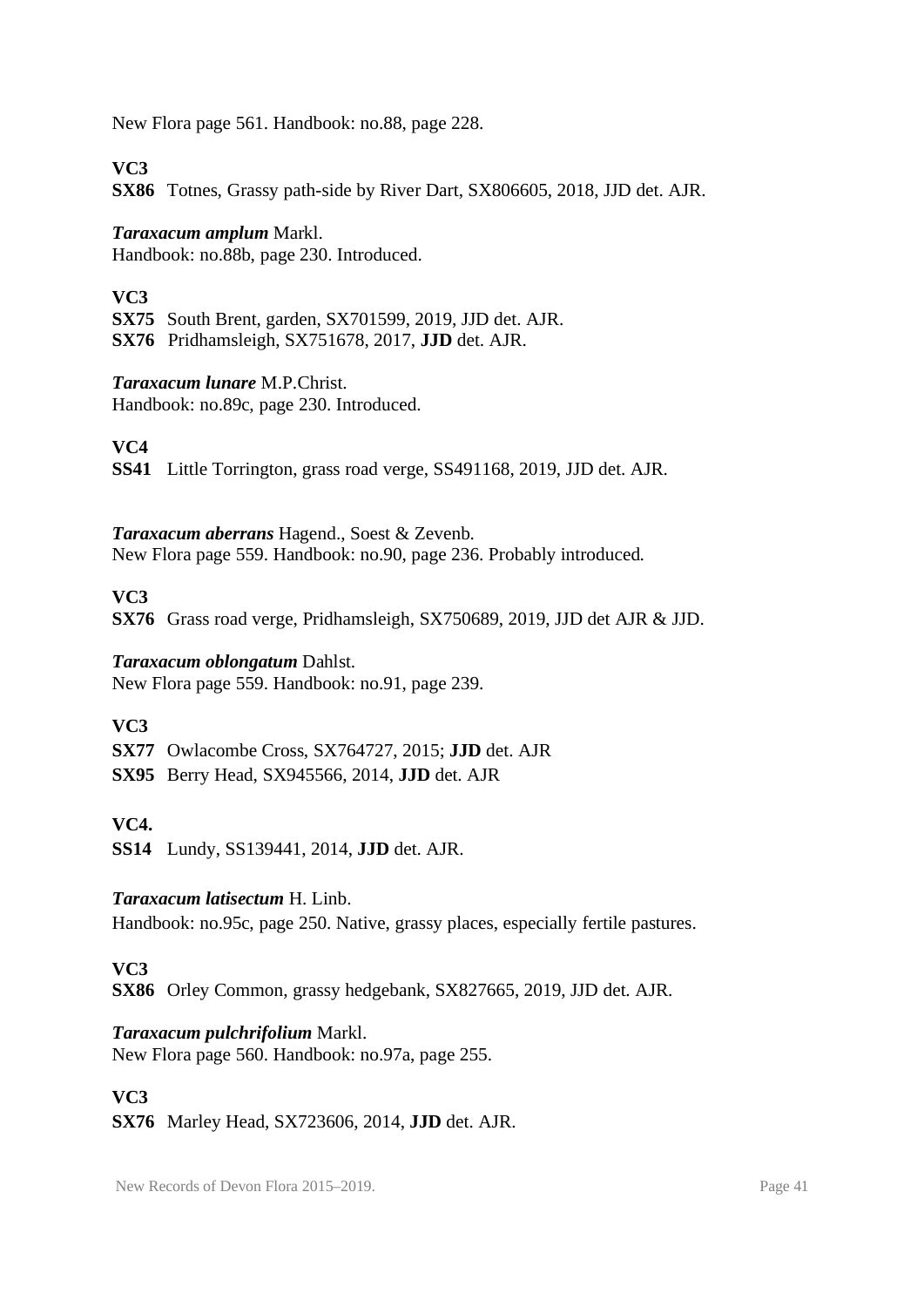**SX86** Paignton Church, SX886608, 2014; **JJD** det. AJR.

# *Taraxacum nitidum* Hagend., Soest & Zevenb.

Handbook: no.100b, page 262. Introduced.

# **VC3**

**SX77** Bethel, laneside, SX782742, 2016, **JJD** det. AJR.

#### *Taraxacum* **'***atrocollinum***'**

A new species, with several more locations in Somerset, still to be formally named.

### **VC3**

**SX77** Higher Sigford, in three places on lane sides, SX781745, SX781747, 2016, **JJD** det. AJR.

#### *Taraxacum xanthostigma* Lindb.f.

New Flora page 560. Handbook: no.102, page 264.

# **VC3**

**SX77** Owlacombe Cross, SX764727, 2015 JJD det. AJR; Stormsdown, SX769727, 2014; JJD det. AJR.

SX98 Kenton Common, SX952823, 2014, JJD det. AJR.

#### *Taraxacum scotiniforme* Dahlst. ex Hagl.

Handbook: no.102b, page 266. Introduced, grassy places.

### **VC4**

**SX79** Spreyton, SX702949, 2016, **JJD** det. AJR.

### *Taraxacum acutifidum* M.P.Christ.

Handbook: no.103b, page 271. Introduced.

### **VC3**

**SX87** Grassy bank, Kingsteignton, SX873726, 2018, JJD det. AJR.

### *Taraxacum lucidum* Dahlst.

Handbook: no.103b, page 271. Probably introduced, grassy places, roadsides, wetlands etc.

# **VC3**

**SX77** Owlacombe Cross, SX764727, 2016, **JJD** det. AJR.

### *Senecio inaequidens* DC.

Narrow-leaved Ragwort. New Flora page 597.

# **VC3**

**SX86** Ramparts Walk, Totnes, SX802605, 2018, ST.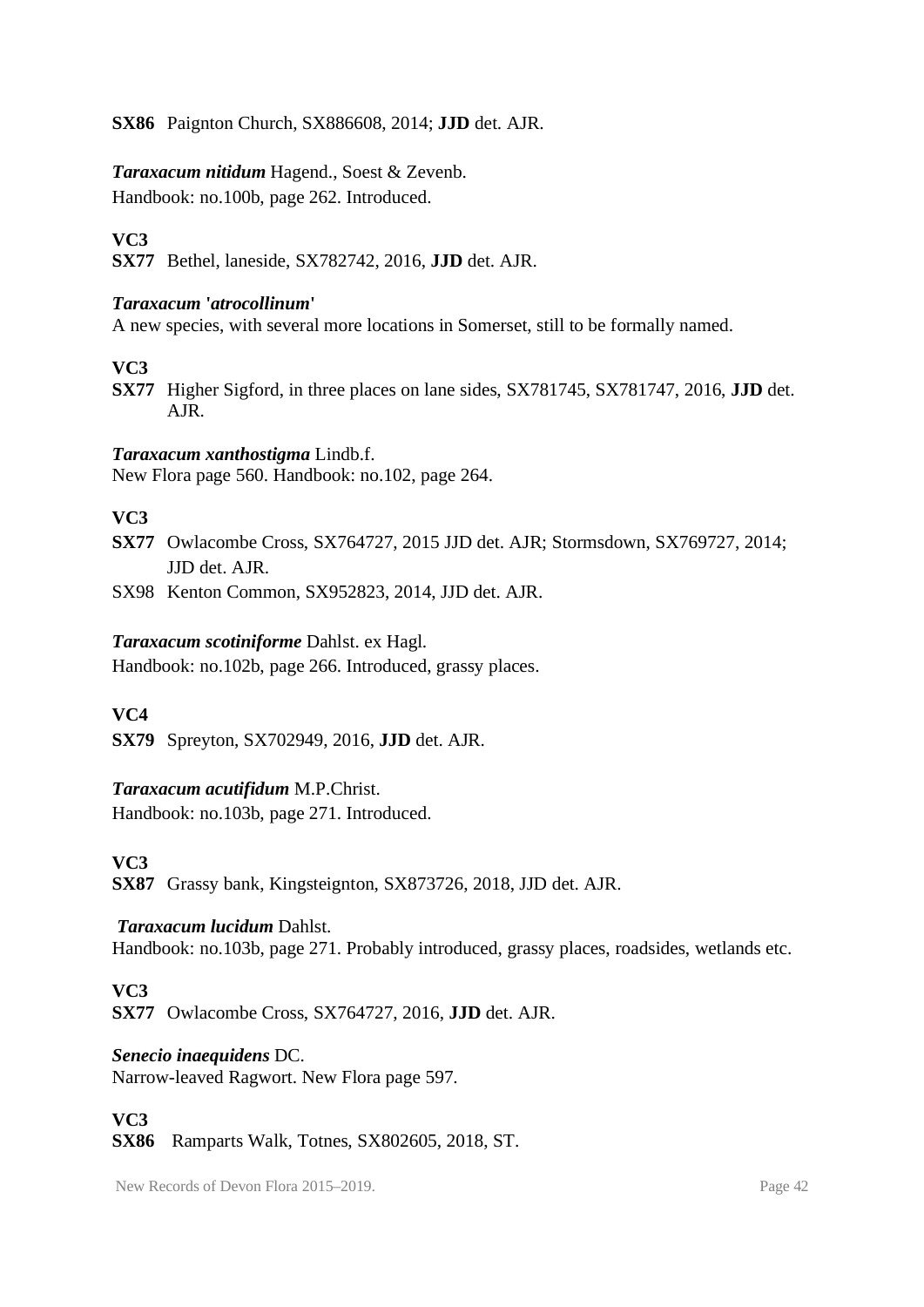**SX98** Warren Point, Dawlish, SX990802, 2017, KR. Fourth VC3 and Devon record and remote from the other three.

#### *Senecio vulgaris* L. **var.** *hibernicus* Syme

Groundsel (Rayed form). New Flora page 598.

### **VC3.**

**SX64** Challaborough, On the roadside SX648450, 2016, DAB det. JJD. The distribution of this variety in Devon is not well known but it has been recorded in this hectad on three occasions between 1900 and 1939.

#### *Senecio vicosus* L.

Sticky Groundsel. New Flora page 598.

### **VC3**

**SX97** Dawlish Station Beside the railway track, SX979786, 2016, PDP.

#### *Griselinia littoralis* (Raoul) Raoul

New Zealand Broadleaf. New Flora page 618.

### **VC3**

**SX85** Clennon Valley Park, bush by pool, SX885591, 2018, JJD.

### **VC4**

**SS61** Braunton Several plants in a relic hedge, SS686141, 2018, RIK.

#### *Osteospermum jucundum* (E.Phillips) Norl.

Cape Daisy. Introduced, a neophyte, native in South Africa.

### **VC3**

- **SX73** North Sands, Salcombe, SX7338, 2015, RMHH.
- **SX85** Goodrington, established relic of cultivation on cliff slopes, SX895598, 2018, JJD *et al*.
- **SY09** Exmouth, established in cliff grassland, SY0179, RMHH.

### **VC4**

**SS54** Dodscott, 544195, 2019, RMHH.

### *Hieracium lepidulum* (Stenst.) Omang

Irregular-toothed Hawkwed. New Flora page 569.

### **VC3**

**SX55** On wall of old building, Plymbridge, SX523596, 2015, RMH det. DJM.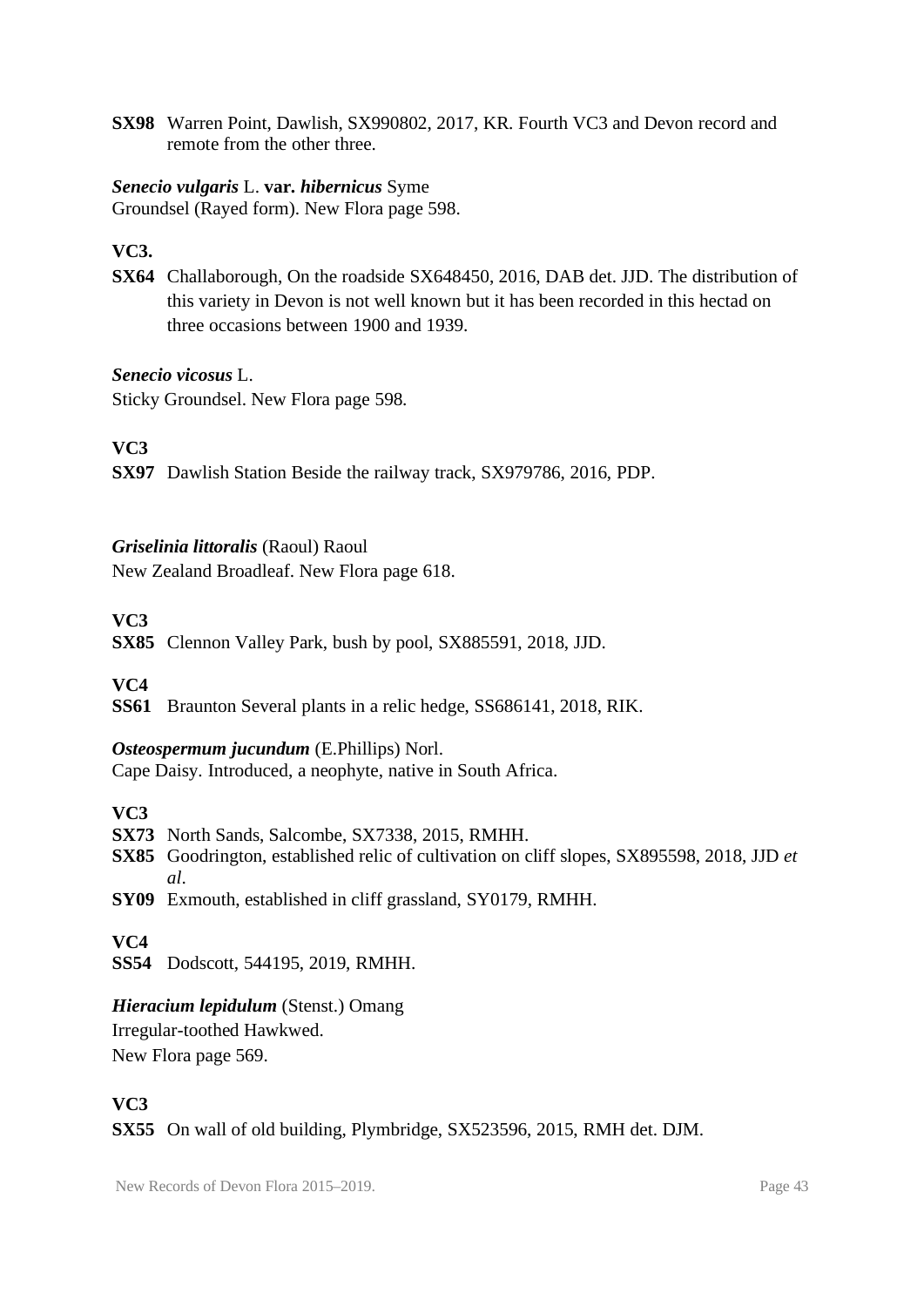#### *Hieracium argillaceum* Jord.

Southern Hawkweed. New Flora page 571.

# **VC3**

**SY09** Tipton Cross, SY058928, 2016, DJA conf. DJM.

#### *Hieracium microspilum* (Jord. Ex Sudre) A.W.Hill.

Minute-toothed Hawkweed. New Flora page 574.

# **VC3**

- **SX47** Whitchurch, face of wall, SX4972, 1997, LJM & PS det. PS (**CGE**). [On old railway line west of Bedford Bridge SX497702, 2009, **RENS** det. **DJM** is reduced to *H. exotericum* agg., TCGR & DJM.]
- SX56 [On old railway viaduct in the Plym Valley, north of Plymouth, SX522615, 2012, PDP (**RENS)** det. DJM is redetermined as stunted *H. grandidens* Dahlst. TCGR & DJM.]

*Filago vulgaris* Lam. Common Cudweed. New Flora page 575.

### **VC3**

**SX63** Soar, SX6937, 2015, JJD

#### *Anaphalis triplinervis* (Sims) C.B.Clarke

Pearl Everlasting. Introduced, a neophyte, native in the Himalays.

### **VC4.**

**SS53** Several plants in scrub and on a roadside on the edge of Barnstaple, SS565314, 2015, RIK. Probably the popular horticultural variety known as 'Summer-snow'.

#### *Anaphalis margaritacea* (L.) Benth.

Pearly Everlasting. New Flora page 576.

#### **VC3**

**SX45** Ham Woods LNR, SX463579, 2017, CV conf. RENS.

#### *Aster novi-angliae* L.

Hairy Michaemas-daisy. New Flora page 581.

### **VC3**

**SX87** Newton Abbot, urban border weed, SX855714, 2017, **RENS**.

#### *Erigeron bonariensis* L.

Argentine Fleabane. New Flora page 585.

# **VC3**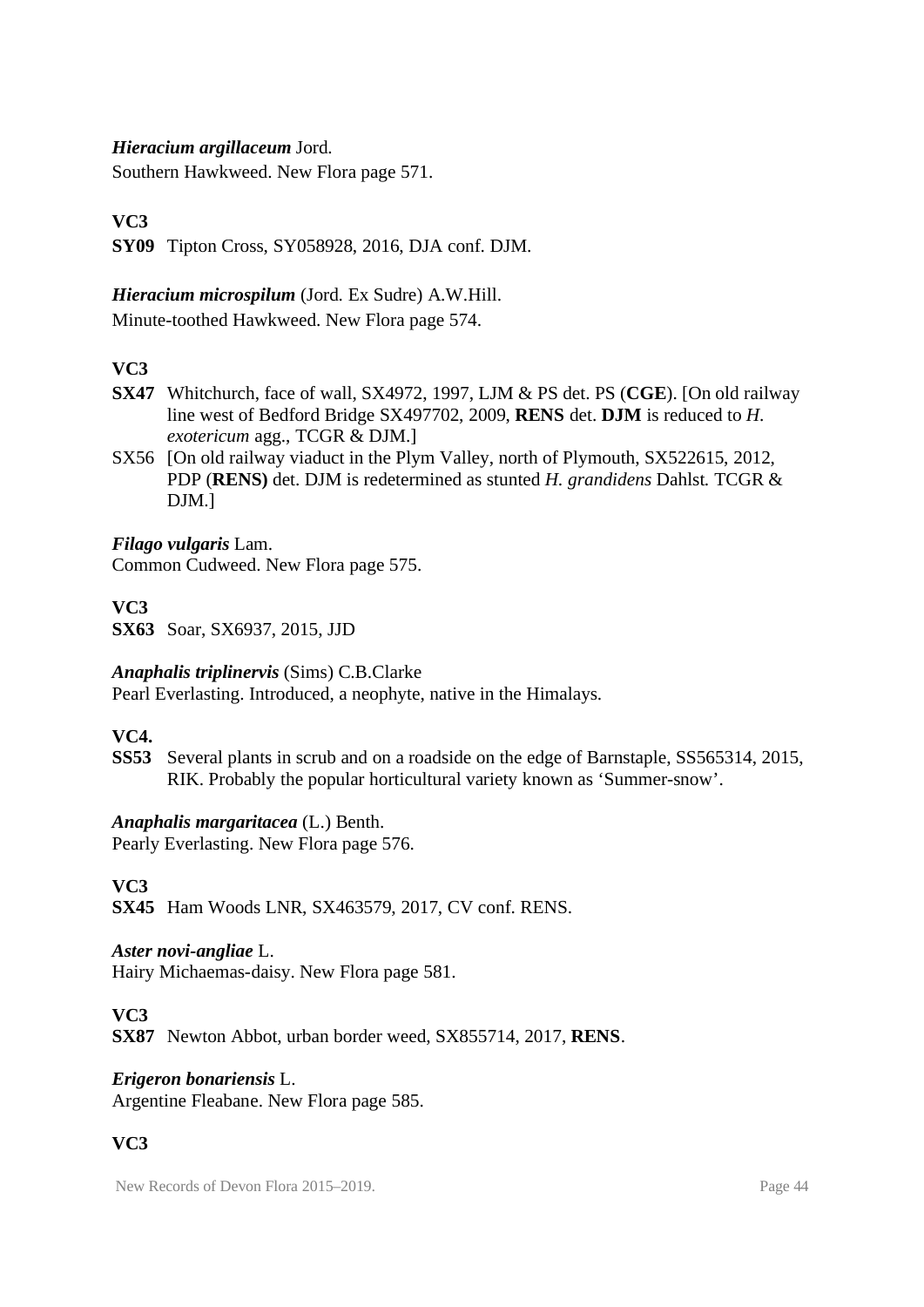**SS90** Budlake Depot, Killerton Estate, SS983002, 2019, RMH.

**SY09** Elbury Farm, SY0095, 2019, RMH.

# **VC4**

**SS42** Bideford Quay, two plants as weeds in a planter, SS454267, RIK.

#### *Senecio* **×** *ostenfeldii* Druce **(***S. jacobea* L. **×** *S. aquaticus* Hill**)** Common Ragwort  $\times$  Marsh Ragwort. New Flora page 596.

# **VC3**

**SX78** Langaford Farm, SX7084, 2016, DAB det. RENS.

*Doronicum*  $\times$  *willdenowii* (Rouy) A. W. Hill (*D. pardalianches* L.  $\times$  *D. plantagineum* L.) Willdenow's Leopard's-bane. New Flora page 600.

# **VC4**

**SX69** Firestone Cross, roadside, SX667931, 2017, RMH.

### *Ambrosia artemisifolia* L.

Ragweed. New Flora page 602.

#### **VC3**

**SX74** Park Farm near Kingsbridge, self-sown below bird feeders, SX7342, 2017, LD.

*Guizotia abyssinica* (L.f.) Cass. Niger. New Flora page 603.

### **VC4**

**SS53** Barnstaple, one plant on waste ground, SS557328, 2016, RIK.

### *Galinsoga quadriradiata* Ruiz &Pav.

Shaggy-soldier. New Flora page 604.

### **VC4**

**SS53** By entrance to Barnstaple Hospital, SS564345, 2018, RIK. Much less common in VC4 than in South Devon.

### *Bidens tripartita* L.

Trifid Bur-marigold. New Flora page 605.

### **VC3**

**SX46** Warleigh Point, SX448607, 2016, TP.

#### *Bidens ferulifolia* (Jacq.) Sweet

Fern-leaved Beggarticks. Introduced, a neophyte, native in Mexico.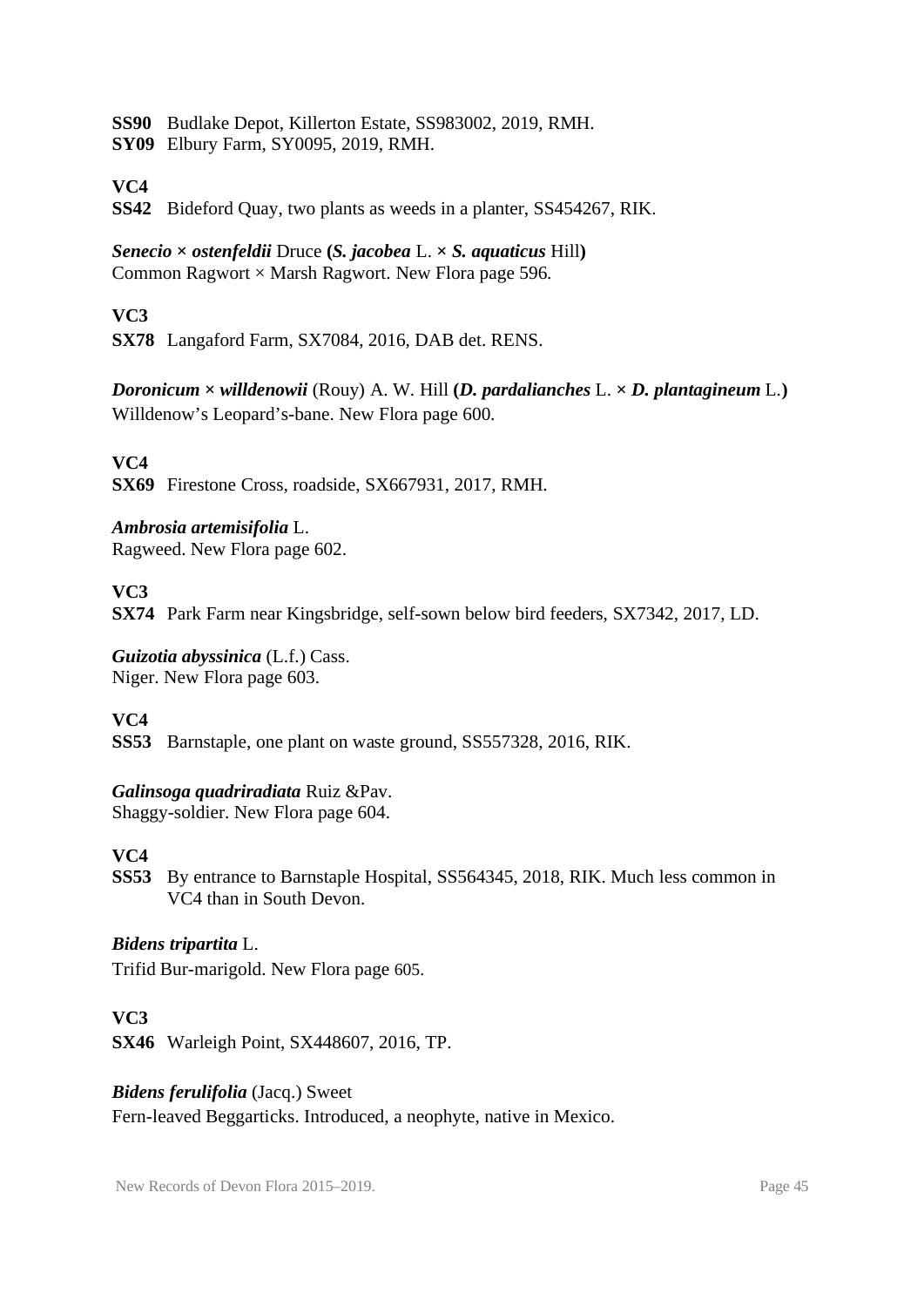**SX87** Bovey Tracey, on ledge above culvert, SX814782, 2017, JJD & AC.

#### *Weigela florida* (Bunge) A. DC.

Weigelia. Introduced, a neophyte, native in China. Most garden plants are hybrids of this and about four other species.

# **VC4**

**SS52** Dodscott Wood, High Bullen, SS546202, 2018, RIK. Unlikely to have been planted but perhaps from garden waste.

#### *Dahlia* **×** *hortensis* Guillaumin

Dahlia. New Flora page 606.

### **VC3**

**SX87** Newton Abbot, established for several years in a pavement crevice in SX861711, 2016, RENS.

#### *Viburnum rhytidophyllum* Hemsl.

Wrinkled Viburnum. New Flora page 609.

#### **VC3**

**SX74** Frogmore Creek, a large bush surviving amongst native scrub, SX770424, 2019, JJD.

#### *Symphoricarpos orbicularis* Moench

Coralberry. Introduced, a neophyte, native in eastern North America.

### **VC3**

**SX84** Beesands, relic of cultivation at SX820409, 2009, REG & RENS.

**SX87** Hackney Marshes car park, on disturbed soil, SX871726, 2011, RENS & CJS.

**SX98** Countess Wear, SX942894, 2016, RMH.

### *Lonicera involucrata* (Richardson) Banks ex Spreng.

Californian Honeysuckle. Introduced, a neophyte, native in western North America.

### **VC4**

**SS40** Two miles from nearest house and presumably bird sown, Cookworthy Forest, SS428051, 2019, RMH.

#### *Lonicera pileata* Oliver

Box Honeysuckle. New Flora page 610.

### **VC4**

**SS42** Knotty Corner, near Fairy Cross, abandoned roadside, SS414252, RIK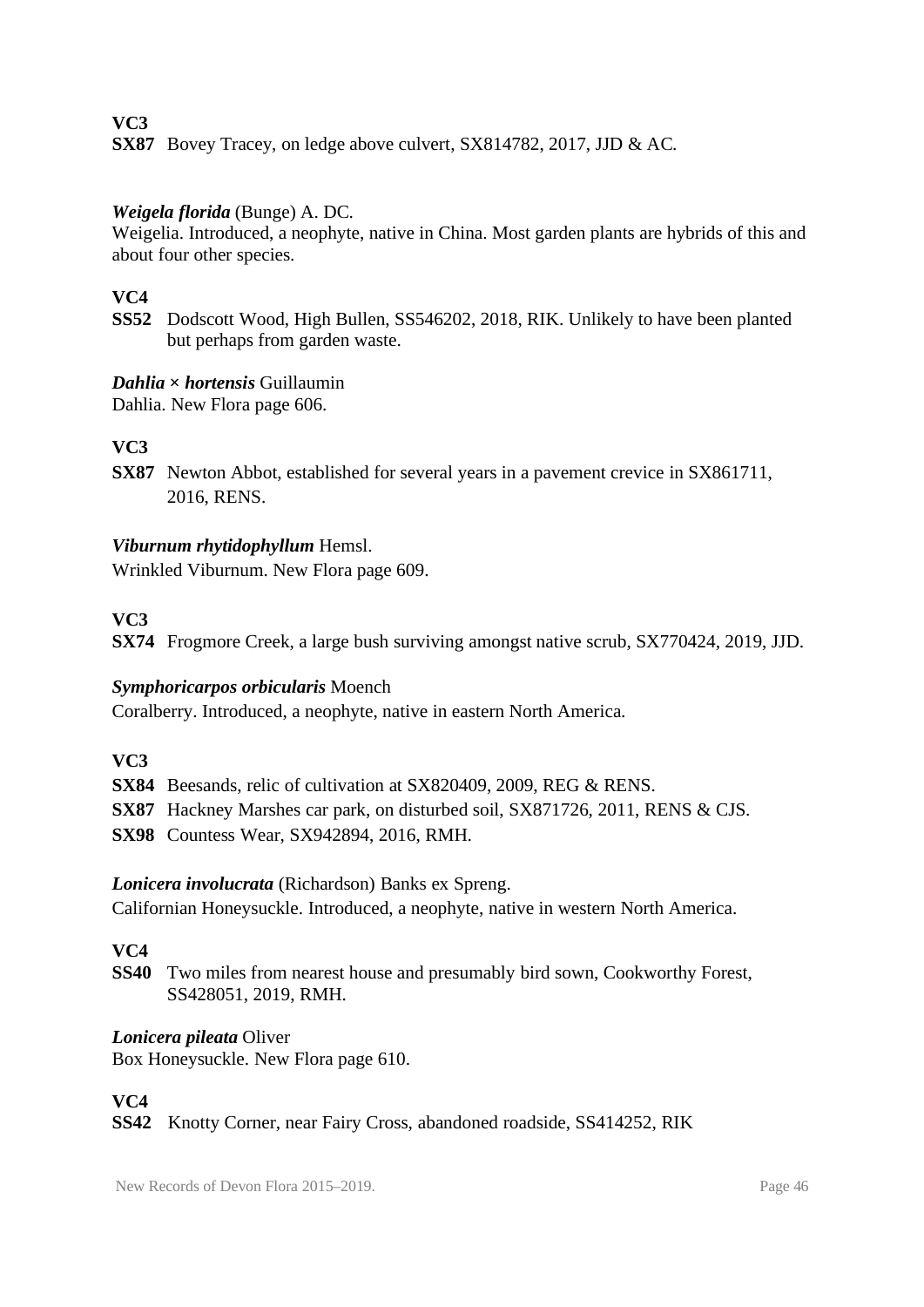#### *Valerianella rimosa* Bastard

Broad-fruited Cornsalad. New Flora page 612.

#### **VC3**

**SX84** Great Coombe Farm, 100 plants in arable margin at SX844495-SX843498 and thousands between SX843493-SX845494, 2019, JJD, HG & KR.

#### *Griselinia littoralis* **(Raoul) Raoul**

New Zealand Broadleaf. New Flora page 618.

#### **VC3**

**SX63** Inner Hope, SX6739, JJD.

#### **VC4**

**SS42** Priestacott Moor, planted on edge of SS499213, 2019, RIK.

#### *Pittosporum tenuiflorum* Gaertn.

Kohuhu. New Flora page 618.

#### $V<sub>C4</sub>$

SS54 Ilfracombe at top of Hillsborough, single self-sown bush SS533479, 2018, RMH.

#### *Fatsia japonica* (Thunb.) Decne. & Planch Fatsia. New Flora page 619.

#### **VC3**

**SX55** Chaddlewood, Plymouth, established garden throw-out, SX553558, 2017, PDP.

*Astrantia major* L. Astrantia. New Flora page 620.

#### **VC3**

**SX76** Dartington Hall, established in gardens, SX796626, 2019, JJD.

#### *Oenanthe fistulosa* L.

Tubular Water-dropwort. New Flora page 626.

#### **VC3**

**SX64** South Huish Marsh, 19 plants,SX679413 and perhaps more than 100 at SX678412, 2019, JJD & PJR.

*Oenanthe lachenalii* C.C.Gmel. Parsley Water-dropwort. New Flora page 626.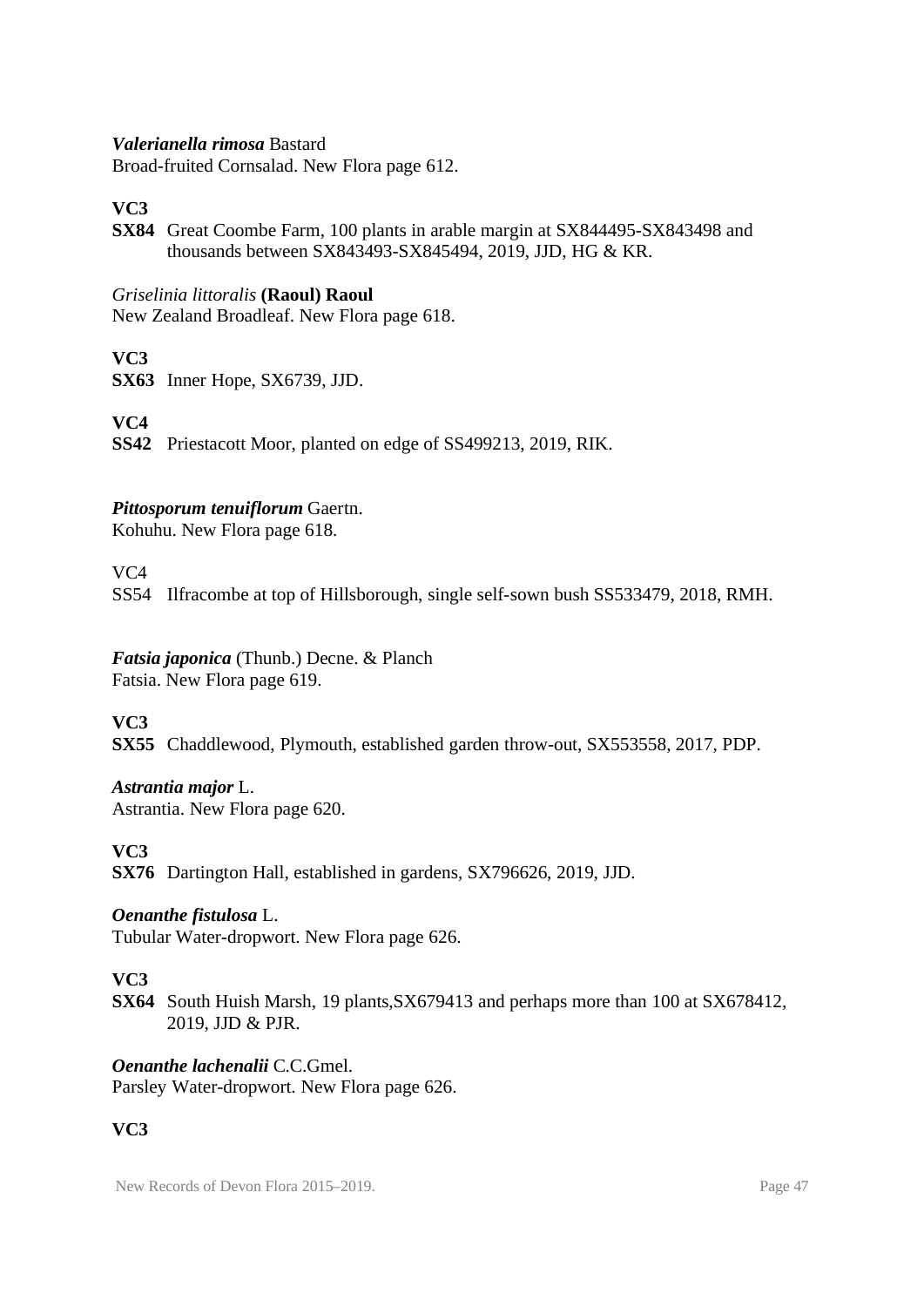**SY08** About ten plants by stream, The Maer, Exmouth, SY010801, 2017, JJD. First record from this site since 1983.

#### *Aethusa cynapium* L. **subsp.** *agrestis* (Wallr.) Dostál

Fool's Parsley. New Flora page 626. Most Devon plants belong to the native, nominate subspecies, subsp. *agrestis* is an archeophyte for which there are very few Devon records.

### VC3

SX73 East Portlemouth, arable fields, SX755377, SX756383 and SX757383, 2014, JJD. SX88 Dunchideock Barton, arable fields, SX885879; 2015, 2014, JJD.

### *Physospermum cornubiense* (L.) DC.

Bladderseed. New Flora page 630.

# **VC3**

**SX46** Blaxton, one plant on verge at SX472627, 2017, JJD, MB & HM.

### *Bupleurum rotundifolium* L.

Thorow-wax. New Flora page 630.

**VC3.** 

**SX76** Dartington, one plant, a greenhouse weed, SX793623, MI conf. **RENS**.

**ST20** Land House, Membury, one plant, a weed of cultivation, ST260051, 2017, **DJA**.

#### *Bupleurum subovatum* Link ex Spreng.

False Thorow-wax. New Flora page 631.

### **VC3**

**SX76** In a garden at Dartington, SX788615, one plant from birdseed 1994, NC det. RENS from photographs.

### *Petroselinum segetum* (L.) Koch

Corn Parsley.

# **VC3**

**SX74** Several plants in a hedgerow at Park Farm, near Kingsbridge, SX733428, 2016, LD conf. RENS.

#### *Lysichiton americanus* Hultén & H. St. John

American Skunk-cabbage. New Flora page 639.

### **VC4**

**SS64** Arlington, SS6040, 2015, JJD.

#### *Acorus calamus* L. Sweet-flag. New Flora page 639.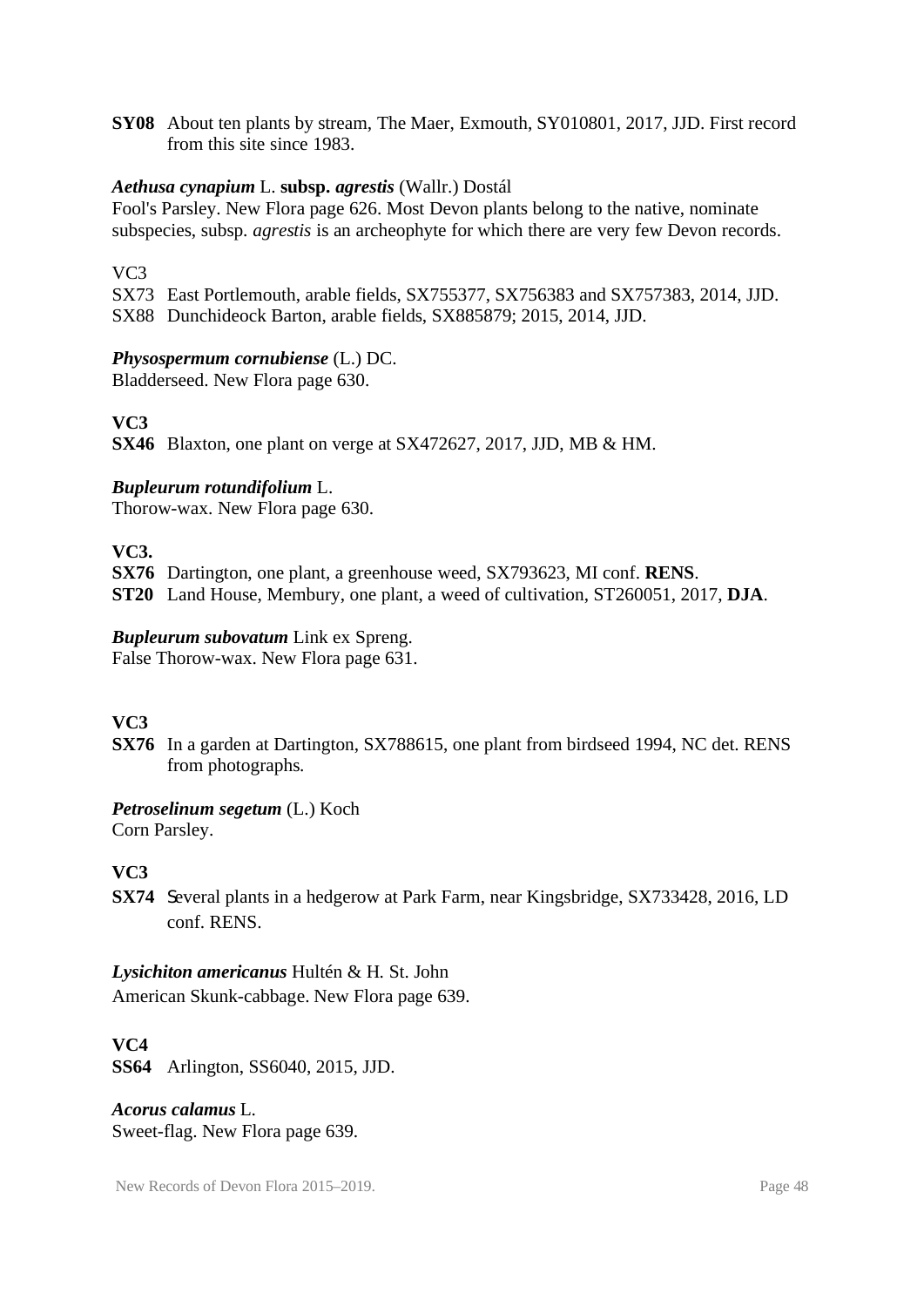SX55 Smallhanger Waste, in fishing lake, SX576593, 2017, JJD.

# *Arum italicum* Mill. **subsp.** *neglectum* (F.Towns) Prime.

Italian Lords-and-ladies. New Flora page 640.

# **VC3**

**SX55** Near Plympton Castle, on old woodland bank SX543558, 2017, a little outside its core area but looks to be native, PDP.

#### *Lemna trisulca* L.

Ivy-leaved Duckweed. New Flora page 643.

# **VC3**

**SX55** Saltram, in ponds, SX520553, 2017, JJD. **SX96** Tessier Garden, Torbay, in ponds, SX921656, 2017, JJD.

### *Triglochin palustris* L.

Marsh Arrowgrass. New Flora page 650.

### **VC3**

**SX64** South Huish Marsh, locally frequent, SX678412, 2019, JJD & PJR.

### *Potamogeton pusillus* L.

Lesser Pondweed. New Flora page 655.

### **VC3**

**SX85** Clennon Valley Park, abundant in eastern pool, SX886592, 2018, JJD.

### *Potamogeton pectinatus* L.

Fennel Pondweed. New Flora page 657.

### **VC3**

**SX85** Clennon Valley Park, frequent in eastern pool,, SX886592, 2018, JJD.

### *Potamogeton crispus* L.

Curled Pondweed. New Flora page 657.

### **VC3**

**SX64** South Huish Marsh, a few plants in drainage channel, SX679413, 2019, JJD & PJR.

# *Fritillaria meleagris* L.

Fritillary. New Flora page 662.

### **VC3**

**SX48** North Brentor Church, establishing, SX482813, 2017, JJD.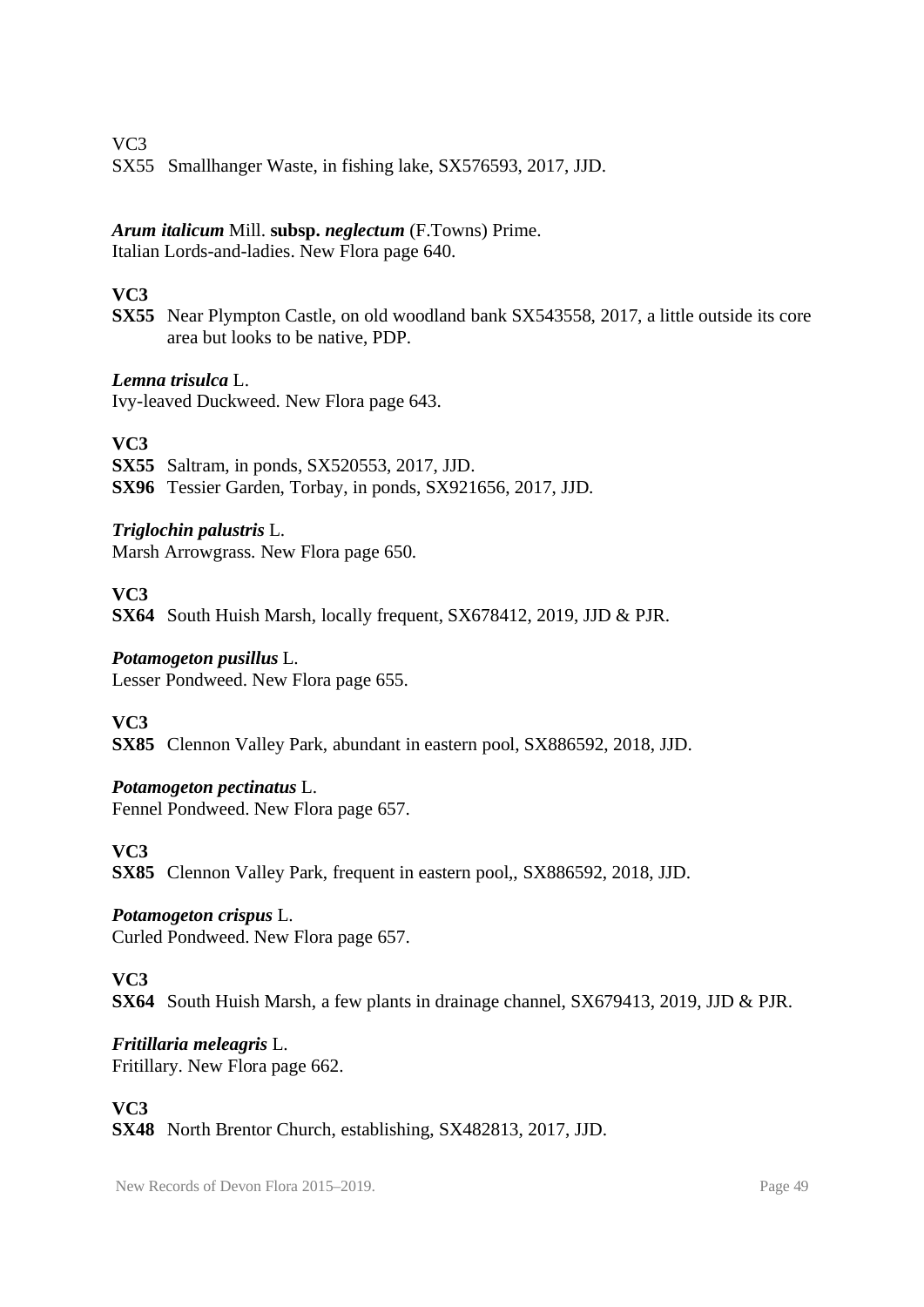#### *Neottia nidus-avis* (L.) Rich.

Bird's-nest Orchid. New Flora page 665.

#### **VC4**

**SS54** Combe Martin, three plants on woodland edge SS593453, 2017, MB.

*Neottia ovata* (L.) Bluff & Fingerh. **Better as map** Common Twayblade. New Flora page 665.

# **VC4**

**SS51** RHS Rosemoor, in two places, SS500180, 2016, DCGC.

#### *Spiranthes spiralis* (L.) Chevall.

Autumn Lady's-tresses. New Flora page 665.

# **VC3**

**SX87** SX87 Wolborough churchyard, a few flowering plants, SX855703, 2017, CJS. SY08 Budleigh Salterton, about 30 plants on private lawn, SY065820, AV.

*Dactylorrhiza*  $\times$  *grandis* (Druce) P.F. Hunt (*D. fuchsii*  $\times$  *D. praetermissa*) Common Spotted Orchid  $\times$  Marsh Orchid. New Flora page 669.

#### **VC3**

**SY28** Goat Island SY275895, 2019, DJA.

*Dactylorhiza* **×** *hallii* **(Druce) Soó (***D. maculata* (L.) Soó **×** *D. praetermissa* (Druce) Soó**)** Heath Spotted-orchid  $\times$  Southern Marsh-orchid. New Flora page 671.

### **VC3**

**SX68** Scorhill, one plant, SX660871, two plants SX661871, 2019, MW.

**SX93** Wishford Farm, Broadclyst, SX99396, 2018, JJI. **SY19** Knapp Copse, in springline mire with both parents, SY156951, 2017, JJI & RMH.

#### *Triteleia laxa* Benth.

Triplet Lily. Introduced, a neophyte, native in western North America.

 $VC<sub>3</sub>$ 

SX98 Roadside at Cockwood, SX976809, 2018, PDP det. RENS.

#### *Agapanthus praecox* Willd.

African Lily. Introduced, a neophyte, native in South Africa.

### **VC3**

**SX85** Beacon Road, Kinswear, Naturalised on footpath SX8850, 2007, 2017, IL & KR.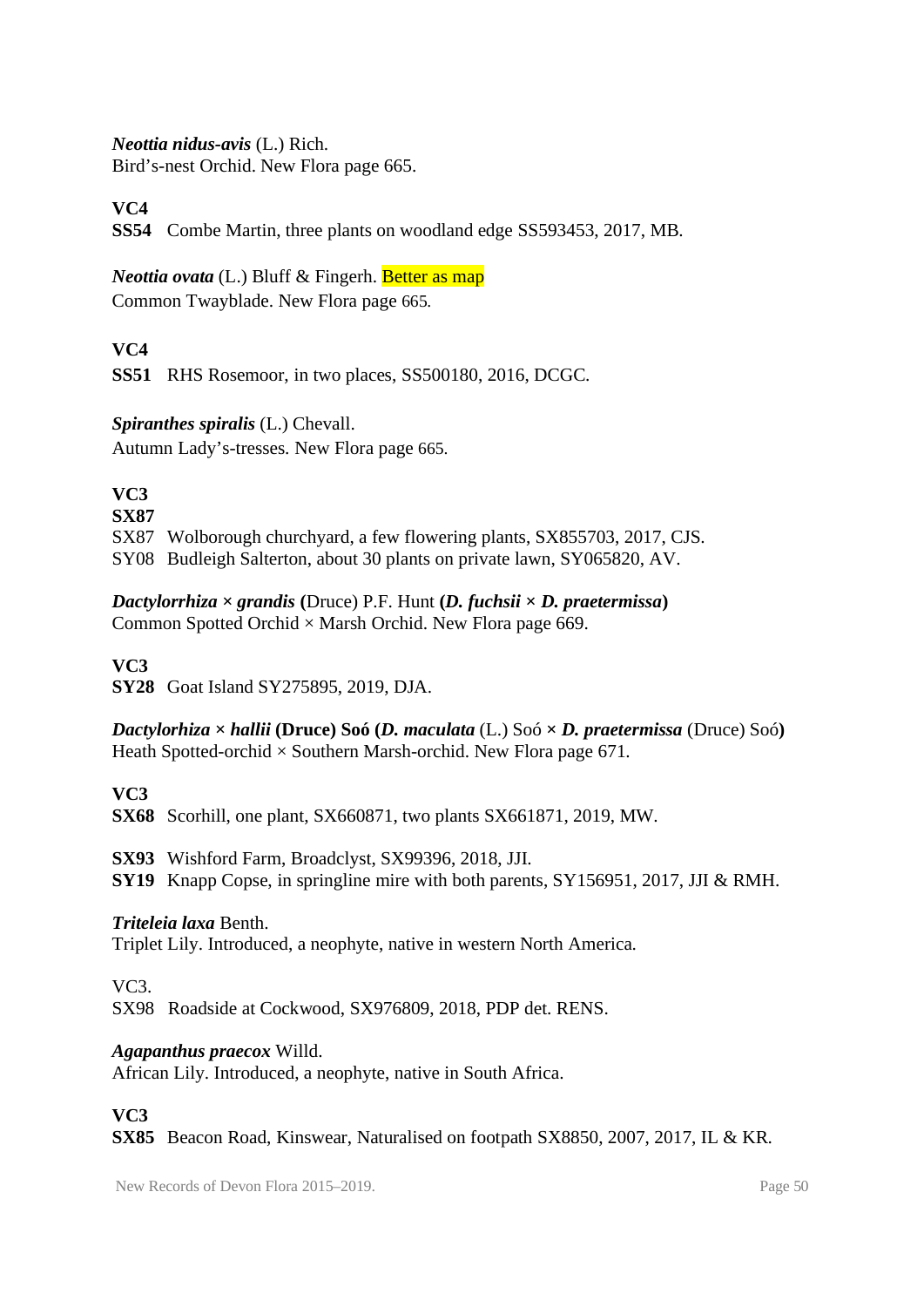#### *Crocosmia masonorum* (L. Bolus) N.E. Br.

Giant Montbretia. Introduced, a neophyte, native in South Africa.

#### **VC4**

- **SS52** Huntshaw Wood, garden throwout, SS500223, 2019, RIK.
- **SS73** Rews Cross, North Molton, SS7231, RMHH.
- **SS81** Creacombe, by path, 2012, NDBG det. RMHH.

# *Sisyrinchium californicum* (Ker Gawler) Dryander

Yellow-eyed-grass. New Flora page 676.

# **VC3**

**SY08** Black Hill, Exmouth, SY030855, 2014, HG.

### **VC4**

**SX43** Instow Barton Marsh, by track, SS47832, 2008, RMHH & PDP. Yelland, SS4832, NDBG det. RMHH.

#### *Allium ampeloprasum* L. **var.** *babingtonii* (Borrer) Styme

Wild Leek. New Flora page 684.

#### **VC3**

**SX85** Occasional on bank of River Dart, Longmarsh, Totnes, SX812593, 2015, RENS & CJS.

### *Tristagma uniflorum* (Lindley) Traub.

Spring Starflower. New Flora page 685.

### **VC4**

**SS22** On the coast near Chapman's Rock, SS270274, 2015, MEB.

#### *Allium schoenoprasum* L.

Chives. New Flora page 681.

#### **VC3**

- **SX45** Milbay Docks, Plymouth, SX466540, 2009, PDP.
- **SY29** Great Tilll Farm, self-seeding into farm yard, SY292957, 2020, JML.

#### **VC4**

- **SS32** Woolfardisworthy, outside garden in village, SS3321, 2018, RMHH & HM.
- **SX42** East-the-Water, three plants in block paving, SS458268, 2019, RIK. Eastleigh, on the verge of lane, SS481277, 2015, RIK.
- **SS53** Barnstaple, single clump by riverside path, SS558322, 2010, NDBG.

#### **Allium subhirsutum** L.

Hairy Garlic. New Flora page 682.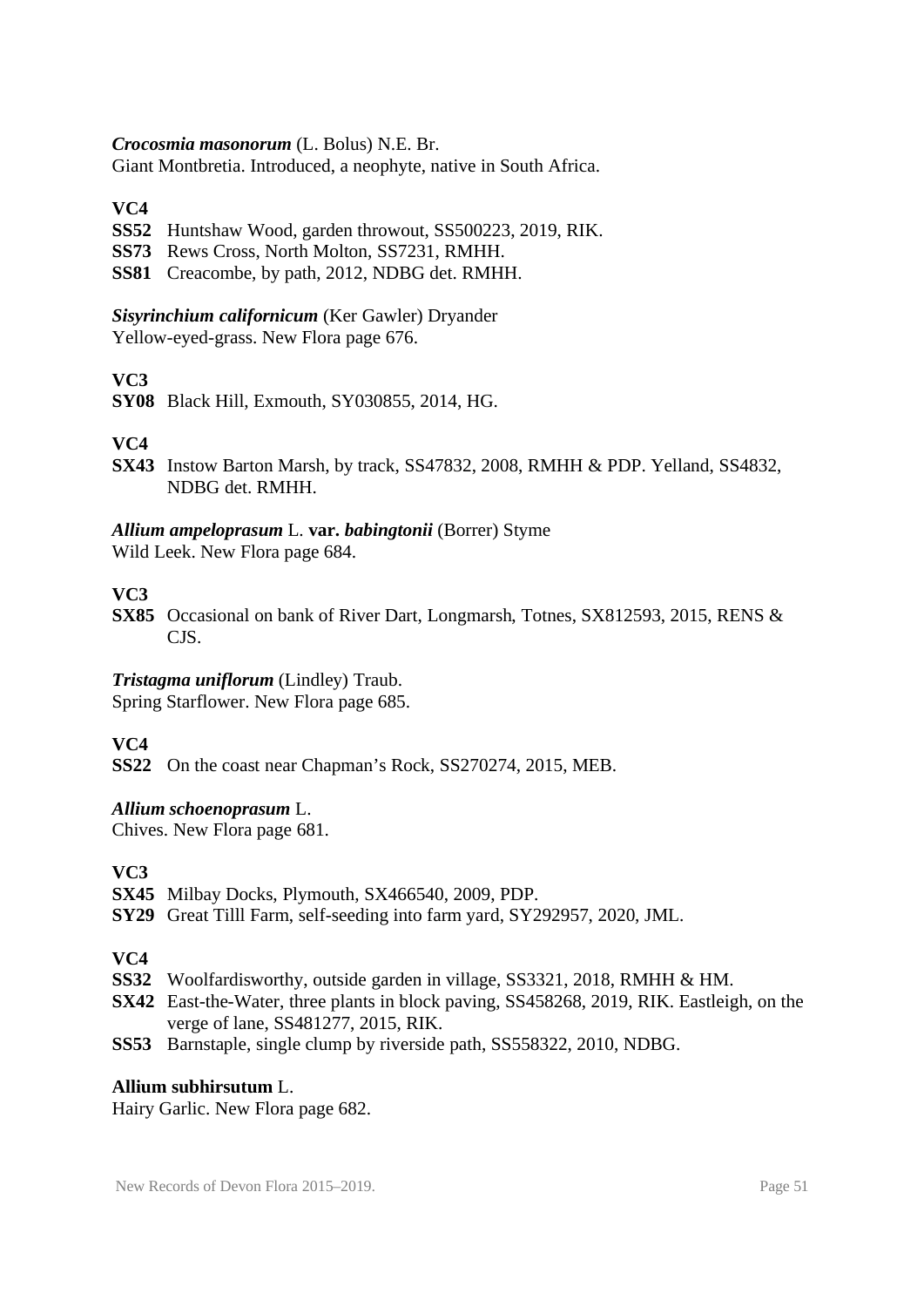**SX55** [Borringdon Park, SX5358, 2007, DF & PP. redetermined as *A. trifoliatum*]

#### *Allium trifoliatum* Cyr.

Hirsute Garlic. Introduced, a neophyte, native in the Mediterranean.

#### **VC3**

**SX55** Borringdon Park, SX5358, 2007, DF & PP det. from original photographs by Ian Bennallick and Paul Green.

#### *Tradescantia fluminensis* Vell

Wandering-jew. Introduced, a neophyte, native in South America.

#### **VC3**

**SX45** Plymouth Barbican, pavement weed, SX482542, 2019, BW conf. RENS.

#### *Polygonatum multiflorum* (L.) All. **Better as map**

Solomon's-seal. New Flora page 690

#### **VC4**

**SS72** On bank of B3227 near junction with Port Lane, SS783254, 2015, JJI.

#### *Asparagus officinalis* L. **subsp.** *officinalis*

Garden Asparagus. New Flora page 694.

#### **VC3**

**SX99** Clyst St Mary churchyard, SX979903, 2016, RMH.

#### **VC4**

**SS43** Instow dunes, SS474309, 2014 and 2017, RIK.

#### *Yucca gloriosa* L.

Spanish-dagger. New Flora page 695.

#### **VC3**

**SX85** Goodrington, established relic of cultivation on cliff slopes, SX895598, 2018, JJD *et al*.

*Sparganium erectum* L. **subsp.** *erectum* Branched Bur-reed. New Flora page 696.

#### **VC3**

**SX84** Slapton Ley, SX827446, 2018, DN. conf. RL.

### *Juncus × surrejanus* Druse ex Stace & Lambinon **(***J. acutiflorus* Ehrh. Ex Hoffm. *× J. articulatus* L.**)**

Sharp-flowered Rush  $\times$  Jointed Rush. New Flora page 698.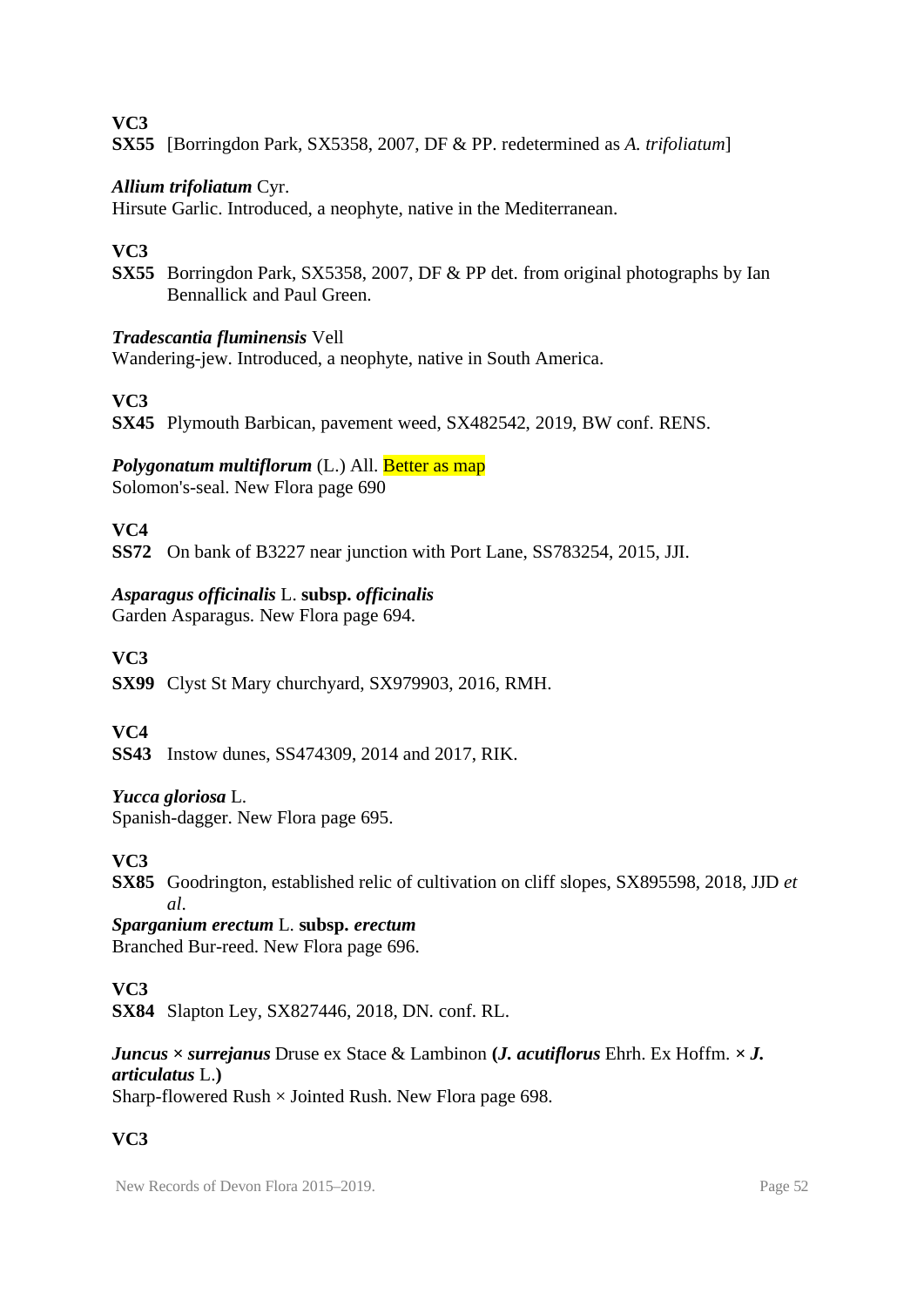**SX64** South Huish Marsh, one large plant in a drainage ditch, SX678411, 2019, JJD & PJR.

*Juncus foliosus* Desf.

Leafy Rush. New Flora page 701.

VC3

SX77 Ruddycleave, SX730740 and Halshanger Common, SX744738, 2017, JJD.

*Juncus ranarius* Songeon & E. F. Perrier Frog Rush. New Flora page 702.

# **VC4.**

**SS43** Northam Burrows, in two places on seasonally inundated mud behind coastal dunes, SS445316 and SS446318, 2017, RIK.

*Juncus* **×** *diffusus* Hoppe **(***J. inflexus* L. **×** *J. effussus* L.) Hard Rush  $\times$  Soft Rush. New Flora page 702.

### **VC4**

- **SS42** Godborough Castle reserve, near Abbotsham, wet meadow at SS437247, 2015, RIK (**RENS**).
- **SS43** Home Farm Marsh, single clump, SS495328, 2016, RIK.

*Juncus* **×** *kern-reichgeltii* Jansen & wacht ex. Reichg. **(***J. effusus* L. **× J.** *conglomeratus* L.**)** Soft Rush  $\times$  Compact Rush. Native.

### **VC4**

**SS72** South Hayne Plantation, Newtown, SS7625, 2016, RMH det. AOC.

*Juncus conglomeratus* L. **var.** *subuliflorus* (Drejer) Asc. & Graebn. Compact Rush. Native.

# **VC3**

**SY08** Bystock Pools NR, SY0384, 2015, JJD.

**VC4**

**SS42** Knotty Corner, near Fairy Cross, roadside, SS437274, RIK (**RENS**).

*Luzula* **×** *borreri* Bromf. ex Bab**. (***L. forsteri* (Sm.) DC. **×** *L. pilosa* (L.) Willd.**)** Southern Wood-rush  $\times$  Hairy Wood-rush. New Flora page 703.

### **VC3**

**SX77** Woodencliff Wood, by public footpath, several with *L. forsteri* (*L. pilosa* nearby) highly infertile, SX756713, 2016, JJD.

*Eleocharis quinqueflora* (F.Hartmann) O.Schwarz Few-flowered Spike-rush. New Flora page 710.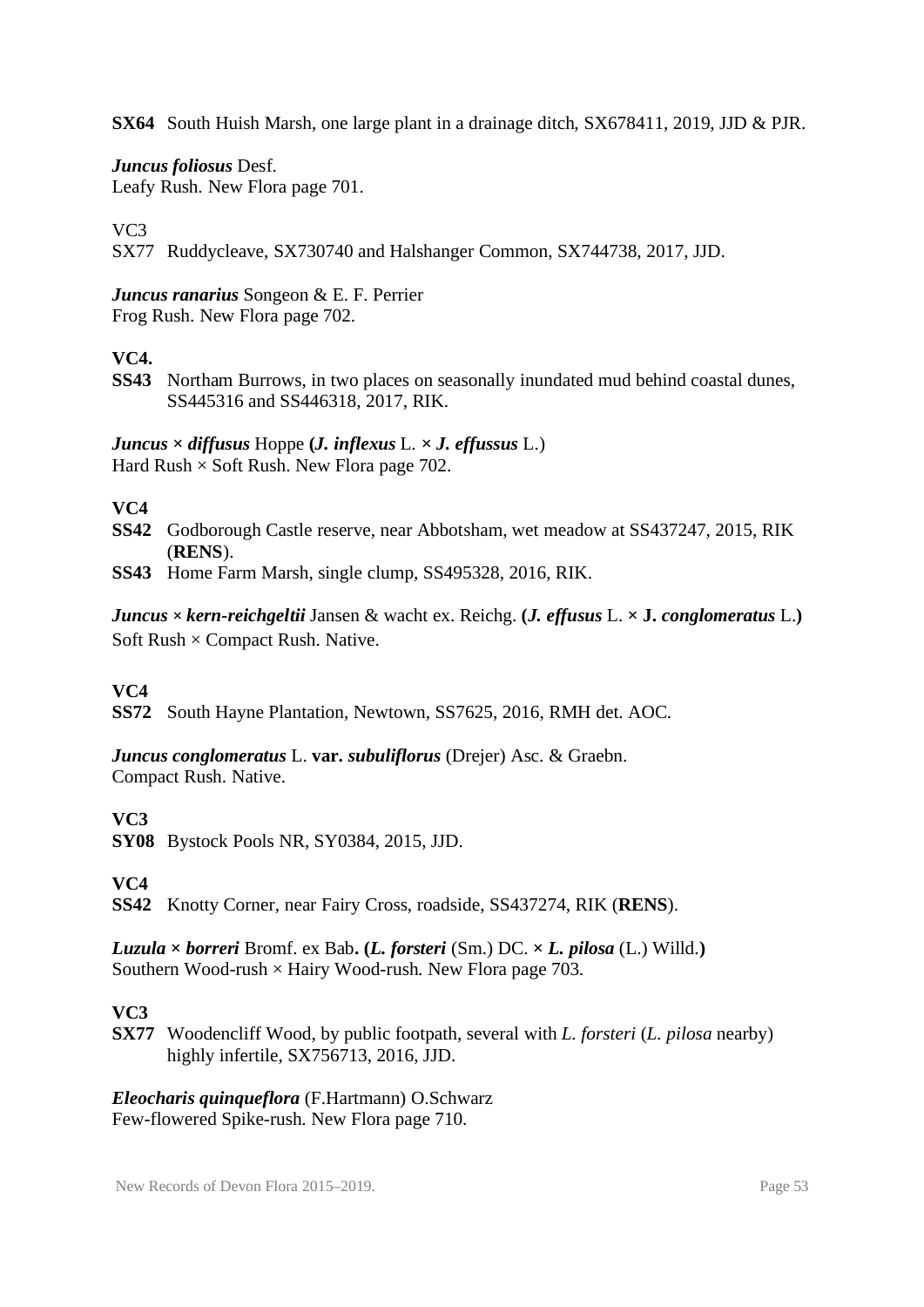- **SX57** White Tor, in several stony flushes on the south side, SX540780, SX536777, SX537777, SX538777, SX538778 and in the mire below a spring head on the north side at SX537795, 2015, RENS & AJB.
- **SX59** Prewley Moor, SX5490, 2015, JJD; Prewley Moor, SX546910, 2016, DAB det. **RENS**; in several other flushes including SX546906 and SX545901, 2016, DAB det. RENS.

*Isolepis cernua* (Vahl) Roem. & Schult.

Slender Club-rush. New Flora page 712.

### **VC3**

- **SX46** In a large flush at Warleigh Point N.R., SX447608, 2018, TP.
- **SX64** One plant in a fresh water runnel on Westcombe Beach, SX635458, 2016, DAB conf. JJD.

#### *Carex*  $\times$  *boenninghausiana* Weihe (*C. paniculata* L.  $\times$  *C. remota* L.)

Greater Tusock-sedge  $\times$  Remote Sedge. New Flora page 717.

# **VC3**

**ST21** Tricky Warren, 10 to15 small tussocks, with both parents, in wet woodland, ST201147, 2016, CB det. MSP. Third county record and first in VC3 since1879. The 1941 record from VC4 was not entirely convincing.

#### *Carex*  $\times$  *psuedaxillaris* K. Richt. (*C. otrubae* Podp.  $\times$  *C. remota* L.) False Fox-sedge  $\times$  Remote Sedge. New Flora page 717.

# **VC4**

**SX43** Chivenor Royal Marine Base, SX4934, 2017, RMH & MB.

### *Carex extensa* Gooden. Better as map

Long-bracted Sedge. New Flora page 725

# **VC3**

**SX85** Rough Hole Creek, Dittisham, SX870527, 2018, JJD. First record of this maritime sedge from the River Dart.

### *Carex hostiana* DC. *× C. demissa* Hornem.

Tawny Sedge *×* Common Yellow-sedge.

# **VC3**

**SX77** Emsworthy Nature Reserve, SX744767, 2018, PS.

- **SS40** Whiteleigh Meadow, SS416024, 2019, JJD.
- **SS50** Locks Park, with both parents, SS518014, 2018, JJD conf. MP.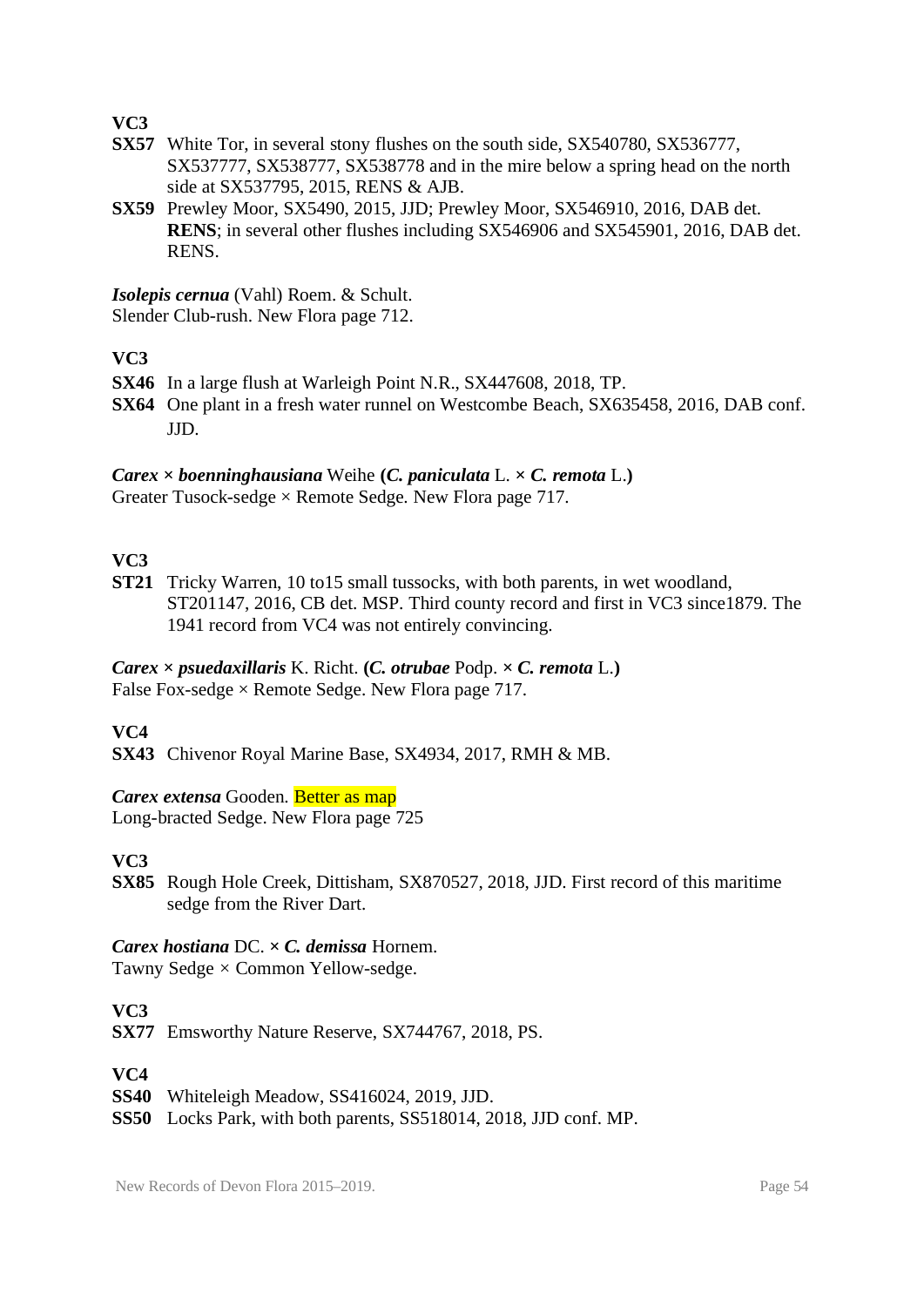*Carex lepidocarpa* Tausch

Long-stalked Yellow-sedge. New Flora page 727.

**VC3**

- **SX67** Near Hexworthy, SX659732, 2018, SG, AJB & RENS conf. MP. The site here is, unusually, on granite but while the utricle size shape, shape and beak length is variable, fitting both this species and *C. demissa* Hornem., the jizz, especially leaf/stem ratio, suggests *C. lepidocarpa.* Associated species, especially *C. hostiana* DC. suggest the higher than usual base levels at the site necessary for this species.
- **SX73** Mire above Soar Mill Cove, SX701370, 2015, **RENS**.

# **VC4**

**SX59** One plant in a *Juncus* dominated flush, SX545908, 2016, DAB det. RENS.

#### *Carex montana* L.

Soft-leaved Sedge. New Flora page 730.

SX67 Hexworthy, locally common amongst *Molinea* SX659732 and SX660736, 2019, AJB, RENS, JJD *et al*. This is a new site for Devon and with a much bigger population than those remaining on Roborough Common.

#### *Yushania anceps* (Mitford) W.C. Lin

Indian Fountain Bamboo. New Flora page 731.

#### **VC4**

**SS40** Beara Cross, SS464038, RMH;

**SS42** Moreton Woods, Bideford, SS435259, RIK.

#### *Nassella tenuissima* (Trin.) Barkworth

Argentine Needle-grass. New Flora page 733.

#### **VC4**

**SS42** Littleham, thought to be self-sown SS436232, RIK.

#### **×** *Schedololium loliaceum* (Huds.) Holub. **(***Shedonorus pratensis* (Huds.) P.Beauv**. ×**  *Lolium perenne* L.)

Meadow Fescue  $\times$  Perennial Ryegrass. New Flora page 734.

### **VC3**

**SX83** Middlecombe Farm, arable field, SX814399, 2018, JJD.

#### *Vulpia ciliata* Dumort. **subsp.** *ambigua* (Le Gall) Stace & Auquier Bearded Fescue.

### **VC4**

**SS42** Corner of a car park at Bideford, SS453265, 2015, RIK.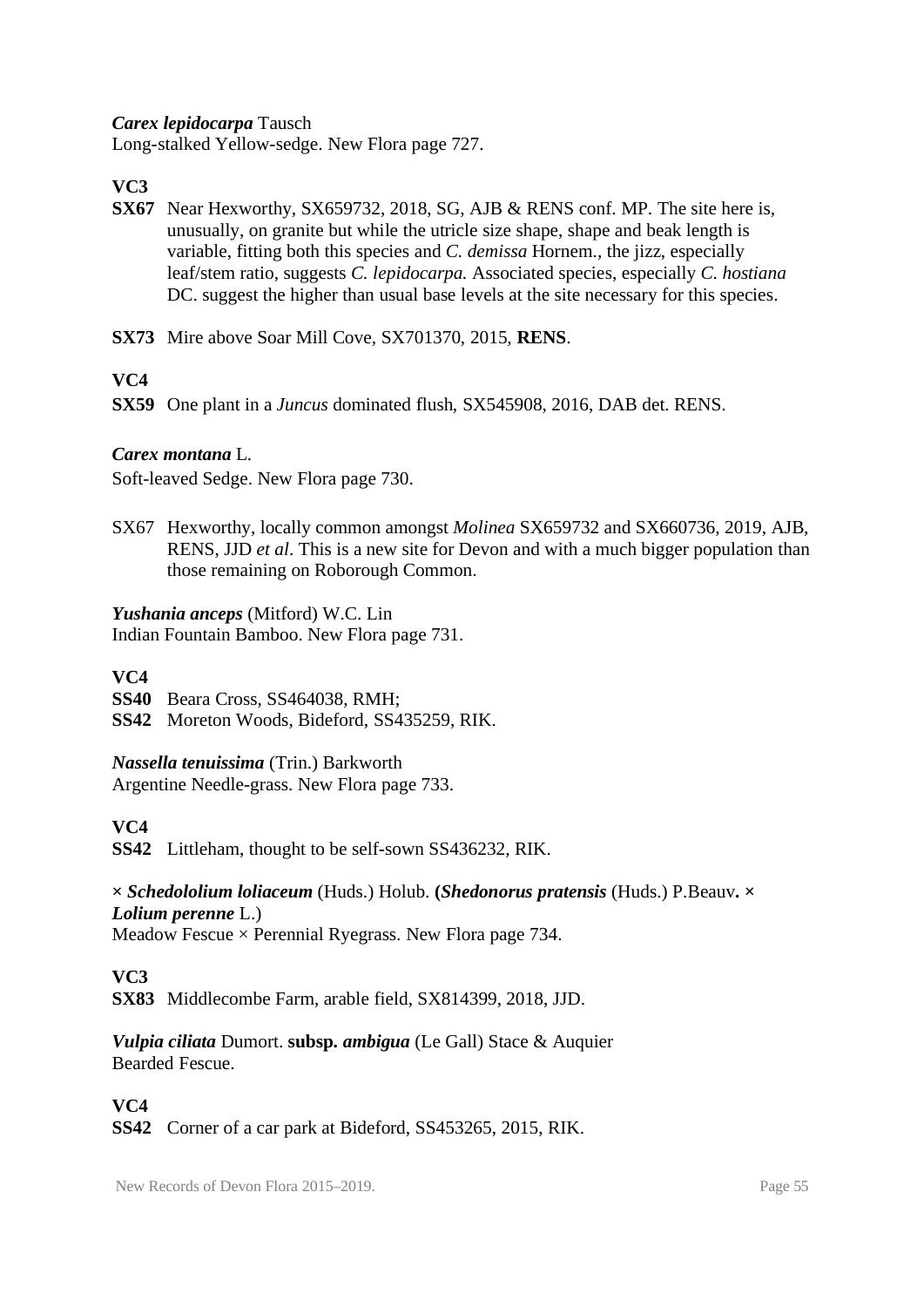#### *Briza minor* L.

Lesser Quaking-grass. New Flora page 734.

#### **VC3**

**SX74** Blanksmill, locally frequent on field boundary SX728409, 2016, LD conf. **RENS**.

#### *Poa infirma* Kunth

Early Meadow-grass. New Flora page 734.

#### **VC3**

**SX99** Locally abundant at bases of street trees opposite bus station in Exeter, SX923929, 2015, JJI.

*Catapodium rigidum* (L.) C. E. Hubb. **subsp.** *majus* **(**C. Presl.) F.H.Perring & P.D.Sell Fern-grass. New Flora page 748.

#### **VC3**

**SX99** Several plants at Exeter bus station, SX924928, 2017, PDP.

#### *Catapodium marinum* (L.) C.E.Hubb.

Sea Fern-grass. New Flora page 748.

# **VC4**

**SS42** On kerb at Eastleigh, SS485283, 2016, RIK

### **VC4**

**SS42** A39 North Devon link road, in layby, SS485283 2017, RIK.

**SS52** A39 North Devon link road, in layby, SS504291, 2017, RIK.

#### *Avenula pubescens* (Huds.) Dumort.

Downy Oat-grass. New Flora page 749.

### **VC3**

- **SX87** Local in semi-improved field at the south end of Parr's Lane, SX860795, 2017, RENS.
- **SY28** Beer Head, SY2287 and SY2288, 2017, DAB det. RENS.

#### **VC4**

**SS42** SW of Landcross, SS458236, RIK.

#### *Avenula pratensis* (L.) Dumort.

Meadow Oat-grass. New Flora page 749.

### **VC3**

**SX28** Beer Head, 2017, SX2288, DAB det. RENS.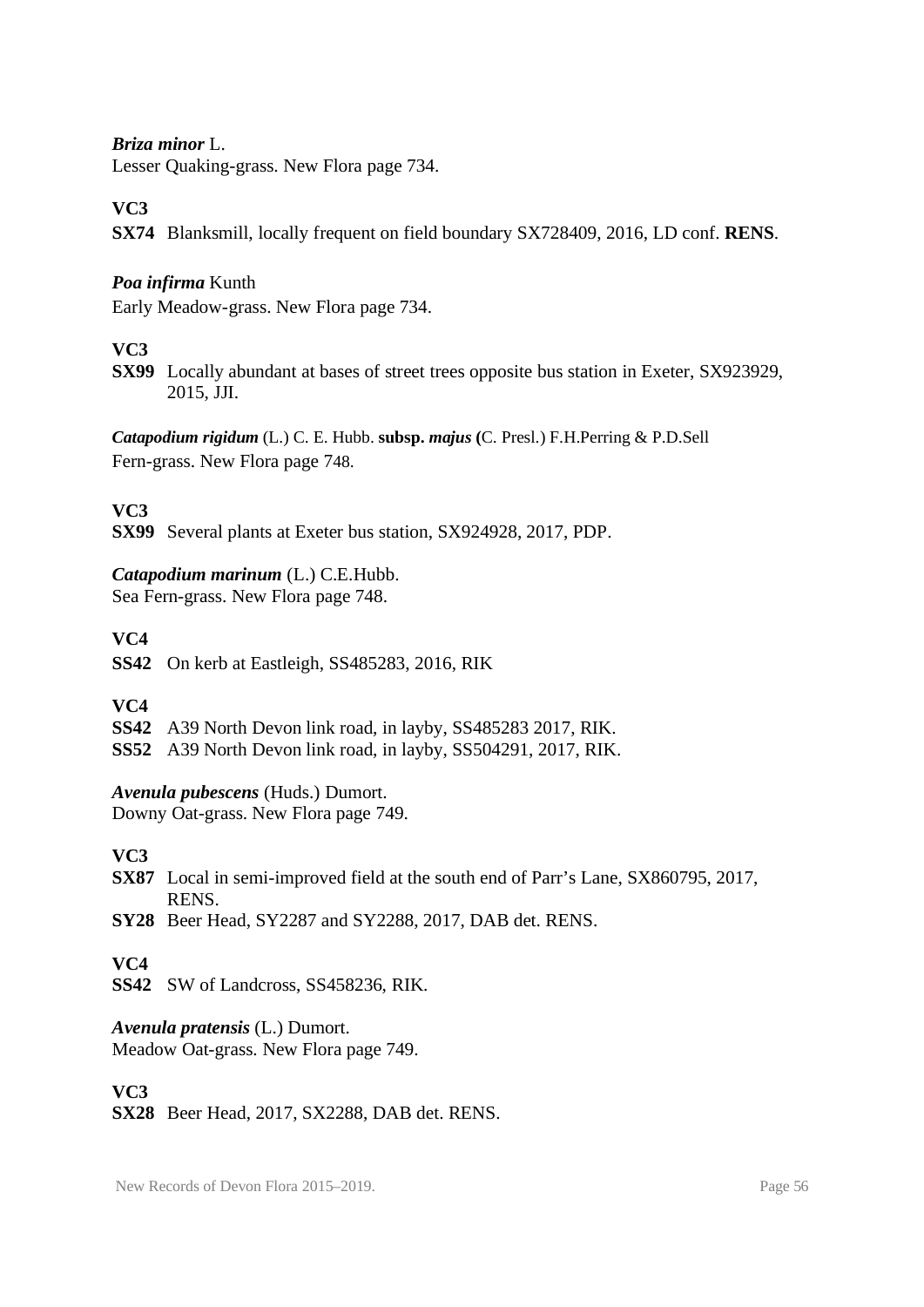*Phalaris minor* Retz.

Lesser Canary-grass. New Flora page 758.

# **VC3**

**SX63** Southdown Farm, amongst wheat, SX6938, 2017, PJR & LA.

### *Calamagrostis epigejos* (L.) Roth

Wood Small-reed. New Flora page 759.

#### **VC3**

**SX64** Locally frequent in cliff-top scrub, Wonwell, SX619475, 2018, JJD.

# *Polypogon viridis* (Gouan) Breistr.

Water Bent. New Flora page 762.

#### **VC4**

**SS14** Lundy, SS1344, SS1345, SS1443, 2015, DG.

# *Alopecurus myosuroides* Huds.

Black-grass. New Flora page 764.

### **VC3**

**SX63** Amongst wheat, Southdown Farm, SX6938, 2017, PJR & LA.

#### *Glyceria maxima* (Hartm.) Holmb.

Reed Sweet-grass. New Flora page 764.

### **VC3**

**SX99** Trews Weir, Exeter, locally frequent in marginal swamp vegetation, SX924916, 2015, JJI.

*Glyceria* **×** *pedicellata* F.Towns(*G. fluitans* (L.) R. Br. **×** *G. notata* Chevall.) Floating Sweet-grass  $\times$  Plicate Sweet-grass. New Flora page 766.

### **VC3**

**SX64** Aymer Cove, in stream, SX645455, 2016, DAB det. JJD.

#### *Bromus comutatus* Schrad.

Meadow Brome. New Flora page 767.

### **VC4**

- **SS42** Near Buckland Brewer, SS412210 and SS408219, 2016, RIK. Near Instow, SS4829, 2016, RIK.
- **SX79** Spreyton, frequent in field of oats SX708966, 2015, JJI.

*Bromus hordeaceus* L. **subsp.** *thominei* (Hardouin) Braun-Blanq. Soft Brome. New Flora page 769.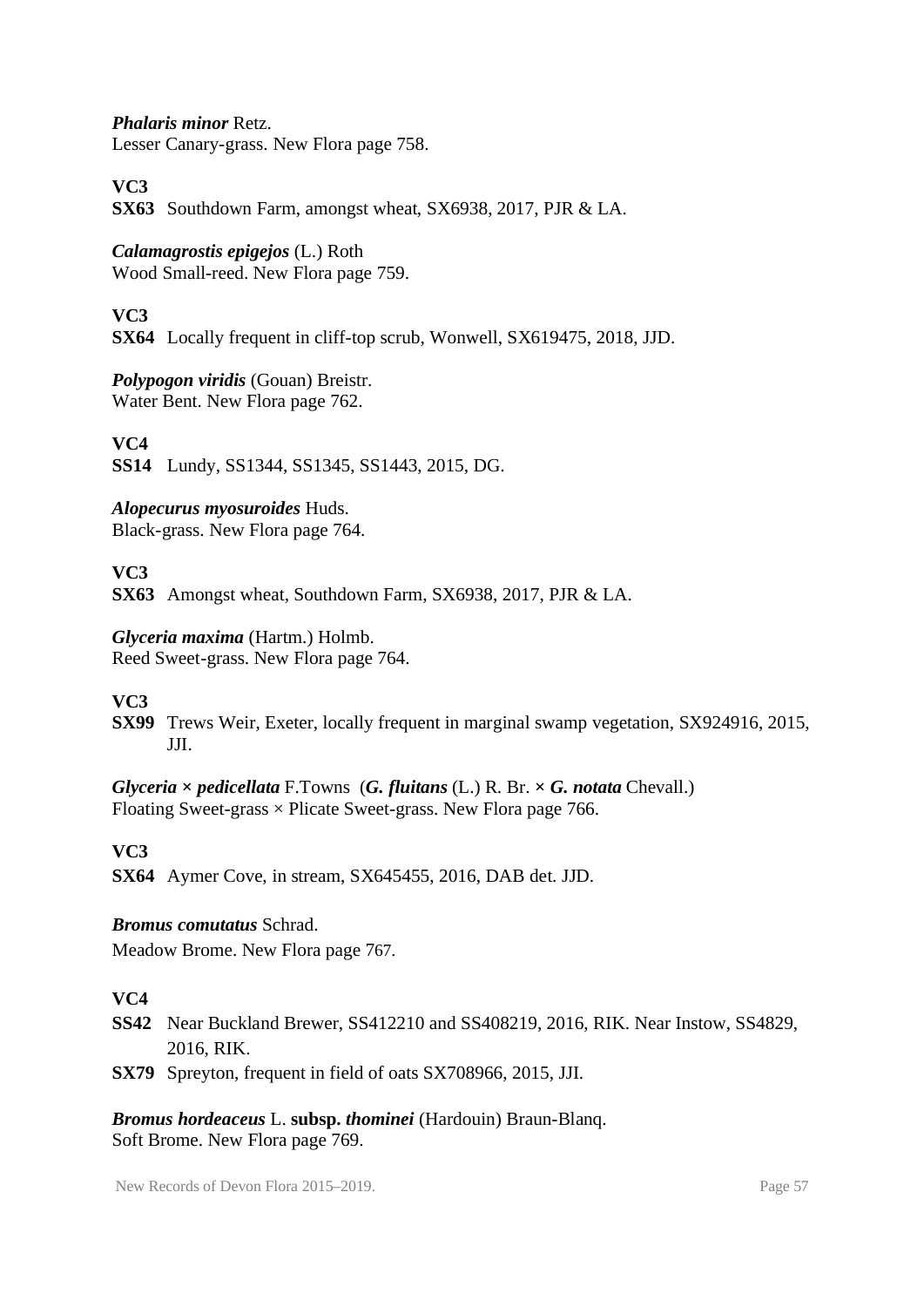**SX73** Off Cove, near Bolt Head, SX717367, 2018, JJD.

#### *Bromus lepidus* Holmb.

Slender Soft-brome. New Flora page 769.

# **VC3**

**SX63** Southdown Farm, in two places, SX690383 and SX698376, 2019, JJD.

#### *Bromus secalinus* L.

Rye Brome. New Flora page 770.

### **VC4**

**SS42** Buckland Brewer, on waste ground, SS409211, 2016, RIK.

### *Anisantha diandra* (Roth) Tutin & Tzvelev

Great Brome. New Flora page 771.

#### **VC4**

- **SX97** Shutterton Farm, Dawlish, with spring barley managed for Cirl Buntings. SX969793, 2018, ES.
- 777 *Hordeum secalinum* Schreb. Meadow barley. VC3. Bittaford, SX664568, 2018. A clump from a seed mixture by village hall, JJD.
- 777 *Hordeum secalinum* Schreb. Meadow Barley. VC4. Wrixhill Bridge, SX4689, RMH.
- 778 *Hordeum marinum* Huds. Sea Barley. VC3. Single plant on steps at Sugary Cove at the mouth of the River Dart, SX885501, 2018, JJD. A new site for this very rare species.
- 782 / *Panicum miliaceum* L. Common Millet. VC4. On the quay, East-the-water, SS454266, 2018, RIK. Third recent VC4 record where it is much less common than in South Devon.

#### *Anisantha tectorum* (L.) Nevski

Drooping Brome. New Flora page 771.

### **VC3**

**SX45** Grand Parade, Plymouth Hoe, small colony, SX472536, 2017, JJD.

# *Brachypodium phoenicoides* (L.) Roem &Schult.

Introduced, a neophyte, native in southern Europe

### **VC3**

**SY07** Locally frequent at base of slope above Queens Drive, Exmouth, SY017798, 2004 and 2019, **RENS** det. MPW. First record for Devon and Britain (Smith 2020).